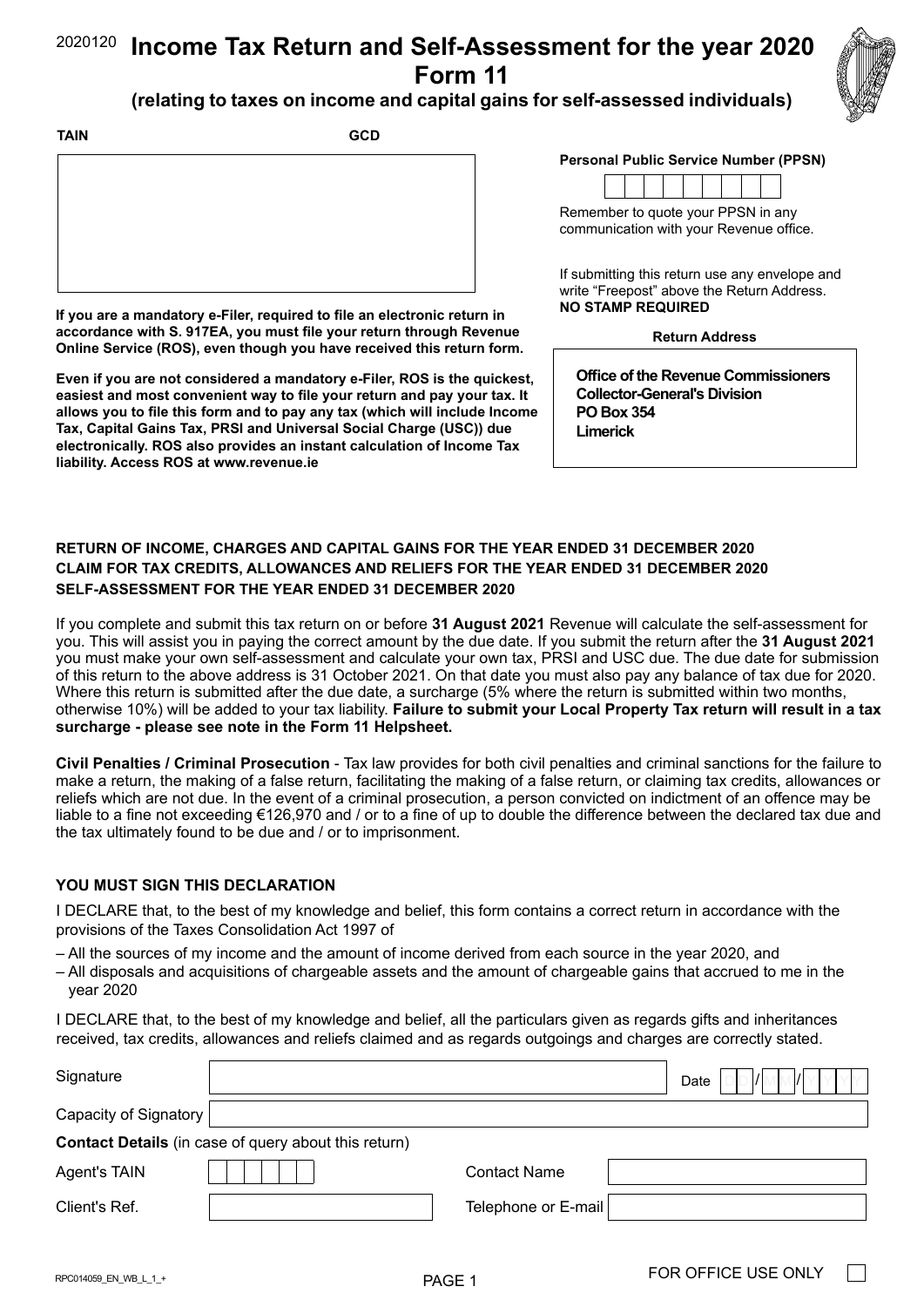| 2020120 |  |
|---------|--|
|---------|--|

#### ANY PANEL(S) OR SECTION(S) THAT DO NOT REQUIRE AN ENTRY SHOULD BE LEFT BLANK

When completing this return you should read the appropriate **Form 11 Helpsheet**. A copy of the **Form 11 Helpsheet** and a **"Guide to Completing 2020 Pay & File Self-Assessment Returns"** are available from Revenue's Forms & Leaflets Service at +353 1 738 3675.

This return is only to be used for the 2020 tax year.

Legislative references relate to Sections of the Taxes Consolidation Act (TCA) 1997, unless otherwise stated.

The Revenue Commissioners collect taxes and duties and implement customs controls. Revenue requires customers to provide certain personal data for these purposes and certain other statutory functions as assigned by the Oireachtas. Your personal data may be exchanged with other Government Departments and agencies in certain circumstances where this is provided for by law. Full details of Revenue's data protection policy setting out how we will use your personal data as well as information regarding your rights as a data subject are available on our **[Privacy](https://www.revenue.ie/en/online-services/support/data-and-security/privacy/index.aspx)** page on **[www.revenue.ie](https://www.revenue.ie/en/Home.aspx)**. Details of this policy are also available in hard copy upon request.

## **Contents**

|              |                                                                             | Page                |  |
|--------------|-----------------------------------------------------------------------------|---------------------|--|
| А.           | <b>Personal Details</b>                                                     | $3 - 5$             |  |
| <b>B.</b>    | Income from Trades, Professions or Vocations                                | $5 - 8$             |  |
| C.           | Irish Rental Income                                                         | $9 - 11$            |  |
| D.           | Employments, Offices, Pensions, Directorships, etc.                         | $12 - 15$           |  |
| Ε.           | Foreign Income                                                              | $16 - 19$           |  |
| F.           | Income from Fees, Covenants, Distributions, etc.                            | $19 - 20$           |  |
| G.           | Exempt Income                                                               | 20                  |  |
| Η.           | Annual payments, Charges and Interest paid                                  | $21 - 22$           |  |
| $\mathbf{L}$ | Claim for Tax Credits, Allowances, Reliefs and Health Expenses              | $23 - 28$           |  |
| J.           | High-Income Individuals: Limitations on use of Reliefs                      | 28                  |  |
| Κ.           | Capital Acquisitions in 2020                                                | 28                  |  |
| L.           | Capital Gains in 2020                                                       | $29 - 31$           |  |
| M.           | Chargeable Assets Acquired in 2020                                          | 31                  |  |
| N.           | <b>Property Based Incentives</b>                                            | $32 - 33$           |  |
| O.           | Self-Assessment                                                             | $34 - 35$           |  |
|              | <b>Bank Details</b>                                                         | 36                  |  |
|              | <b>Expression of Doubt</b>                                                  | 36                  |  |
|              | Appendix 1 - Additional Trades, Professions or Vocations                    | $37 - 40$           |  |
|              | Appendix 2 - Additional Employments, Offices, Pensions, Directorships, etc. | $41 - 42$           |  |
|              | PAGE <sub>2</sub>                                                           | FOR OFFICE USE ONLY |  |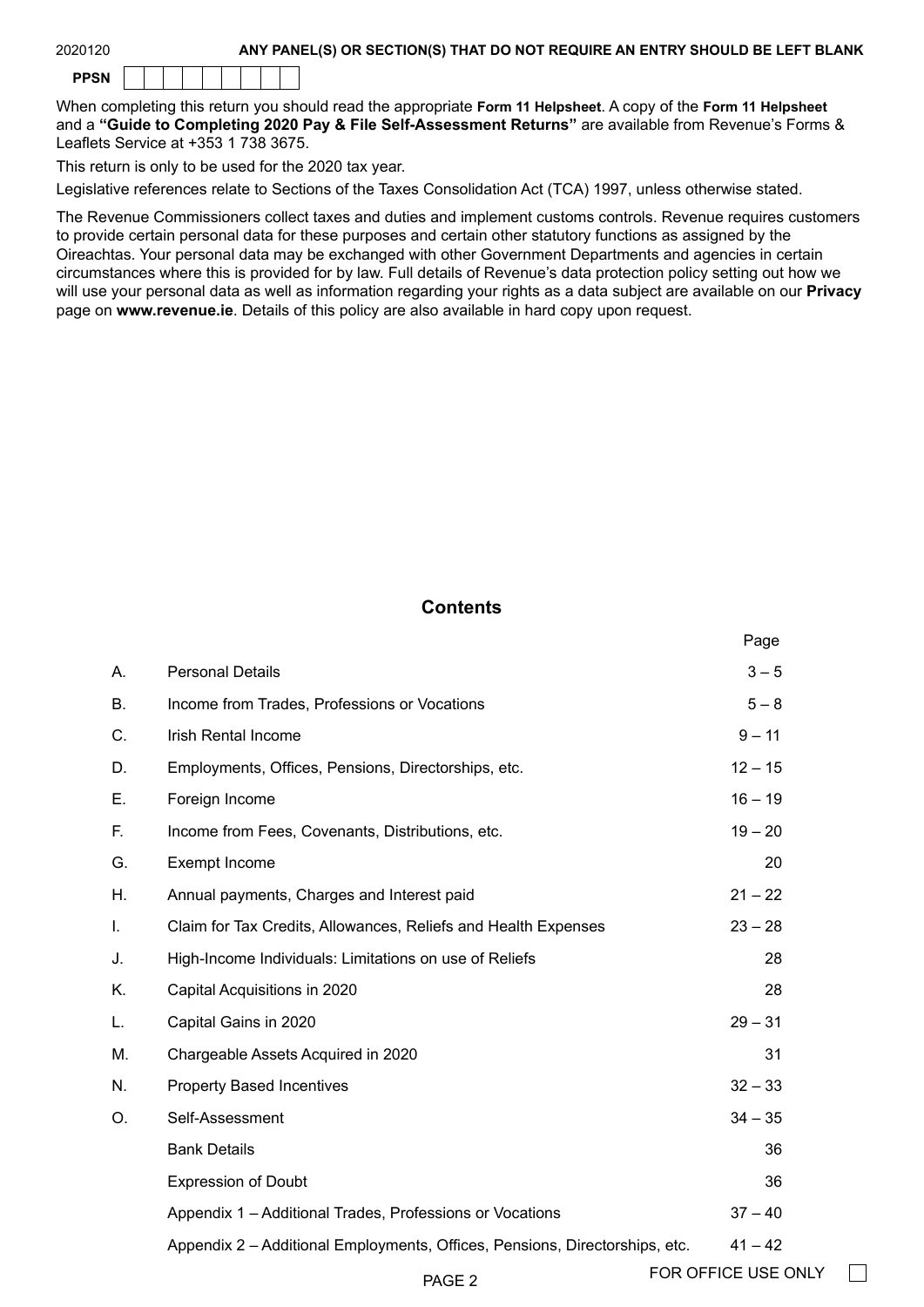| <b>PPSN</b><br>A - PERSONAL DETAILS [1 - 20]<br>1. If you are completing this return on behalf of a deceased individual<br>(Note: in the case of a married person or civil partner, only complete this section where the deceased was the assessable<br>spouse or nominated civil partner in the period to which this return refers)<br>(a) Enter the date of death<br>(b) Enter the name and address, include Eircode (if known)<br>of the personal representative<br>(i.e. executor, administrator, etc.) |  |
|-------------------------------------------------------------------------------------------------------------------------------------------------------------------------------------------------------------------------------------------------------------------------------------------------------------------------------------------------------------------------------------------------------------------------------------------------------------------------------------------------------------|--|
|                                                                                                                                                                                                                                                                                                                                                                                                                                                                                                             |  |
|                                                                                                                                                                                                                                                                                                                                                                                                                                                                                                             |  |
|                                                                                                                                                                                                                                                                                                                                                                                                                                                                                                             |  |
|                                                                                                                                                                                                                                                                                                                                                                                                                                                                                                             |  |
|                                                                                                                                                                                                                                                                                                                                                                                                                                                                                                             |  |
|                                                                                                                                                                                                                                                                                                                                                                                                                                                                                                             |  |
|                                                                                                                                                                                                                                                                                                                                                                                                                                                                                                             |  |
|                                                                                                                                                                                                                                                                                                                                                                                                                                                                                                             |  |
|                                                                                                                                                                                                                                                                                                                                                                                                                                                                                                             |  |
| (c) Enter the date grant of probate or letter of administration was obtained                                                                                                                                                                                                                                                                                                                                                                                                                                |  |
| 3. If your personal circumstances changed in 2020 insert ⊠ in the<br>2. Insert $\boxtimes$ in the box to indicate your civil status                                                                                                                                                                                                                                                                                                                                                                         |  |
| box to indicate your previous status and state date of change<br>(a) Single                                                                                                                                                                                                                                                                                                                                                                                                                                 |  |
| (b) Married<br>In a Civil Partnership<br>Single<br>Married                                                                                                                                                                                                                                                                                                                                                                                                                                                  |  |
| (c) In a Civil Partnership<br>Widowed<br><b>Surviving Civil Partner</b>                                                                                                                                                                                                                                                                                                                                                                                                                                     |  |
| (d) Married but living apart                                                                                                                                                                                                                                                                                                                                                                                                                                                                                |  |
| Married but living apart<br>In a Civil Partnership<br>If wholly or mainly maintaining your<br>but living apart<br>Spouse insert ⊠ in the box                                                                                                                                                                                                                                                                                                                                                                |  |
| Divorced<br><b>Former Civil Partner</b><br>(e) In a Civil Partnership but living apart                                                                                                                                                                                                                                                                                                                                                                                                                      |  |
| If wholly or mainly maintaining your<br>Civil Partner insert $\boxtimes$ in the box<br>Date of Marriage or Civil Partnership                                                                                                                                                                                                                                                                                                                                                                                |  |
| (f) Widowed                                                                                                                                                                                                                                                                                                                                                                                                                                                                                                 |  |
| (g) A Surviving Civil Partner<br>Date of Separation or Divorce<br>(h) Divorced                                                                                                                                                                                                                                                                                                                                                                                                                              |  |
| Spouse's or Civil Partner's<br>(i) A former Civil Partner<br>date of death                                                                                                                                                                                                                                                                                                                                                                                                                                  |  |
| 4. If married or in a civil partnership, insert $\boxtimes$ in the box to indicate basis of assessment applicable for 2020                                                                                                                                                                                                                                                                                                                                                                                  |  |
| Joint Assessment<br>Separate Assessment<br>Single Treatment                                                                                                                                                                                                                                                                                                                                                                                                                                                 |  |
| 5. Spouse's or Civil Partner's Details                                                                                                                                                                                                                                                                                                                                                                                                                                                                      |  |
| (a) PPSN<br>(d) Date of birth                                                                                                                                                                                                                                                                                                                                                                                                                                                                               |  |
| (b) Surname                                                                                                                                                                                                                                                                                                                                                                                                                                                                                                 |  |
| (e) Gender<br>Female<br>Male                                                                                                                                                                                                                                                                                                                                                                                                                                                                                |  |
| (f) Date of Marriage or<br>$(c)$ First name $(s)$                                                                                                                                                                                                                                                                                                                                                                                                                                                           |  |
| Civil Partnership                                                                                                                                                                                                                                                                                                                                                                                                                                                                                           |  |
|                                                                                                                                                                                                                                                                                                                                                                                                                                                                                                             |  |
| 6. State the number of Dependent Children                                                                                                                                                                                                                                                                                                                                                                                                                                                                   |  |
| 7. If you wish to claim Widowed Person or Surviving Civil Partner with Dependent Child Tax Credit<br>state date of death of your spouse or civil partner                                                                                                                                                                                                                                                                                                                                                    |  |
| 8. Your date of birth                                                                                                                                                                                                                                                                                                                                                                                                                                                                                       |  |
| <b>Self</b><br>Spouse or                                                                                                                                                                                                                                                                                                                                                                                                                                                                                    |  |
| <b>Civil Partner</b><br>9. Insert $\boxtimes$ in the relevant box(es) to indicate for 2020 if you and / or your spouse or                                                                                                                                                                                                                                                                                                                                                                                   |  |
| civil partner are / is subject to the Limitation on the Use of Reliefs by High Income<br>Yes<br>No<br>Yes<br>No<br>Individuals (i.e. under Chapter 2A of Part 15 TCA 1997). If either you or your spouse                                                                                                                                                                                                                                                                                                    |  |
| or civil partner is so subject, Form RR1 2020 should be completed and also Panel J on page 28                                                                                                                                                                                                                                                                                                                                                                                                               |  |
| Insert $\boxtimes$ in the box(es) to indicate for 2020 if you and / or your spouse or civil partner were<br>10. Permanently Incapacitated                                                                                                                                                                                                                                                                                                                                                                   |  |
| 11. A Proprietary Director, i.e. owned / controlled more than 15% of the share capital of a company                                                                                                                                                                                                                                                                                                                                                                                                         |  |
| 12. A holder of a 'full' Medical Card or having entitlement to one under EU Regulations                                                                                                                                                                                                                                                                                                                                                                                                                     |  |
| 13. Entitled to an exemption from PRSI                                                                                                                                                                                                                                                                                                                                                                                                                                                                      |  |
| (a) State reason - Self                                                                                                                                                                                                                                                                                                                                                                                                                                                                                     |  |
| (b) State reason - Spouse or Civil Partner                                                                                                                                                                                                                                                                                                                                                                                                                                                                  |  |
|                                                                                                                                                                                                                                                                                                                                                                                                                                                                                                             |  |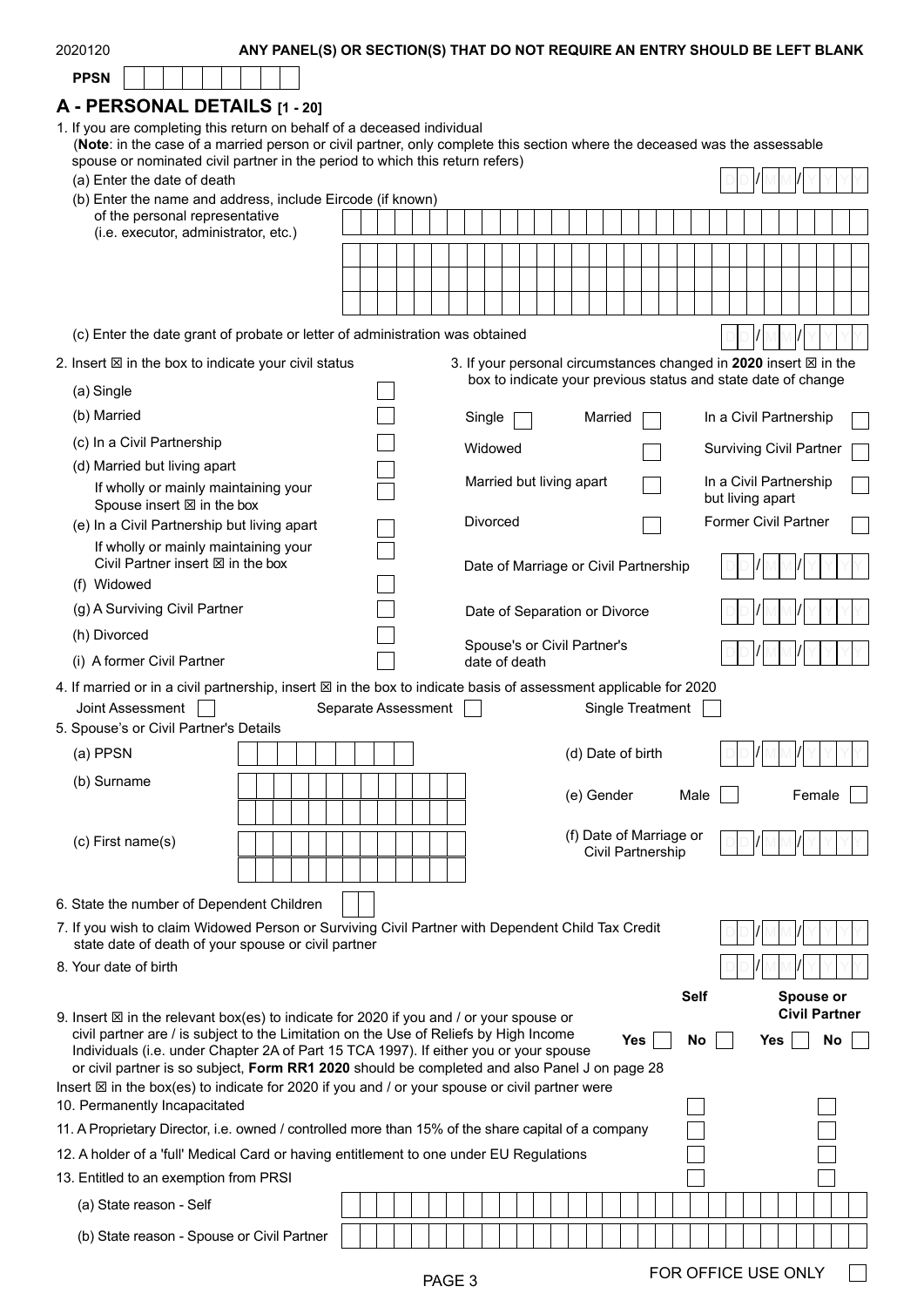| 2020120                                                                                                                                                                                                                                                                    |                                                                                                                                                                                                                                                                                                                                                                                                                                            | ANY PANEL(S) OR SECTION(S) THAT DO NOT REQUIRE AN ENTRY SHOULD BE LEFT BLANK |  |  |             |          |            |  |  |  |             |  |                                |                                   |     |
|----------------------------------------------------------------------------------------------------------------------------------------------------------------------------------------------------------------------------------------------------------------------------|--------------------------------------------------------------------------------------------------------------------------------------------------------------------------------------------------------------------------------------------------------------------------------------------------------------------------------------------------------------------------------------------------------------------------------------------|------------------------------------------------------------------------------|--|--|-------------|----------|------------|--|--|--|-------------|--|--------------------------------|-----------------------------------|-----|
| <b>PPSN</b>                                                                                                                                                                                                                                                                |                                                                                                                                                                                                                                                                                                                                                                                                                                            |                                                                              |  |  |             |          |            |  |  |  | <b>Self</b> |  |                                | Spouse or<br><b>Civil Partner</b> |     |
| Residence and Domicile Status for the year 2020 [14 - 18]                                                                                                                                                                                                                  |                                                                                                                                                                                                                                                                                                                                                                                                                                            |                                                                              |  |  |             |          |            |  |  |  |             |  |                                |                                   |     |
| See Guide to Completing 2020 Pay & File Self-Assessment Returns for more information on the<br>"Extent of Liability to Income Tax" of individuals who are either not resident or not domiciled in Ireland.<br>14. (a) Insert $\boxtimes$ in the box to indicate if you are |                                                                                                                                                                                                                                                                                                                                                                                                                                            |                                                                              |  |  |             |          |            |  |  |  |             |  |                                |                                   |     |
| Resident<br>or                                                                                                                                                                                                                                                             |                                                                                                                                                                                                                                                                                                                                                                                                                                            |                                                                              |  |  |             |          |            |  |  |  |             |  |                                |                                   |     |
| over the last two years)                                                                                                                                                                                                                                                   | Non-Resident (Note: If you are non-resident you must complete the Non-Resident section below)<br>(An individual is resident in Ireland if s/he spends 183 days or more in Ireland in the year, or 280 days or more in Ireland                                                                                                                                                                                                              |                                                                              |  |  |             |          |            |  |  |  |             |  |                                |                                   |     |
| (b) Insert $\boxtimes$ in the box to indicate if you are<br><b>Ordinarily Resident</b><br>or                                                                                                                                                                               |                                                                                                                                                                                                                                                                                                                                                                                                                                            |                                                                              |  |  |             |          |            |  |  |  |             |  |                                |                                   |     |
| Not Ordinarily Resident                                                                                                                                                                                                                                                    |                                                                                                                                                                                                                                                                                                                                                                                                                                            |                                                                              |  |  |             |          |            |  |  |  |             |  |                                |                                   |     |
|                                                                                                                                                                                                                                                                            | (Where an individual has been resident for tax purposes for three consecutive tax years they are considered to be<br>"ordinarily resident". An individual ceases to be ordinarily resident in Ireland if they have been non-resident for tax purposes<br>for three consecutive tax years)                                                                                                                                                  |                                                                              |  |  |             |          |            |  |  |  |             |  |                                |                                   |     |
| (c) Insert $\boxtimes$ in the box to indicate if you are<br>Domiciled in Ireland                                                                                                                                                                                           |                                                                                                                                                                                                                                                                                                                                                                                                                                            |                                                                              |  |  |             |          |            |  |  |  |             |  |                                |                                   |     |
| or<br>Not Domiciled in Ireland                                                                                                                                                                                                                                             |                                                                                                                                                                                                                                                                                                                                                                                                                                            |                                                                              |  |  |             |          |            |  |  |  |             |  |                                |                                   |     |
|                                                                                                                                                                                                                                                                            | (Domicile is not defined in tax legislation but is a concept of general law. It may broadly be defined as meaning residence in<br>a particular country with the intention of residing permanently in that country. Every individual acquires a 'domicile of origin'<br>at birth, usually the domicile of the father. A person's domicile of origin will remain with him/her until such time as a new<br>'domicile of choice' is acquired.) |                                                                              |  |  | <b>Self</b> |          |            |  |  |  |             |  | <b>Spouse or Civil Partner</b> |                                   |     |
| (d) Enter the country of which                                                                                                                                                                                                                                             |                                                                                                                                                                                                                                                                                                                                                                                                                                            |                                                                              |  |  |             |          |            |  |  |  |             |  |                                |                                   |     |
| you are a national                                                                                                                                                                                                                                                         | (A national is generally regarded as an individual who holds the nationality or citizenship of a particular State)                                                                                                                                                                                                                                                                                                                         |                                                                              |  |  |             |          |            |  |  |  |             |  |                                |                                   |     |
| (e) Force majeure COVID-19 circumstances                                                                                                                                                                                                                                   |                                                                                                                                                                                                                                                                                                                                                                                                                                            |                                                                              |  |  |             |          |            |  |  |  |             |  |                                | Spouse or                         |     |
|                                                                                                                                                                                                                                                                            | Insert $\boxtimes$ in the box(es) if you and / or your spouse or civil partner are availing of the force<br>majeure concession in the context of the COVID-19 pandemic for residency purposes                                                                                                                                                                                                                                              |                                                                              |  |  |             |          |            |  |  |  | <b>Self</b> |  |                                | <b>Civil Partner</b>              |     |
|                                                                                                                                                                                                                                                                            | This is in respect of days spent in the State during 2020 due to force majeure COVID-19 circumstances. These days are<br>to be disregarded for the purpose of the statutory residence test where the required conditions as set out in Revenue's<br>published guidance on this concession are satisfied. See www.revenue.ie for further information.                                                                                       |                                                                              |  |  |             |          |            |  |  |  |             |  |                                |                                   |     |
|                                                                                                                                                                                                                                                                            | Enter the start and end dates of the period that is to be<br>disregarded for tax residence purposes which arises                                                                                                                                                                                                                                                                                                                           |                                                                              |  |  |             |          | Start date |  |  |  |             |  |                                |                                   |     |
|                                                                                                                                                                                                                                                                            | due to being unavoidably present in the State due to<br>force majeure COVID-19 circumstances                                                                                                                                                                                                                                                                                                                                               |                                                                              |  |  |             | End date |            |  |  |  |             |  |                                |                                   |     |
| <b>Non-Resident</b>                                                                                                                                                                                                                                                        |                                                                                                                                                                                                                                                                                                                                                                                                                                            |                                                                              |  |  | <b>Self</b> |          |            |  |  |  |             |  | <b>Spouse or Civil Partner</b> |                                   |     |
| 15. (a) Enter your country of residence                                                                                                                                                                                                                                    |                                                                                                                                                                                                                                                                                                                                                                                                                                            |                                                                              |  |  |             |          |            |  |  |  |             |  |                                |                                   |     |
| (b) Enter your                                                                                                                                                                                                                                                             | Tax Identification Number                                                                                                                                                                                                                                                                                                                                                                                                                  |                                                                              |  |  |             |          |            |  |  |  |             |  |                                |                                   |     |
| of that country<br>(c) Enter your address                                                                                                                                                                                                                                  |                                                                                                                                                                                                                                                                                                                                                                                                                                            |                                                                              |  |  |             |          |            |  |  |  |             |  |                                |                                   |     |
| in that country                                                                                                                                                                                                                                                            |                                                                                                                                                                                                                                                                                                                                                                                                                                            |                                                                              |  |  |             |          |            |  |  |  |             |  |                                |                                   |     |
| 16. If you are resident in another Member State of the European Communities, insert $\boxtimes$ in the box                                                                                                                                                                 |                                                                                                                                                                                                                                                                                                                                                                                                                                            |                                                                              |  |  |             |          |            |  |  |  |             |  |                                |                                   |     |
| 17. A non-resident is not due any tax credits or reliefs except as provided for in S. 1032(2)<br>If you wish to claim a portion of the allowances / reliefs under S. 1032(2) state the amount of your                                                                      |                                                                                                                                                                                                                                                                                                                                                                                                                                            |                                                                              |  |  |             |          |            |  |  |  |             |  |                                |                                   |     |
| (a) Income chargeable in the State                                                                                                                                                                                                                                         |                                                                                                                                                                                                                                                                                                                                                                                                                                            |                                                                              |  |  |             |          |            |  |  |  |             |  |                                |                                   | .00 |
| (b) World income (includes income chargeable in the State)                                                                                                                                                                                                                 |                                                                                                                                                                                                                                                                                                                                                                                                                                            |                                                                              |  |  |             |          |            |  |  |  |             |  |                                |                                   | .00 |
| 18. In the case of married persons or civil partners where either or both parties are non-resident, they are both taxed as single<br>individuals unless the income of both parties is fully chargeable to Irish tax                                                        |                                                                                                                                                                                                                                                                                                                                                                                                                                            |                                                                              |  |  |             |          |            |  |  |  |             |  |                                |                                   |     |
| (a) Insert $\boxtimes$ in the box if you are married or in a civil partnership and all of your own worldwide income, including foreign                                                                                                                                     | income, and your spouse's or civil partner's worldwide income, including foreign income, is chargeable to income tax in<br>Ireland and you wish to claim the married person's or civil partner's tax credit                                                                                                                                                                                                                                |                                                                              |  |  |             |          |            |  |  |  |             |  |                                |                                   |     |
| (b) Where all the income of both you and your spouse or civil partner is not chargeable to tax in the State additional relief,                                                                                                                                             | known as aggregation relief, may be due. If you wish to claim this relief you should include an application with this form.<br>The application should provide details of the total income of both you and your spouse or civil partner, including income not                                                                                                                                                                               |                                                                              |  |  |             |          |            |  |  |  |             |  |                                |                                   |     |

PAGE 4 FOR OFFICE USE ONLY

chargeable to Irish tax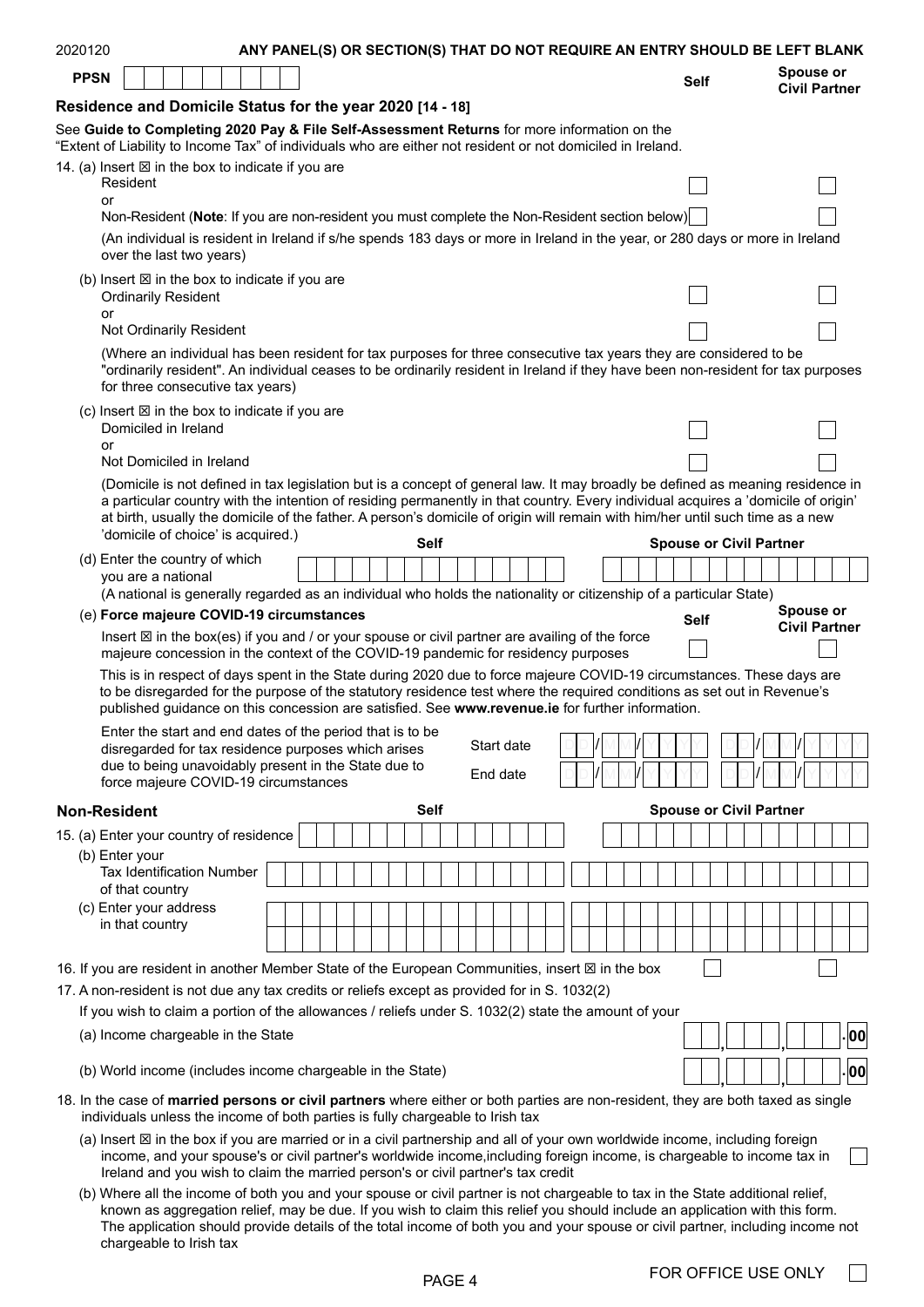| 2020120                                                                                                                                     | ANY PANEL(S) OR SECTION(S) THAT DO NOT REQUIRE AN ENTRY SHOULD BE LEFT BLANK                                                                                                                         |                      |                      |
|---------------------------------------------------------------------------------------------------------------------------------------------|------------------------------------------------------------------------------------------------------------------------------------------------------------------------------------------------------|----------------------|----------------------|
| <b>PPSN</b>                                                                                                                                 | <b>Self</b>                                                                                                                                                                                          | Spouse or            |                      |
| <b>Mandatory Disclosure</b>                                                                                                                 |                                                                                                                                                                                                      | <b>Civil Partner</b> |                      |
| 19. The number assigned to a transaction by the<br>Revenue Commissioners under S. 817HB                                                     |                                                                                                                                                                                                      |                      |                      |
| 20. Reportable cross-border arrangement<br>reference number                                                                                 |                                                                                                                                                                                                      |                      |                      |
| details of the point at issue in the entry fields provided on page 36)                                                                      | (Expression of Doubt: If you have a genuine doubt about the correct application of tax law to any item in the return, provide                                                                        |                      |                      |
|                                                                                                                                             | B - INCOME FROM TRADES, PROFESSIONS OR VOCATIONS [101 - 167]                                                                                                                                         |                      |                      |
| (Including Farming & Partnership Income)                                                                                                    |                                                                                                                                                                                                      |                      |                      |
|                                                                                                                                             | Note: If you and / or your Spouse or Civil Partner have / has more than one Trade, Profession or Vocation                                                                                            |                      |                      |
| insert $\boxtimes$ in the box and complete Appendix 1 on pages 37 - 40                                                                      |                                                                                                                                                                                                      | <b>Primary Trade</b> |                      |
|                                                                                                                                             |                                                                                                                                                                                                      |                      | <b>Spouse or</b>     |
|                                                                                                                                             |                                                                                                                                                                                                      | Self                 | <b>Civil Partner</b> |
| 101. Insert $\boxtimes$ in the box to indicate to whom the income refers                                                                    |                                                                                                                                                                                                      |                      |                      |
|                                                                                                                                             | 102. Description of Trade, Profession or Vocation (you must clearly describe the trade)                                                                                                              |                      |                      |
|                                                                                                                                             | Do not submit accounts with this return. Instead you MUST give an extract of information from the accounts on page 8                                                                                 |                      |                      |
|                                                                                                                                             | 103. Does the trade include relevant operations for the purposes of Relevant Contracts Tax (RCT)?<br>(Relevant operations mean operations in the construction, forestry and meat-processing sectors) | Yes                  | No                   |
|                                                                                                                                             | 104. If you are employed by An Post as a sub-postmaster / postmistress, or by the Department of Social Protection                                                                                    |                      |                      |
| as a Social Welfare Branch Manager, insert $\boxtimes$ in the box                                                                           |                                                                                                                                                                                                      |                      |                      |
| Where there is an entry at Line 104 there must be an entry at Line 108                                                                      | 105. If this source of income ceased during the year 2020 state the date of cessation                                                                                                                |                      |                      |
|                                                                                                                                             |                                                                                                                                                                                                      |                      |                      |
| <b>Profit assessable</b>                                                                                                                    | 106. If you are a farmer insert $\boxtimes$ in the box and complete Lines 119 and 120 on page 7, if applicable                                                                                       |                      |                      |
| 107. (a) Amount of adjusted net profit for accounting period                                                                                |                                                                                                                                                                                                      |                      | 00                   |
| (b) Amount of adjusted net loss for accounting period                                                                                       |                                                                                                                                                                                                      |                      | 00                   |
|                                                                                                                                             | 108. Enter the assessable profit even if this is the same as the adjusted net profit per Line 107(a) - (if a loss show 0.00)                                                                         |                      |                      |
|                                                                                                                                             | This should include income assessable under S. 98A(4), (Reverse Premiums in trading                                                                                                                  |                      |                      |
| situations) where appropriate                                                                                                               |                                                                                                                                                                                                      |                      | 00                   |
| <b>Start Your Own Business relief</b>                                                                                                       |                                                                                                                                                                                                      |                      |                      |
| 109. If you are claiming relief under S. 472AA for starting your own business<br>(a) State the date of the commencement of the new business | (Note: This relief is only available to businesses which commenced on or before 31/12/2018)                                                                                                          |                      |                      |
|                                                                                                                                             | (b) Insert $\boxtimes$ in the box to confirm that you have been unemployed for 12 months immediately before                                                                                          |                      |                      |
| <b>Balancing Charges</b>                                                                                                                    | the commencement date (see Form 11 Helpsheet for more information)                                                                                                                                   |                      |                      |
| 110. (a) Amount arising from capital allowances which were deductible in arriving at                                                        |                                                                                                                                                                                                      |                      |                      |
| relevant income for USC                                                                                                                     |                                                                                                                                                                                                      |                      | 00                   |
| relevant income for USC                                                                                                                     | (b) Amount arising from capital allowances which were not deductible in arriving at                                                                                                                  |                      | 00                   |
| Unused Capital Allowances from a prior year                                                                                                 |                                                                                                                                                                                                      |                      |                      |
| 111. (a) Amount carried forward which is allowable as a deduction for USC,                                                                  |                                                                                                                                                                                                      |                      |                      |
| accordance with subsections (3A), (3AA), (3B) or (3BA) of S. 659                                                                            | i.e. allowances under S. 284(1), 272(3), 658(2)(b), and 659(2)(a) determined in                                                                                                                      |                      | 00                   |
| (b) Amount carried forward which is not allowable as a deduction for USC,                                                                   | i.e. allowances other than those claimed under the Sections specified in (a) above,                                                                                                                  |                      | 00                   |
|                                                                                                                                             | and are not specified relief capital allowances (as set out in Sch. 25B)                                                                                                                             |                      |                      |
| (c) Specified Relief Capital Allowances (as set out in Sch. 25B)                                                                            |                                                                                                                                                                                                      |                      |                      |
|                                                                                                                                             | (i) Specified property relief capital allowances, as defined in S. 531AAE                                                                                                                            |                      | 00                   |
| (ii) All other specified relief capital allowances                                                                                          |                                                                                                                                                                                                      |                      | 00                   |
| Capital Allowances for the current year [112 - 115]                                                                                         |                                                                                                                                                                                                      |                      |                      |
| insert ⊠ in the box and give details in Panel N on pages 32 / 33                                                                            | 112. Where a claim to tax relief on property based incentive schemes is included below,                                                                                                              |                      |                      |
| 113. Machinery and Plant                                                                                                                    |                                                                                                                                                                                                      |                      | 00                   |
|                                                                                                                                             | (a) If any amount entered above refers to 'energy-efficient equipment' under S. 285A                                                                                                                 |                      | 00                   |
| enter that amount here                                                                                                                      | (b) If any amount entered above refers to 'childcare and fitness centre equipment'                                                                                                                   |                      |                      |
| under S. 285B enter that amount here                                                                                                        |                                                                                                                                                                                                      |                      | 00                   |
| under S. 285C enter that amount here                                                                                                        | (c) If any amount entered above refers to 'gas vehicles and refuelling equipment'                                                                                                                    |                      | 00                   |

PAGE 5 FOR OFFICE USE ONLY □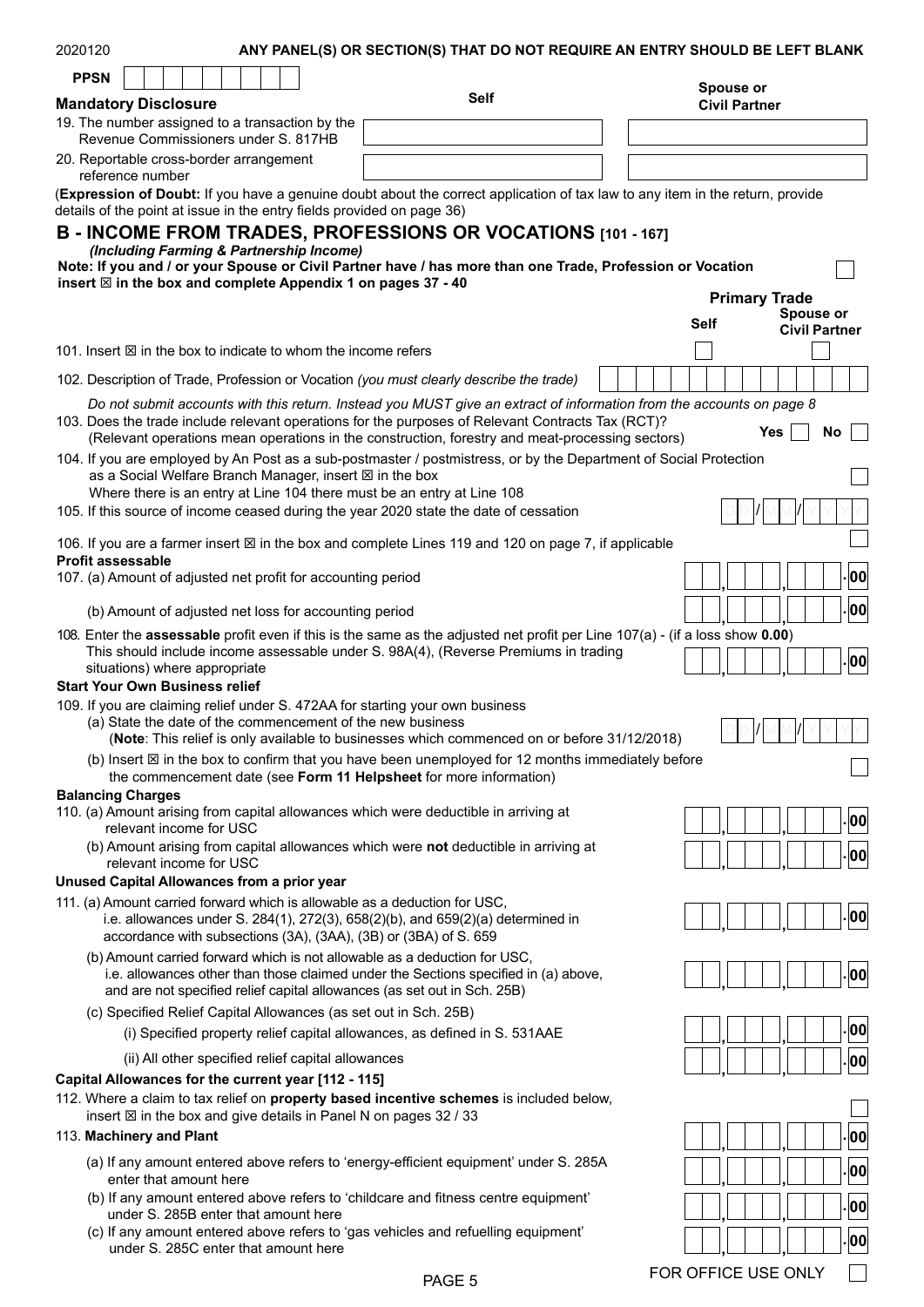**PPSN**

#### **B - INCOME FROM TRADES, PROFESSIONS OR VOCATIONS [101 - 167] contd.** *(Including Farming & Partnership Income)*

#### 114. **Industrial Buildings and / or Farm Buildings Allowance**

- (a) Amount which is allowable as a deduction for Universal Social Charge (USC), Amount which is allowable as a deduction for Oniversal Social Charge (OSC),  $\begin{bmatrix} 1 & 0 \\ 0 & 1 \end{bmatrix}, \begin{bmatrix} 1 & 0 \\ 0 & 1 \end{bmatrix}$ .
- (b) Amount which is not allowable as a deduction for USC, i.e. allowances other than those claimed under the Sections specified in (a) above, and are not specified relief capital allowances (as set out in Sch. 25B)
- (c) Specified Relief Capital Allowances (as set out in Sch. 25B) **(Note: As provided for in Part 12, Chapter 4A, passive investors should not include any excess accelerated capital allowances carried forward beyond 2014 or the tax life of the building or structure, if later)**
	- (i) Specified property relief capital allowances, as defined in S. 531AAE other than Living City Initiative and Aviation Services Facilities allowances entered at (ii) and (iii) below
	- (ii) In respect of any Living City Initiative (S. 372AAC) capital allowances, enter the amount of capital allowances and provide the following
		- (I) The address of the qualifying premises in respect of which the qualifying expenditure was incurred, include Eircode (if known)
		- (II) Details of the aggregate of all qualifying expenditure incurred by the individual in respect of the qualifying premises
		- (III) A brief description of the nature of the retail or other service which is provided or is to be provided in the qualifying premises, e.g. newsagent, grocer, doctor, dentist, legal services, restaurant / bar / cafe, etc.
	- (iii) In respect of any Aviation Services Facilities (S. 268(1)(n)) accelerated capital allowances provided for under S. 273(3)(k)(i) enter the amount of capital allowances and provide the following
		- (I) The aggregate amount of specified capital expenditure incurred
		- (II) The address of building or structure, include Eircode (if known)
	- (iv) In respect of building used for the purposes of providing childcare services or a fitness centre to employees (S. 843B) enter the amount of capital allowances
	- (v) All other specified relief capital allowances **. , , <sup>00</sup>**

#### 115. Other Capital Allowances **. , , <sup>00</sup>**

#### **Losses [116 - 118]**

- 116. (a) If you wish to claim, under S. 381, to set any loss made in the trade in the year 2020 (other than a relevant loss as defined in S 381B) against your other income, enter the amount of the loss. Claim to be made on or before 31/12/2022
	- (b) If you wish to claim under S. 381 to set a relevant loss, as defined in S. 381B, made in the year 2020 against your other income, enter the amount of the loss. Claim to be made on or before 31/12/2022 **(Note**: relief is restricted to a maximum of €31,750)
	- (c) If there are no / insufficient profits and you wish to claim unused current year Capital Allowances in computing a loss made in the trade in the year 2020 (S. 392), enter the amount of unused Capital Allowances. Claim to be made on or before 31/12/2022
		- (i) Non-specified relief capital allowances (i.e. not included in Sch. 25B)
		- (ii) Specified Relief Capital Allowances (as set out in Sch. 25B)
			- (l) Specified property relief capital allowances, as defined in S. 531AAE
			- (ll) All other specified relief capital allowances

(d) Total loss for offset against other income (by virtue of S. 381 and / or S. 392) **. , , <sup>00</sup>**











|  | , |  | , |  | $\overline{\phantom{a}}$ 00 |
|--|---|--|---|--|-----------------------------|
|  |   |  |   |  |                             |
|  |   |  |   |  |                             |
|  |   |  |   |  |                             |
|  |   |  |   |  | $\overline{\mathbf{00}}$    |
|  | , |  | J |  |                             |
|  |   |  | , |  | $\overline{\phantom{0}}$ 00 |





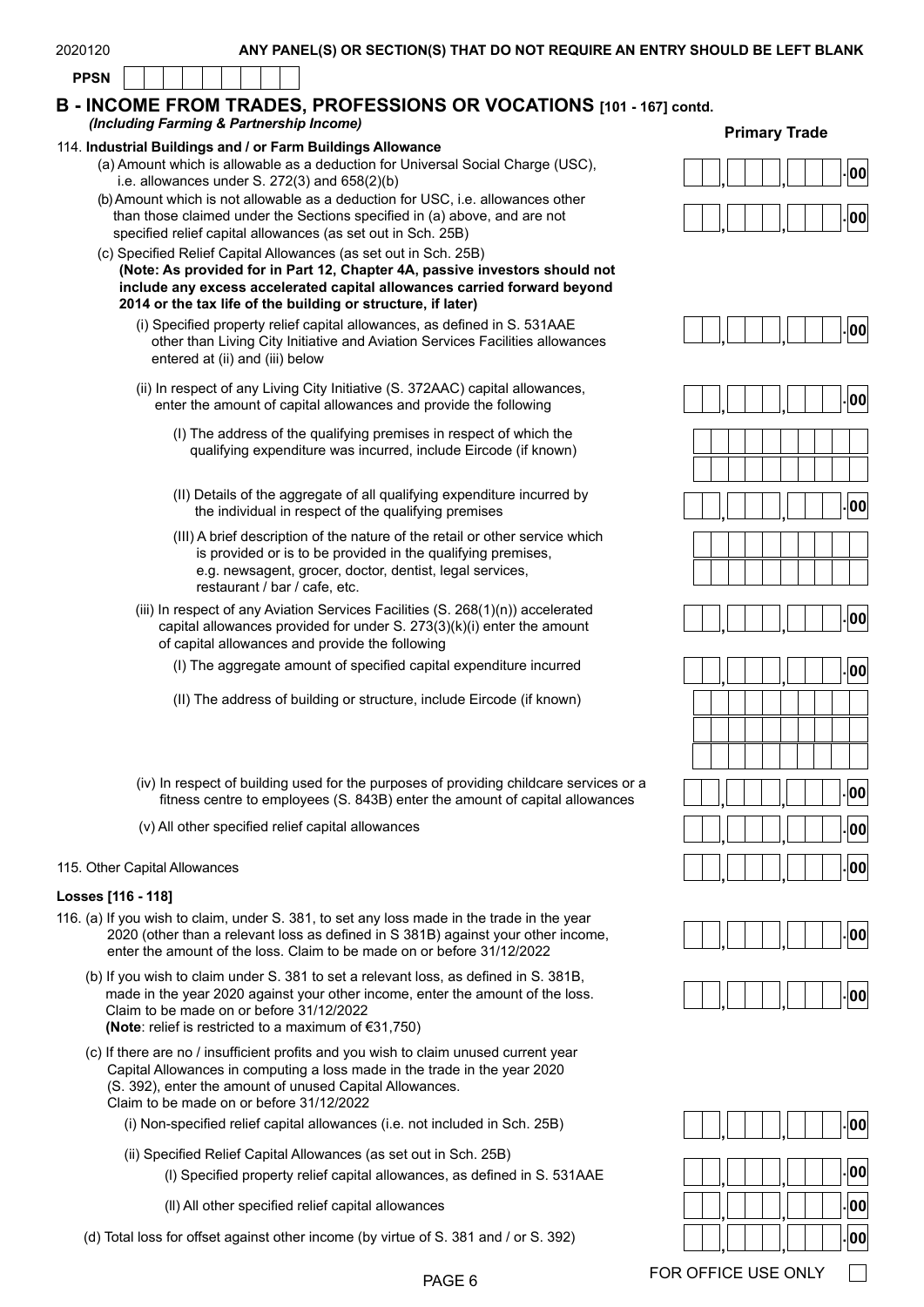#### **B - INCOME FROM TRADES, PROFESSIONS OR VOCATIONS [101 - 167] contd.** *(Including Farming & Partnership Income)*

#### **Unused losses from a prior year**

- 117. (a) Amount of unused losses from a prior year (S. 382) other than residential development land losses where the relevant claim was not made to and received by Revenue before 7/4/2009
	- (b) In respect of unused residential development land losses from a prior year where the relevant claim was not made to and received by Revenue before 7/4/2009, state
		- (i) Amount of tax credit due in respect of these losses (S. 644AA(6) and (8))
		- (ii) Amount of tax payable on the profits or gains of the combined trade (S. 644AA(7))

#### **Terminal Loss Relief**

118. (a) If this trade ceased in 2020 and you wish to claim terminal loss relief for the years 2019, 2018, and 2017 state

- (i) Amount of unused loss in the final 12 months to the date of cessation
- (ii) Amount of unused capital allowances in the final 12 months to the date of cessation
- (b) If you wish to claim terminal loss relief for the year 2020 in respect of a loss made in a subsequent year state
	- (i) Amount of the loss relief available for 2020 **. , , <sup>00</sup>**
	- (ii) The date the trade ceased

#### **Farmers**

119. (a) Insert  $\boxtimes$  in the box if you are a partner in a Registered Farm Partnership as defined by S. 667

- (b) Your share of stock relief claimed under S. 667B
- (c) Your share of stock relief claimed under S. 667C
- (d) Insert  $\boxtimes$  in the box if this trade relates wholly or in part to Share Farming
- $(e)$  Insert  $\boxtimes$  in the box if you wish to elect for income averaging for the year 2020 (and subsequent years)
- (f) Insert  $\boxtimes$  in the box if the assessable profits for this year are computed in accordance with S. 657 (income averaging)
- (g) Insert  $\boxtimes$  in the box if you wish to withdraw from income averaging for the year 2020
- $(h)$  (i) Insert  $\boxtimes$  in the box if you wish to temporarily elect out of income averaging for this year in accordance with S. 657(6A)
	- (ii) Enter the amount of adjusted net profit which would be assessable for this year if you had not applied for income averaging

#### **Succession Farm Partnership**

120. (a) Succession Farm Partnership tax reference number

- (b) Date this Partnership was entered on the Register of Succession Farm Partnerships with the Department of Agriculture, Food and the Marine
- (c) Indicate if you are a "Farmer" or a "Successor" within the meaning of S. 667D(2)
- (d) Insert  $\boxtimes$  in the box to confirm that no "Successor" in this partnership was aged over 40 at 1 January 2020
- (e) Your share of the profits as per the partnership agreement
- (f) Amount of Succession Tax Credit due

#### **Credit for Professional Services Withholding Tax (PSWT)**

121. Gross withholding tax (before any interim refund) related to the basis period for 2020 on fees for Professional Services. Do not include credit for Relevant Contracts Tax withheld **, . ,**

## **PRSI paid**

122. If you are employed by An Post as a sub-postmaster / postmistress, or by the Department of Social Protection as a Social Welfare Branch Manager, enter the amount of PRSI, if any, paid direct to An Post / Department of Social Protection in respect of this income

#### **Primary Trade**

|  |  |  |  |  | .INNI |
|--|--|--|--|--|-------|
|  |  |  |  |  |       |



|  |  | 0                       |
|--|--|-------------------------|
|  |  | $\overline{\mathbf{0}}$ |



| 'C                                                     |
|--------------------------------------------------------|
| $ . $ 00 $ $                                           |
| $\vert\raisebox{.4ex}{.}\vert$ oo                      |
|                                                        |
|                                                        |
|                                                        |
|                                                        |
|                                                        |
| $\overline{\phantom{a}}$ . $\overline{\phantom{a}}$ 00 |
|                                                        |
| Farmer                                                 |
| Successor<br>anuary 2020                               |
| $(\% )$<br>00                                          |



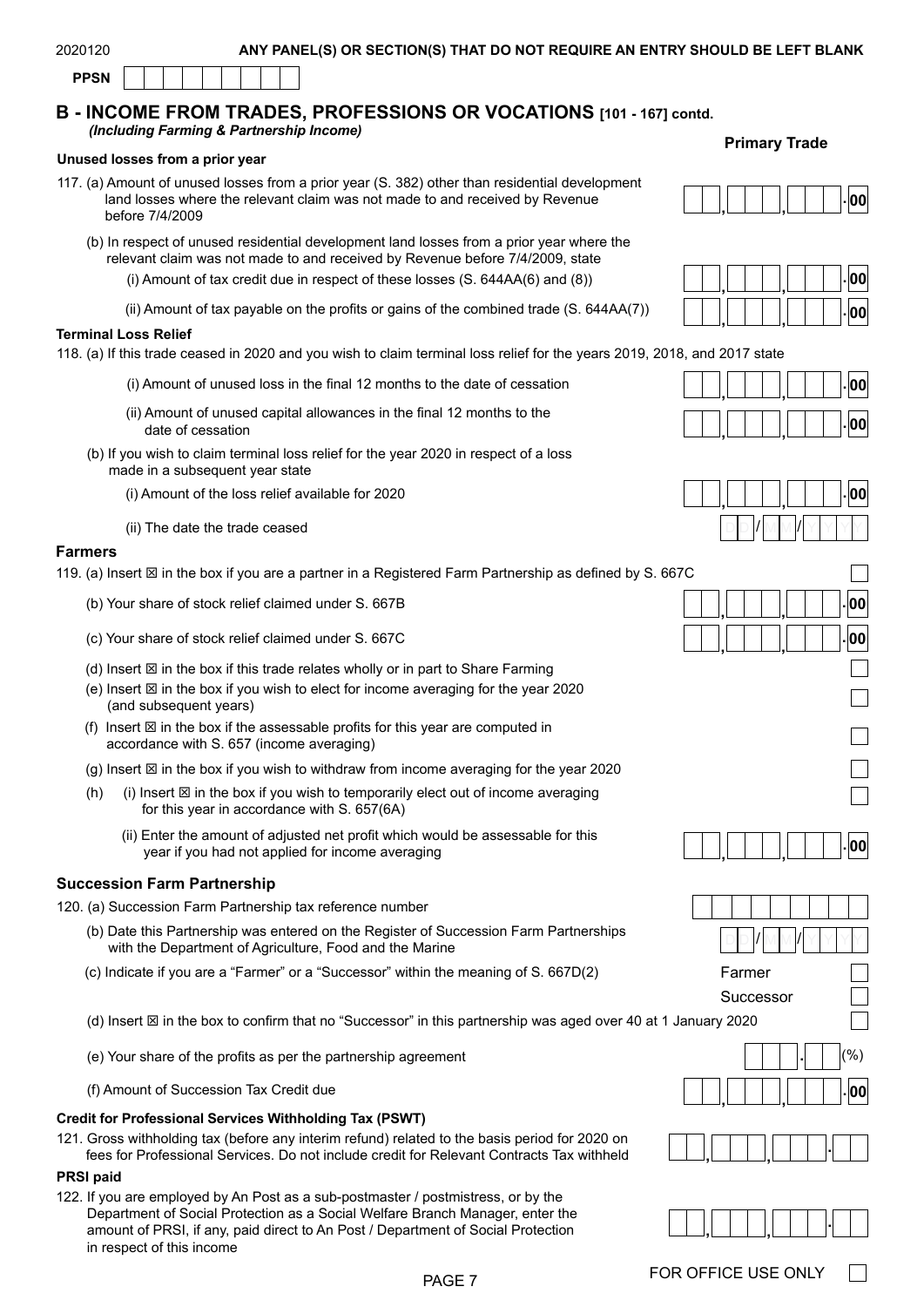#### ANY PANEL(S) OR SECTION(S) THAT DO NOT REQUIRE AN ENTRY SHOULD BE LEFT BLANK

| <b>PPSN</b>                                                                                                                                                                                               |                                                                                                                     |                                                                                                    |
|-----------------------------------------------------------------------------------------------------------------------------------------------------------------------------------------------------------|---------------------------------------------------------------------------------------------------------------------|----------------------------------------------------------------------------------------------------|
| <b>EXTRACTS FROM ACCOUNTS [123 - 167]</b>                                                                                                                                                                 |                                                                                                                     | <b>Primary Trade</b>                                                                               |
| <b>Accounts Information Period (must be completed)</b>                                                                                                                                                    |                                                                                                                     | <b>Capital Account and Bala</b>                                                                    |
| 123. From                                                                                                                                                                                                 |                                                                                                                     | 144. Cash / Capital introdu                                                                        |
| 124. To                                                                                                                                                                                                   |                                                                                                                     | 145. Drawings (Net of Tax<br>and Pension contribut                                                 |
| <b>Extracts From Accounts must be completed in all cases where</b><br>you or your spouse or civil partner are in receipt of trading or<br>professional income, except where either Lines 125 or 126 apply |                                                                                                                     | 146. (a) Closing Capital<br>Balance - positive<br>(b) If negative,<br>state amount here            |
| 125. If you have previously submitted accounts information<br>relating to this return state the income tax return with<br>which accounts were submitted (YYYY)                                            |                                                                                                                     | 147. Stock, Work in progres<br>Finished goods<br>148. Debtors and Prepaym                          |
| 126. (a) Where the income arises<br>from a partnership, enter<br>the tax reference of the partnership                                                                                                     |                                                                                                                     | 149. Cash / Bank (Debit)                                                                           |
| (b) Insert $\boxtimes$ in the box if you are a non-active<br>partner within the meaning of S. 409A                                                                                                        |                                                                                                                     | 150. Bank / Loans/<br>Overdraft (Credit)                                                           |
| (c) If you are in partnership with your spouse / civil partner                                                                                                                                            |                                                                                                                     | 151. Client Account                                                                                |
| number (in this Form 11) under which the accounts<br>information was supplied                                                                                                                             | and the accounts information for that trade or profession<br>have been submitted under their trade, enter the trade | Balances (Debit)<br>152. Client Account<br><b>Balances (Credit)</b><br>153. Creditors and Accruals |
| Income [127 - 129]                                                                                                                                                                                        |                                                                                                                     |                                                                                                    |
| 127. Sales / Receipts / Turnover                                                                                                                                                                          |                                                                                                                     | 154. Tax Creditors                                                                                 |
| 128. Receipts from Government                                                                                                                                                                             |                                                                                                                     | .00<br>155. (a) Net Assets - positiv                                                               |
| Agencies (GMS, etc.)                                                                                                                                                                                      |                                                                                                                     | 00<br>(b) If negative,                                                                             |
| 129. Other Trading Income                                                                                                                                                                                 |                                                                                                                     | state amount here<br>00                                                                            |
| including tax exempt income                                                                                                                                                                               |                                                                                                                     |                                                                                                    |
| Trading Account Items [130 - 131]                                                                                                                                                                         |                                                                                                                     | <b>Extracts from Adjusted I</b>                                                                    |
| 130. Purchases                                                                                                                                                                                            |                                                                                                                     | Profit / Loss per Accou<br>00                                                                      |
|                                                                                                                                                                                                           |                                                                                                                     | 156. Net Trade Profit                                                                              |
| 131. Gross Trading Profits (including                                                                                                                                                                     |                                                                                                                     | per Accounts<br>00<br>157. Net Trade Loss                                                          |
| other Trade Receipts / income<br>already listed in the previous section)                                                                                                                                  |                                                                                                                     | per Accounts                                                                                       |
| <b>Expenses and Deductions [132 - 143]</b>                                                                                                                                                                |                                                                                                                     |                                                                                                    |
| 132. Salaries / Wages                                                                                                                                                                                     |                                                                                                                     | 00                                                                                                 |
| 133. Additional Staff Costs                                                                                                                                                                               |                                                                                                                     | 00<br><b>Adjustments made to Net</b>                                                               |
| 134. Sub-Contractors for the purposes                                                                                                                                                                     |                                                                                                                     | 158. Where there are no ad<br>00<br>profit / loss per accour                                       |
| of Relevant Contracts Tax (RCT)                                                                                                                                                                           |                                                                                                                     | 159. Motor Expenses                                                                                |
| 135. Other Sub-Contractors                                                                                                                                                                                |                                                                                                                     | 00                                                                                                 |
| 136. Consultancy, Professional fees                                                                                                                                                                       |                                                                                                                     | 160. Donations (Political ar<br>00<br>Charitable) / Entertain                                      |
| 137. Motor, Travel and Subsistence                                                                                                                                                                        |                                                                                                                     | 161. Light, Heat and Phone<br>00                                                                   |
| 138. Repairs / Renewals                                                                                                                                                                                   |                                                                                                                     | 162. Net gain on sale of<br>00<br>fixed / chargeable ass                                           |
| 139. Rental Expenses                                                                                                                                                                                      |                                                                                                                     | 163. Net loss on sale of<br>00<br>fixed / chargeable ass                                           |
| 140. Depreciation,<br>Goodwill / Capital write-off                                                                                                                                                        |                                                                                                                     | 164. (a) Deduction for stock<br>00<br>relief under S. 666                                          |
| 141. (a) Provisions including                                                                                                                                                                             |                                                                                                                     | (b) Deduction for sto<br>00<br>relief under S. 6                                                   |
| bad debts - positive<br>(b) Provisions including                                                                                                                                                          |                                                                                                                     | 165. Deduction for increase                                                                        |
| bad debts - negative<br>142. Other Expenses                                                                                                                                                               |                                                                                                                     | 00<br>carbon tax under S. 66<br>166. Other Addbacks                                                |
|                                                                                                                                                                                                           |                                                                                                                     | 00                                                                                                 |
| 143. Other Expenses -<br>negative / credit entries                                                                                                                                                        |                                                                                                                     | 167. Other Deductions<br> 00                                                                       |

#### **Account and Balance Sheet Items [144 - 155]**

| 144. Cash / Capital introduced                          |  |  | 00    |
|---------------------------------------------------------|--|--|-------|
| 145. Drawings (Net of Tax<br>and Pension contributions) |  |  | 100   |
| 146. (a) Closing Capital<br>Balance - positive          |  |  | -100  |
| (b) If negative,<br>state amount here                   |  |  | -100  |
| 147. Stock, Work in progress,<br>Finished goods         |  |  | 00    |
| 148. Debtors and Prepayments                            |  |  | - 00  |
| 149. Cash / Bank (Debit)                                |  |  | 00.   |
| 150. Bank / Loans/<br>Overdraft (Credit)                |  |  | 00    |
| 151. Client Account<br>Balances (Debit)                 |  |  | - 00  |
| 152. Client Account<br><b>Balances (Credit)</b>         |  |  | .100  |
| 153. Creditors and Accruals                             |  |  | .100  |
| 154. Tax Creditors                                      |  |  | -100  |
| 155. (a) Net Assets - positive                          |  |  | 00    |
| (b) If negative,<br>state amount here                   |  |  | . 100 |

#### **Extracts from Adjusted Net Profit / Loss Computation [156 - 167]**

**Profit / Loss per Accounts [156 - 157]** et Trade Profit r Accounts et Trade Loss

|  |  | ٠ |  |
|--|--|---|--|
|  |  | ٠ |  |

#### **Adjustments made to Net Profit / Loss per Accounts [158 - 167]**

| 158. Where there are no adjustments required to the          |      |
|--------------------------------------------------------------|------|
| profit / loss per accounts, insert $\boxtimes$ in the box    |      |
| 159. Motor Expenses                                          | - 00 |
| 160. Donations (Political and<br>Charitable) / Entertainment |      |
| 161. Light, Heat and Phone                                   | -100 |
| 162. Net gain on sale of<br>fixed / chargeable assets        | -100 |
| 163. Net loss on sale of<br>fixed / chargeable assets        | 100  |
| 164. (a) Deduction for stock<br>relief under S. 666          | -100 |
| (b) Deduction for stock<br>relief under S. 667B              | -100 |
| 165. Deduction for increase in<br>carbon tax under S. 664A   | -100 |
| 166. Other Addbacks                                          | -100 |
| 167. Other Deductions                                        |      |

**If you have made any payment(s) during 2020 in the course of this trade or profession for services provided, where the total amount paid to any one person was greater than €6,000, you must complete a Form 46G. You can access this form from the My Services page or from the ROS Offline Application. The form is also available on Revenue's website [www.revenue.ie](https://www.revenue.ie/en/self-assessment-and-self-employment/third-party-returns/index.aspx) (under 'Self-assessment and self-employment>Third party returns')**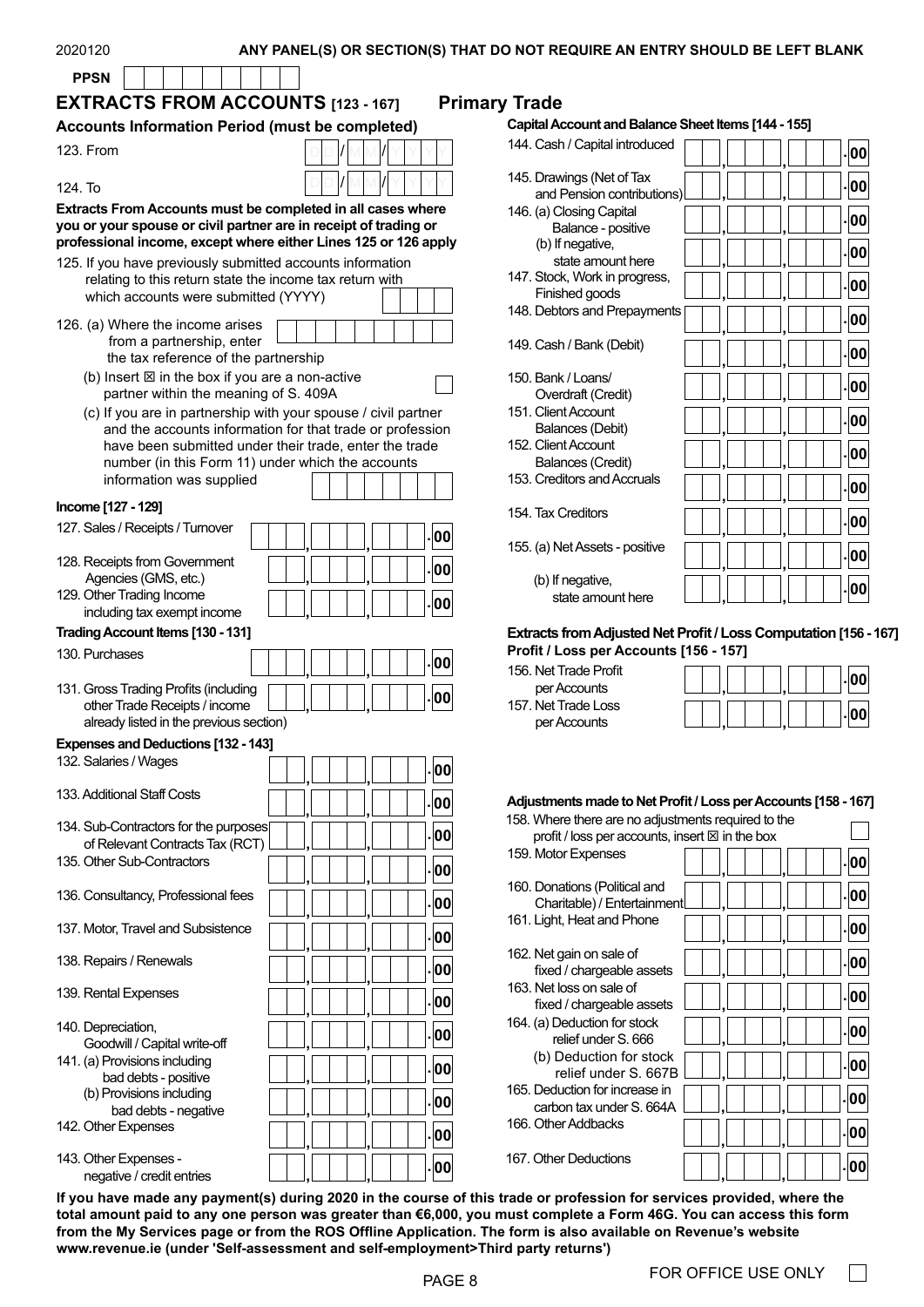| <b>Spouse or</b><br><b>PPSN</b><br><b>Self</b><br><b>Civil Partner</b><br>C - IRISH RENTAL INCOME [201 - 216]<br>201. *Where a claim to tax relief on property based incentives is included at Line<br>205(d) or 213(b) insert ⊠ in the box and give details in Panel N on pages 32 / 33<br><b>Residential Property</b><br>202. Where the registration requirements of Part 7 of the Residential Tenancies Act 2004<br>have been complied with in respect of all tenancies which existed in relation to<br>residential premises in the year 2020, insert $\boxtimes$ in the box<br>203. Number of properties let<br>204. Gross Rent Receivable<br>.00<br>00<br>205. Expenses<br> 00 <br>00<br>(a) Repairs<br>(b) Allowable interest<br>00<br>00<br>(c) Amount of additional 'Relevant interest' claimed for the<br>00<br> 00<br>years 2017 and 2018 where a relevant undertaking under<br>S. 97(2K) has been made<br>*(d) "Section 23" type relief where 2020<br>00<br>$ 00\rangle$<br>is the first year of claim<br>(e) Pre-letting expenditure on vacant properties<br> 00 <br>00<br>allowed by S. 97A<br> 00<br><b>00</b><br>(f) Other<br>206. Amount of chargeable profit / allowable loss after expenses but before Capital Allowances and losses forward<br>00<br>00<br>(a) Net profit on residential property<br>00<br>00<br>(b) Net loss on residential property<br>Commercial property, land and all other sources of Irish rental income<br>207. Number of properties let<br>208. Area in hectares if applicable<br>209. Gross rent receivable<br>00<br>00<br>210. Expenses<br> 00<br>00<br>(a) Repairs<br>(b) Allowable interest<br> 00 <br> 00 <br>(c) Exempt rental income from the leasing<br> 00 <br>00<br>of farmland, under S. 664<br>(d) Other<br> 00 <br>00<br>211. Amount of chargeable profit / allowable loss after expenses but before Capital Allowances and losses forward<br>00<br>00<br>(a) Net profit on commercial property<br>00<br>00<br>(b) Net loss on commercial property<br>212. Amount of chargeable profit from all sources, after expenses<br>00<br>but before Capital Allowances and losses forward<br>00<br>(Total of Line 206 and Line 211 - if a loss show 0.00)<br><b>Capital Allowances</b><br>213. (a) Capital Allowances brought forward from a prior year<br>(i) Non-specified relief capital allowances<br> 00 <br>00<br>(i.e. not included in Sch. 25B)<br>(ii) Specified Relief Capital Allowances (as set out in Sch. 25B)<br>(Note: As provided for in Part 12, Chapter 4A, passive investors should not include any excess accelerated<br>capital allowances carried forward beyond 2014 or the tax life of the building or structure, if later)<br>(I) Specified property relief capital allowances,<br> 00 <br> 00 <br>as defined in S. 531AAE<br>(II) All other specified relief capital allowances<br>00<br>00<br>FOR OFFICE USE ONLY<br>PAGE 9 | 2020120 |  |  |  |  | ANY PANEL(S) OR SECTION(S) THAT DO NOT REQUIRE AN ENTRY SHOULD BE LEFT BLANK |  |  |  |  |  |  |  |  |
|----------------------------------------------------------------------------------------------------------------------------------------------------------------------------------------------------------------------------------------------------------------------------------------------------------------------------------------------------------------------------------------------------------------------------------------------------------------------------------------------------------------------------------------------------------------------------------------------------------------------------------------------------------------------------------------------------------------------------------------------------------------------------------------------------------------------------------------------------------------------------------------------------------------------------------------------------------------------------------------------------------------------------------------------------------------------------------------------------------------------------------------------------------------------------------------------------------------------------------------------------------------------------------------------------------------------------------------------------------------------------------------------------------------------------------------------------------------------------------------------------------------------------------------------------------------------------------------------------------------------------------------------------------------------------------------------------------------------------------------------------------------------------------------------------------------------------------------------------------------------------------------------------------------------------------------------------------------------------------------------------------------------------------------------------------------------------------------------------------------------------------------------------------------------------------------------------------------------------------------------------------------------------------------------------------------------------------------------------------------------------------------------------------------------------------------------------------------------------------------------------------------------------------------------------------------------------------------------------------------------------------------------------------------------------------------------------------------------------------------------------------------------------------------------------------------------------------------------------------------------------------------------------------|---------|--|--|--|--|------------------------------------------------------------------------------|--|--|--|--|--|--|--|--|
|                                                                                                                                                                                                                                                                                                                                                                                                                                                                                                                                                                                                                                                                                                                                                                                                                                                                                                                                                                                                                                                                                                                                                                                                                                                                                                                                                                                                                                                                                                                                                                                                                                                                                                                                                                                                                                                                                                                                                                                                                                                                                                                                                                                                                                                                                                                                                                                                                                                                                                                                                                                                                                                                                                                                                                                                                                                                                                          |         |  |  |  |  |                                                                              |  |  |  |  |  |  |  |  |
|                                                                                                                                                                                                                                                                                                                                                                                                                                                                                                                                                                                                                                                                                                                                                                                                                                                                                                                                                                                                                                                                                                                                                                                                                                                                                                                                                                                                                                                                                                                                                                                                                                                                                                                                                                                                                                                                                                                                                                                                                                                                                                                                                                                                                                                                                                                                                                                                                                                                                                                                                                                                                                                                                                                                                                                                                                                                                                          |         |  |  |  |  |                                                                              |  |  |  |  |  |  |  |  |
|                                                                                                                                                                                                                                                                                                                                                                                                                                                                                                                                                                                                                                                                                                                                                                                                                                                                                                                                                                                                                                                                                                                                                                                                                                                                                                                                                                                                                                                                                                                                                                                                                                                                                                                                                                                                                                                                                                                                                                                                                                                                                                                                                                                                                                                                                                                                                                                                                                                                                                                                                                                                                                                                                                                                                                                                                                                                                                          |         |  |  |  |  |                                                                              |  |  |  |  |  |  |  |  |
|                                                                                                                                                                                                                                                                                                                                                                                                                                                                                                                                                                                                                                                                                                                                                                                                                                                                                                                                                                                                                                                                                                                                                                                                                                                                                                                                                                                                                                                                                                                                                                                                                                                                                                                                                                                                                                                                                                                                                                                                                                                                                                                                                                                                                                                                                                                                                                                                                                                                                                                                                                                                                                                                                                                                                                                                                                                                                                          |         |  |  |  |  |                                                                              |  |  |  |  |  |  |  |  |
|                                                                                                                                                                                                                                                                                                                                                                                                                                                                                                                                                                                                                                                                                                                                                                                                                                                                                                                                                                                                                                                                                                                                                                                                                                                                                                                                                                                                                                                                                                                                                                                                                                                                                                                                                                                                                                                                                                                                                                                                                                                                                                                                                                                                                                                                                                                                                                                                                                                                                                                                                                                                                                                                                                                                                                                                                                                                                                          |         |  |  |  |  |                                                                              |  |  |  |  |  |  |  |  |
|                                                                                                                                                                                                                                                                                                                                                                                                                                                                                                                                                                                                                                                                                                                                                                                                                                                                                                                                                                                                                                                                                                                                                                                                                                                                                                                                                                                                                                                                                                                                                                                                                                                                                                                                                                                                                                                                                                                                                                                                                                                                                                                                                                                                                                                                                                                                                                                                                                                                                                                                                                                                                                                                                                                                                                                                                                                                                                          |         |  |  |  |  |                                                                              |  |  |  |  |  |  |  |  |
|                                                                                                                                                                                                                                                                                                                                                                                                                                                                                                                                                                                                                                                                                                                                                                                                                                                                                                                                                                                                                                                                                                                                                                                                                                                                                                                                                                                                                                                                                                                                                                                                                                                                                                                                                                                                                                                                                                                                                                                                                                                                                                                                                                                                                                                                                                                                                                                                                                                                                                                                                                                                                                                                                                                                                                                                                                                                                                          |         |  |  |  |  |                                                                              |  |  |  |  |  |  |  |  |
|                                                                                                                                                                                                                                                                                                                                                                                                                                                                                                                                                                                                                                                                                                                                                                                                                                                                                                                                                                                                                                                                                                                                                                                                                                                                                                                                                                                                                                                                                                                                                                                                                                                                                                                                                                                                                                                                                                                                                                                                                                                                                                                                                                                                                                                                                                                                                                                                                                                                                                                                                                                                                                                                                                                                                                                                                                                                                                          |         |  |  |  |  |                                                                              |  |  |  |  |  |  |  |  |
|                                                                                                                                                                                                                                                                                                                                                                                                                                                                                                                                                                                                                                                                                                                                                                                                                                                                                                                                                                                                                                                                                                                                                                                                                                                                                                                                                                                                                                                                                                                                                                                                                                                                                                                                                                                                                                                                                                                                                                                                                                                                                                                                                                                                                                                                                                                                                                                                                                                                                                                                                                                                                                                                                                                                                                                                                                                                                                          |         |  |  |  |  |                                                                              |  |  |  |  |  |  |  |  |
|                                                                                                                                                                                                                                                                                                                                                                                                                                                                                                                                                                                                                                                                                                                                                                                                                                                                                                                                                                                                                                                                                                                                                                                                                                                                                                                                                                                                                                                                                                                                                                                                                                                                                                                                                                                                                                                                                                                                                                                                                                                                                                                                                                                                                                                                                                                                                                                                                                                                                                                                                                                                                                                                                                                                                                                                                                                                                                          |         |  |  |  |  |                                                                              |  |  |  |  |  |  |  |  |
|                                                                                                                                                                                                                                                                                                                                                                                                                                                                                                                                                                                                                                                                                                                                                                                                                                                                                                                                                                                                                                                                                                                                                                                                                                                                                                                                                                                                                                                                                                                                                                                                                                                                                                                                                                                                                                                                                                                                                                                                                                                                                                                                                                                                                                                                                                                                                                                                                                                                                                                                                                                                                                                                                                                                                                                                                                                                                                          |         |  |  |  |  |                                                                              |  |  |  |  |  |  |  |  |
|                                                                                                                                                                                                                                                                                                                                                                                                                                                                                                                                                                                                                                                                                                                                                                                                                                                                                                                                                                                                                                                                                                                                                                                                                                                                                                                                                                                                                                                                                                                                                                                                                                                                                                                                                                                                                                                                                                                                                                                                                                                                                                                                                                                                                                                                                                                                                                                                                                                                                                                                                                                                                                                                                                                                                                                                                                                                                                          |         |  |  |  |  |                                                                              |  |  |  |  |  |  |  |  |
|                                                                                                                                                                                                                                                                                                                                                                                                                                                                                                                                                                                                                                                                                                                                                                                                                                                                                                                                                                                                                                                                                                                                                                                                                                                                                                                                                                                                                                                                                                                                                                                                                                                                                                                                                                                                                                                                                                                                                                                                                                                                                                                                                                                                                                                                                                                                                                                                                                                                                                                                                                                                                                                                                                                                                                                                                                                                                                          |         |  |  |  |  |                                                                              |  |  |  |  |  |  |  |  |
|                                                                                                                                                                                                                                                                                                                                                                                                                                                                                                                                                                                                                                                                                                                                                                                                                                                                                                                                                                                                                                                                                                                                                                                                                                                                                                                                                                                                                                                                                                                                                                                                                                                                                                                                                                                                                                                                                                                                                                                                                                                                                                                                                                                                                                                                                                                                                                                                                                                                                                                                                                                                                                                                                                                                                                                                                                                                                                          |         |  |  |  |  |                                                                              |  |  |  |  |  |  |  |  |
|                                                                                                                                                                                                                                                                                                                                                                                                                                                                                                                                                                                                                                                                                                                                                                                                                                                                                                                                                                                                                                                                                                                                                                                                                                                                                                                                                                                                                                                                                                                                                                                                                                                                                                                                                                                                                                                                                                                                                                                                                                                                                                                                                                                                                                                                                                                                                                                                                                                                                                                                                                                                                                                                                                                                                                                                                                                                                                          |         |  |  |  |  |                                                                              |  |  |  |  |  |  |  |  |
|                                                                                                                                                                                                                                                                                                                                                                                                                                                                                                                                                                                                                                                                                                                                                                                                                                                                                                                                                                                                                                                                                                                                                                                                                                                                                                                                                                                                                                                                                                                                                                                                                                                                                                                                                                                                                                                                                                                                                                                                                                                                                                                                                                                                                                                                                                                                                                                                                                                                                                                                                                                                                                                                                                                                                                                                                                                                                                          |         |  |  |  |  |                                                                              |  |  |  |  |  |  |  |  |
|                                                                                                                                                                                                                                                                                                                                                                                                                                                                                                                                                                                                                                                                                                                                                                                                                                                                                                                                                                                                                                                                                                                                                                                                                                                                                                                                                                                                                                                                                                                                                                                                                                                                                                                                                                                                                                                                                                                                                                                                                                                                                                                                                                                                                                                                                                                                                                                                                                                                                                                                                                                                                                                                                                                                                                                                                                                                                                          |         |  |  |  |  |                                                                              |  |  |  |  |  |  |  |  |
|                                                                                                                                                                                                                                                                                                                                                                                                                                                                                                                                                                                                                                                                                                                                                                                                                                                                                                                                                                                                                                                                                                                                                                                                                                                                                                                                                                                                                                                                                                                                                                                                                                                                                                                                                                                                                                                                                                                                                                                                                                                                                                                                                                                                                                                                                                                                                                                                                                                                                                                                                                                                                                                                                                                                                                                                                                                                                                          |         |  |  |  |  |                                                                              |  |  |  |  |  |  |  |  |
|                                                                                                                                                                                                                                                                                                                                                                                                                                                                                                                                                                                                                                                                                                                                                                                                                                                                                                                                                                                                                                                                                                                                                                                                                                                                                                                                                                                                                                                                                                                                                                                                                                                                                                                                                                                                                                                                                                                                                                                                                                                                                                                                                                                                                                                                                                                                                                                                                                                                                                                                                                                                                                                                                                                                                                                                                                                                                                          |         |  |  |  |  |                                                                              |  |  |  |  |  |  |  |  |
|                                                                                                                                                                                                                                                                                                                                                                                                                                                                                                                                                                                                                                                                                                                                                                                                                                                                                                                                                                                                                                                                                                                                                                                                                                                                                                                                                                                                                                                                                                                                                                                                                                                                                                                                                                                                                                                                                                                                                                                                                                                                                                                                                                                                                                                                                                                                                                                                                                                                                                                                                                                                                                                                                                                                                                                                                                                                                                          |         |  |  |  |  |                                                                              |  |  |  |  |  |  |  |  |
|                                                                                                                                                                                                                                                                                                                                                                                                                                                                                                                                                                                                                                                                                                                                                                                                                                                                                                                                                                                                                                                                                                                                                                                                                                                                                                                                                                                                                                                                                                                                                                                                                                                                                                                                                                                                                                                                                                                                                                                                                                                                                                                                                                                                                                                                                                                                                                                                                                                                                                                                                                                                                                                                                                                                                                                                                                                                                                          |         |  |  |  |  |                                                                              |  |  |  |  |  |  |  |  |
|                                                                                                                                                                                                                                                                                                                                                                                                                                                                                                                                                                                                                                                                                                                                                                                                                                                                                                                                                                                                                                                                                                                                                                                                                                                                                                                                                                                                                                                                                                                                                                                                                                                                                                                                                                                                                                                                                                                                                                                                                                                                                                                                                                                                                                                                                                                                                                                                                                                                                                                                                                                                                                                                                                                                                                                                                                                                                                          |         |  |  |  |  |                                                                              |  |  |  |  |  |  |  |  |
|                                                                                                                                                                                                                                                                                                                                                                                                                                                                                                                                                                                                                                                                                                                                                                                                                                                                                                                                                                                                                                                                                                                                                                                                                                                                                                                                                                                                                                                                                                                                                                                                                                                                                                                                                                                                                                                                                                                                                                                                                                                                                                                                                                                                                                                                                                                                                                                                                                                                                                                                                                                                                                                                                                                                                                                                                                                                                                          |         |  |  |  |  |                                                                              |  |  |  |  |  |  |  |  |
|                                                                                                                                                                                                                                                                                                                                                                                                                                                                                                                                                                                                                                                                                                                                                                                                                                                                                                                                                                                                                                                                                                                                                                                                                                                                                                                                                                                                                                                                                                                                                                                                                                                                                                                                                                                                                                                                                                                                                                                                                                                                                                                                                                                                                                                                                                                                                                                                                                                                                                                                                                                                                                                                                                                                                                                                                                                                                                          |         |  |  |  |  |                                                                              |  |  |  |  |  |  |  |  |
|                                                                                                                                                                                                                                                                                                                                                                                                                                                                                                                                                                                                                                                                                                                                                                                                                                                                                                                                                                                                                                                                                                                                                                                                                                                                                                                                                                                                                                                                                                                                                                                                                                                                                                                                                                                                                                                                                                                                                                                                                                                                                                                                                                                                                                                                                                                                                                                                                                                                                                                                                                                                                                                                                                                                                                                                                                                                                                          |         |  |  |  |  |                                                                              |  |  |  |  |  |  |  |  |
|                                                                                                                                                                                                                                                                                                                                                                                                                                                                                                                                                                                                                                                                                                                                                                                                                                                                                                                                                                                                                                                                                                                                                                                                                                                                                                                                                                                                                                                                                                                                                                                                                                                                                                                                                                                                                                                                                                                                                                                                                                                                                                                                                                                                                                                                                                                                                                                                                                                                                                                                                                                                                                                                                                                                                                                                                                                                                                          |         |  |  |  |  |                                                                              |  |  |  |  |  |  |  |  |
|                                                                                                                                                                                                                                                                                                                                                                                                                                                                                                                                                                                                                                                                                                                                                                                                                                                                                                                                                                                                                                                                                                                                                                                                                                                                                                                                                                                                                                                                                                                                                                                                                                                                                                                                                                                                                                                                                                                                                                                                                                                                                                                                                                                                                                                                                                                                                                                                                                                                                                                                                                                                                                                                                                                                                                                                                                                                                                          |         |  |  |  |  |                                                                              |  |  |  |  |  |  |  |  |
|                                                                                                                                                                                                                                                                                                                                                                                                                                                                                                                                                                                                                                                                                                                                                                                                                                                                                                                                                                                                                                                                                                                                                                                                                                                                                                                                                                                                                                                                                                                                                                                                                                                                                                                                                                                                                                                                                                                                                                                                                                                                                                                                                                                                                                                                                                                                                                                                                                                                                                                                                                                                                                                                                                                                                                                                                                                                                                          |         |  |  |  |  |                                                                              |  |  |  |  |  |  |  |  |
|                                                                                                                                                                                                                                                                                                                                                                                                                                                                                                                                                                                                                                                                                                                                                                                                                                                                                                                                                                                                                                                                                                                                                                                                                                                                                                                                                                                                                                                                                                                                                                                                                                                                                                                                                                                                                                                                                                                                                                                                                                                                                                                                                                                                                                                                                                                                                                                                                                                                                                                                                                                                                                                                                                                                                                                                                                                                                                          |         |  |  |  |  |                                                                              |  |  |  |  |  |  |  |  |
|                                                                                                                                                                                                                                                                                                                                                                                                                                                                                                                                                                                                                                                                                                                                                                                                                                                                                                                                                                                                                                                                                                                                                                                                                                                                                                                                                                                                                                                                                                                                                                                                                                                                                                                                                                                                                                                                                                                                                                                                                                                                                                                                                                                                                                                                                                                                                                                                                                                                                                                                                                                                                                                                                                                                                                                                                                                                                                          |         |  |  |  |  |                                                                              |  |  |  |  |  |  |  |  |
|                                                                                                                                                                                                                                                                                                                                                                                                                                                                                                                                                                                                                                                                                                                                                                                                                                                                                                                                                                                                                                                                                                                                                                                                                                                                                                                                                                                                                                                                                                                                                                                                                                                                                                                                                                                                                                                                                                                                                                                                                                                                                                                                                                                                                                                                                                                                                                                                                                                                                                                                                                                                                                                                                                                                                                                                                                                                                                          |         |  |  |  |  |                                                                              |  |  |  |  |  |  |  |  |
|                                                                                                                                                                                                                                                                                                                                                                                                                                                                                                                                                                                                                                                                                                                                                                                                                                                                                                                                                                                                                                                                                                                                                                                                                                                                                                                                                                                                                                                                                                                                                                                                                                                                                                                                                                                                                                                                                                                                                                                                                                                                                                                                                                                                                                                                                                                                                                                                                                                                                                                                                                                                                                                                                                                                                                                                                                                                                                          |         |  |  |  |  |                                                                              |  |  |  |  |  |  |  |  |
|                                                                                                                                                                                                                                                                                                                                                                                                                                                                                                                                                                                                                                                                                                                                                                                                                                                                                                                                                                                                                                                                                                                                                                                                                                                                                                                                                                                                                                                                                                                                                                                                                                                                                                                                                                                                                                                                                                                                                                                                                                                                                                                                                                                                                                                                                                                                                                                                                                                                                                                                                                                                                                                                                                                                                                                                                                                                                                          |         |  |  |  |  |                                                                              |  |  |  |  |  |  |  |  |
|                                                                                                                                                                                                                                                                                                                                                                                                                                                                                                                                                                                                                                                                                                                                                                                                                                                                                                                                                                                                                                                                                                                                                                                                                                                                                                                                                                                                                                                                                                                                                                                                                                                                                                                                                                                                                                                                                                                                                                                                                                                                                                                                                                                                                                                                                                                                                                                                                                                                                                                                                                                                                                                                                                                                                                                                                                                                                                          |         |  |  |  |  |                                                                              |  |  |  |  |  |  |  |  |
|                                                                                                                                                                                                                                                                                                                                                                                                                                                                                                                                                                                                                                                                                                                                                                                                                                                                                                                                                                                                                                                                                                                                                                                                                                                                                                                                                                                                                                                                                                                                                                                                                                                                                                                                                                                                                                                                                                                                                                                                                                                                                                                                                                                                                                                                                                                                                                                                                                                                                                                                                                                                                                                                                                                                                                                                                                                                                                          |         |  |  |  |  |                                                                              |  |  |  |  |  |  |  |  |
|                                                                                                                                                                                                                                                                                                                                                                                                                                                                                                                                                                                                                                                                                                                                                                                                                                                                                                                                                                                                                                                                                                                                                                                                                                                                                                                                                                                                                                                                                                                                                                                                                                                                                                                                                                                                                                                                                                                                                                                                                                                                                                                                                                                                                                                                                                                                                                                                                                                                                                                                                                                                                                                                                                                                                                                                                                                                                                          |         |  |  |  |  |                                                                              |  |  |  |  |  |  |  |  |
|                                                                                                                                                                                                                                                                                                                                                                                                                                                                                                                                                                                                                                                                                                                                                                                                                                                                                                                                                                                                                                                                                                                                                                                                                                                                                                                                                                                                                                                                                                                                                                                                                                                                                                                                                                                                                                                                                                                                                                                                                                                                                                                                                                                                                                                                                                                                                                                                                                                                                                                                                                                                                                                                                                                                                                                                                                                                                                          |         |  |  |  |  |                                                                              |  |  |  |  |  |  |  |  |
|                                                                                                                                                                                                                                                                                                                                                                                                                                                                                                                                                                                                                                                                                                                                                                                                                                                                                                                                                                                                                                                                                                                                                                                                                                                                                                                                                                                                                                                                                                                                                                                                                                                                                                                                                                                                                                                                                                                                                                                                                                                                                                                                                                                                                                                                                                                                                                                                                                                                                                                                                                                                                                                                                                                                                                                                                                                                                                          |         |  |  |  |  |                                                                              |  |  |  |  |  |  |  |  |
|                                                                                                                                                                                                                                                                                                                                                                                                                                                                                                                                                                                                                                                                                                                                                                                                                                                                                                                                                                                                                                                                                                                                                                                                                                                                                                                                                                                                                                                                                                                                                                                                                                                                                                                                                                                                                                                                                                                                                                                                                                                                                                                                                                                                                                                                                                                                                                                                                                                                                                                                                                                                                                                                                                                                                                                                                                                                                                          |         |  |  |  |  |                                                                              |  |  |  |  |  |  |  |  |
|                                                                                                                                                                                                                                                                                                                                                                                                                                                                                                                                                                                                                                                                                                                                                                                                                                                                                                                                                                                                                                                                                                                                                                                                                                                                                                                                                                                                                                                                                                                                                                                                                                                                                                                                                                                                                                                                                                                                                                                                                                                                                                                                                                                                                                                                                                                                                                                                                                                                                                                                                                                                                                                                                                                                                                                                                                                                                                          |         |  |  |  |  |                                                                              |  |  |  |  |  |  |  |  |
|                                                                                                                                                                                                                                                                                                                                                                                                                                                                                                                                                                                                                                                                                                                                                                                                                                                                                                                                                                                                                                                                                                                                                                                                                                                                                                                                                                                                                                                                                                                                                                                                                                                                                                                                                                                                                                                                                                                                                                                                                                                                                                                                                                                                                                                                                                                                                                                                                                                                                                                                                                                                                                                                                                                                                                                                                                                                                                          |         |  |  |  |  |                                                                              |  |  |  |  |  |  |  |  |
|                                                                                                                                                                                                                                                                                                                                                                                                                                                                                                                                                                                                                                                                                                                                                                                                                                                                                                                                                                                                                                                                                                                                                                                                                                                                                                                                                                                                                                                                                                                                                                                                                                                                                                                                                                                                                                                                                                                                                                                                                                                                                                                                                                                                                                                                                                                                                                                                                                                                                                                                                                                                                                                                                                                                                                                                                                                                                                          |         |  |  |  |  |                                                                              |  |  |  |  |  |  |  |  |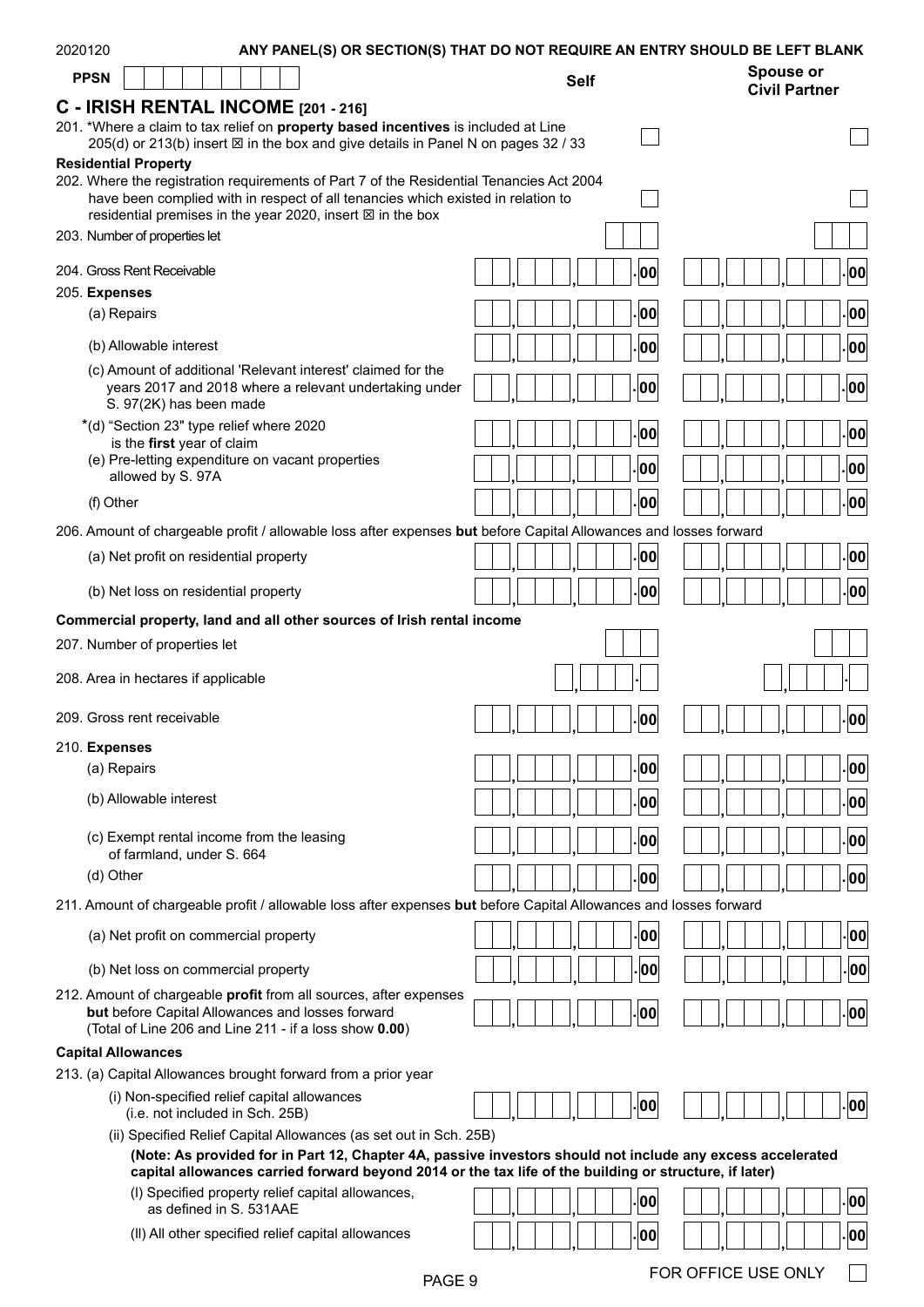| 2020120     | ANY PANEL(S) OR SECTION(S) THAT DO NOT REQUIRE AN ENTRY SHOULD BE LEFT BLANK                                                                           |             |  |  |  |  |  |     |  |  |                                          |      |
|-------------|--------------------------------------------------------------------------------------------------------------------------------------------------------|-------------|--|--|--|--|--|-----|--|--|------------------------------------------|------|
| <b>PPSN</b> |                                                                                                                                                        | <b>Self</b> |  |  |  |  |  |     |  |  | <b>Spouse or</b><br><b>Civil Partner</b> |      |
|             | 213. *(b) Capital Allowances for the year 2020                                                                                                         |             |  |  |  |  |  |     |  |  |                                          |      |
|             | (i) Non-specified relief capital allowances<br>(i.e. not included in Sch. 25B)                                                                         |             |  |  |  |  |  | 00  |  |  |                                          | - 00 |
|             | (ii) Specified Relief Capital Allowances (as set out in Sch. 25B)<br>(I) Specified property relief capital allowances, as                              |             |  |  |  |  |  | 00  |  |  |                                          | . 00 |
|             | defined in S. 531AAE other than Living City Initiative<br>and Aviation Services Facilities allowances entered<br>at $(b)(ii)(II)$ , $(III)$ and $(IV)$ |             |  |  |  |  |  |     |  |  |                                          |      |
|             | (II) In respect of any Living City Initiative (S. 372AAC Commercial property) capital allowances,<br>enter the amount of capital allowances            |             |  |  |  |  |  |     |  |  |                                          |      |
|             | and provide the following                                                                                                                              |             |  |  |  |  |  | 00  |  |  |                                          | .00  |
|             | (A) The address of the qualifying premises in<br>respect of which the qualifying expenditure                                                           |             |  |  |  |  |  |     |  |  |                                          |      |
|             | was incurred, include Eircode (if known)                                                                                                               |             |  |  |  |  |  |     |  |  |                                          |      |
|             |                                                                                                                                                        |             |  |  |  |  |  |     |  |  |                                          |      |
|             | (B) Details of the aggregate of all qualifying                                                                                                         |             |  |  |  |  |  |     |  |  |                                          |      |
|             | expenditure incurred by the individual in<br>respect of the qualifying premises                                                                        |             |  |  |  |  |  | 00  |  |  |                                          | 00   |
|             | (C) A brief description of the nature of the retail                                                                                                    |             |  |  |  |  |  |     |  |  |                                          |      |
|             | or other service which is provided or is to be<br>provided in the qualifying premises,                                                                 |             |  |  |  |  |  |     |  |  |                                          |      |
|             | e.g. newsagent, grocer, doctor, dentist,<br>legal services, restaurant / bar / cafe, etc.                                                              |             |  |  |  |  |  |     |  |  |                                          |      |
|             |                                                                                                                                                        |             |  |  |  |  |  |     |  |  |                                          |      |
|             | (III) In respect of any Living City Initiative (S. 372AAD Residential property) capital allowances,<br>enter the amount of capital allowances          |             |  |  |  |  |  |     |  |  |                                          |      |
|             | and provide the following                                                                                                                              |             |  |  |  |  |  | 00  |  |  |                                          | 00   |
|             | (A) The address of the qualifying premises in                                                                                                          |             |  |  |  |  |  |     |  |  |                                          |      |
|             | respect of which the qualifying expenditure<br>was incurred, include Eircode (if known)                                                                |             |  |  |  |  |  |     |  |  |                                          |      |
|             |                                                                                                                                                        |             |  |  |  |  |  |     |  |  |                                          |      |
|             |                                                                                                                                                        |             |  |  |  |  |  |     |  |  |                                          |      |
|             | (B) Details of the aggregate of all eligible<br>expenditure incurred by the individual in<br>respect of the special qualifying premises                |             |  |  |  |  |  | 00  |  |  |                                          | 00   |
|             | (C) Reference number supplied by the Local<br>Authority with the Letter of Certification                                                               |             |  |  |  |  |  |     |  |  |                                          |      |
|             | (D) The unique Identification Number (if any)                                                                                                          |             |  |  |  |  |  |     |  |  |                                          |      |
|             | assigned to the special qualifying premises<br>under S. 27 Finance (LPT) Act 2012<br>(Property Identification for LPT purposes)                        |             |  |  |  |  |  |     |  |  |                                          |      |
|             | (IV) In respect of any Aviation Services Facilities (S. 268(1)(n)) accelerated capital allowances provided for under                                   |             |  |  |  |  |  |     |  |  |                                          |      |
|             | S. 273(3)(k)(i) enter the amount of capital<br>allowances and provide the following                                                                    |             |  |  |  |  |  | .00 |  |  |                                          | 00   |
|             | (A) The aggregate amount of specified capital<br>expenditure incurred                                                                                  |             |  |  |  |  |  | 00  |  |  |                                          | 00   |
|             | (B) The address of building or structure,                                                                                                              |             |  |  |  |  |  |     |  |  |                                          |      |
|             | include Eircode (if known)                                                                                                                             |             |  |  |  |  |  |     |  |  |                                          |      |
|             |                                                                                                                                                        |             |  |  |  |  |  |     |  |  |                                          |      |
|             |                                                                                                                                                        |             |  |  |  |  |  |     |  |  |                                          |      |
|             | (V) All other specified relief capital allowances                                                                                                      |             |  |  |  |  |  | 00  |  |  |                                          | 00   |
|             | (c) Capital Allowances used against rental income<br>in the year 2020                                                                                  |             |  |  |  |  |  | 00  |  |  |                                          | 00   |

PAGE 10 FOR OFFICE USE ONLY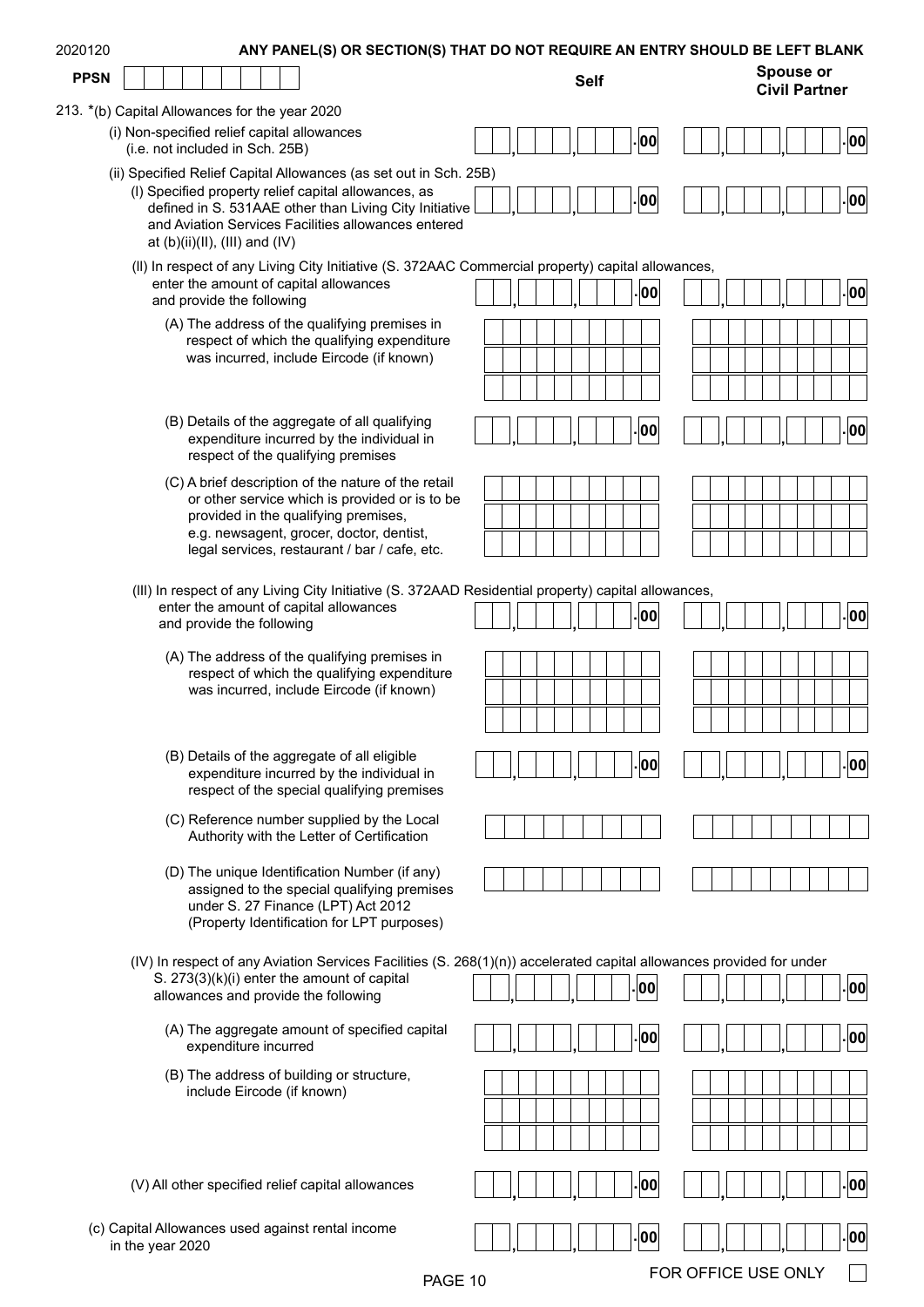| 2020120                                                                                                                                                                                                                                            | ANY PANEL(S) OR SECTION(S) THAT DO NOT REQUIRE AN ENTRY SHOULD BE LEFT BLANK |                                          |
|----------------------------------------------------------------------------------------------------------------------------------------------------------------------------------------------------------------------------------------------------|------------------------------------------------------------------------------|------------------------------------------|
| <b>PPSN</b>                                                                                                                                                                                                                                        | <b>Self</b>                                                                  | <b>Spouse or</b><br><b>Civil Partner</b> |
| 214. If you wish to elect under S. 305(1)(b) to set any unused Capital Allowances (not already ring-fenced), in respect of<br>Buildings for 2020 against your other income state the amount of unused Capital Allowance available for offset below |                                                                              |                                          |
| (a) To which S. 409A applies (restricted to €31,750)                                                                                                                                                                                               |                                                                              |                                          |
| (i) Non-specified relief capital allowances<br>(i.e. not included in Sch. 25B)                                                                                                                                                                     | 00                                                                           | . 00                                     |
| (ii) Specified Relief Capital Allowances (as set out in Sch. 25B)                                                                                                                                                                                  |                                                                              |                                          |
| (I) Specified property relief capital allowances,<br>as defined in S. 531AAE                                                                                                                                                                       | 00                                                                           | 00                                       |
| (II) All other specified relief capital allowances                                                                                                                                                                                                 | 00                                                                           | 00                                       |
| (b) To which S. 409A does not apply (no restriction applies)                                                                                                                                                                                       |                                                                              |                                          |
| (i) Non-specified relief capital allowances<br>(i.e. not included in Sch. 25B)                                                                                                                                                                     | 00                                                                           | . 00                                     |
| (ii) Specified Relief Capital Allowances (as set out in Sch. 25B)                                                                                                                                                                                  |                                                                              |                                          |
| (I) Specified property relief capital allowances,<br>as defined in S. 531AAE                                                                                                                                                                       | 00                                                                           | 00                                       |
| (II) All other specified relief capital allowances                                                                                                                                                                                                 | 00                                                                           | 00                                       |
| 215. Losses - Amount of unused losses from a prior year                                                                                                                                                                                            |                                                                              |                                          |
| (a) Amount of loss arising from specified property relief<br>within the meaning of S. 531AAE                                                                                                                                                       | 00                                                                           | 00                                       |
| (b) Amount of loss not arising from specified property<br>relief, within the meaning of S. 531AAE                                                                                                                                                  | 00                                                                           | 00                                       |
| 216. Non-resident Landlord                                                                                                                                                                                                                         |                                                                              |                                          |
| If you and / or your spouse or civil partner are a non-resident landlord and your tenant has withheld tax from the rent, state                                                                                                                     |                                                                              |                                          |
| (a) PPSN / tax reference number of tenant(s)<br>(this will be shown on the form R185 given to you<br>by the tenant as proof of tax withheld; you will<br>need to retain that form as proof of tax withheld)                                        |                                                                              |                                          |
| (b) Amount of Irish tax withheld                                                                                                                                                                                                                   |                                                                              |                                          |
| (c) As a non-resident landlord:                                                                                                                                                                                                                    |                                                                              |                                          |
| (i) Insert $\boxtimes$ in the box if this form is being completed by a Collection Agent                                                                                                                                                            |                                                                              |                                          |
| (ii) Insert $\boxtimes$ in the box if the tax was withheld by your tenant on the gross rents<br>(Note you must submit a Form R185 to Revenue in support of your claim for a credit for this tax)                                                   |                                                                              |                                          |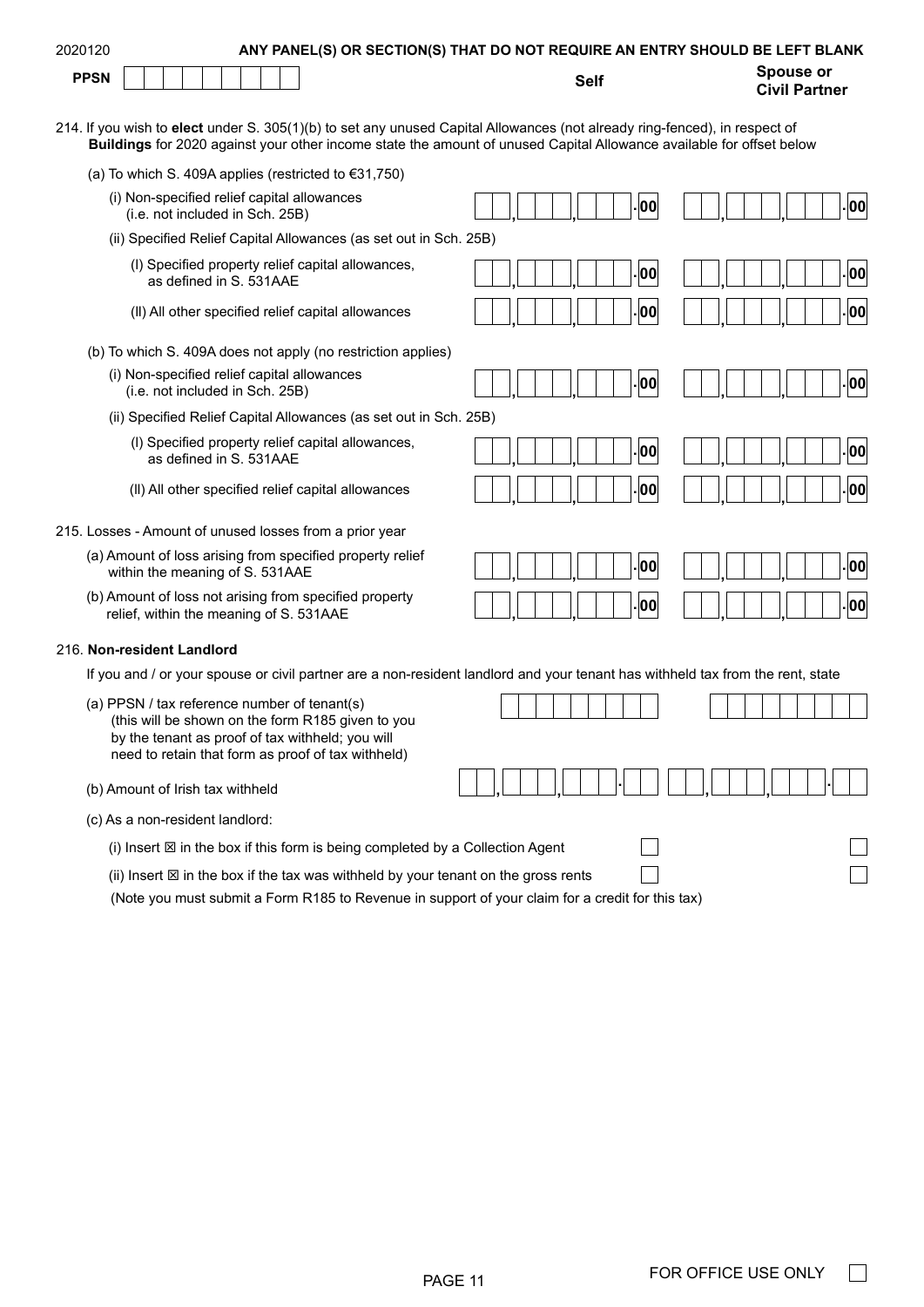| 2020120<br>ANY PANEL(S) OR SECTION(S) THAT DO NOT REQUIRE AN ENTRY SHOULD BE LEFT BLANK                                                                                                                                          |      |                                  |    |                            |                                  |    |
|----------------------------------------------------------------------------------------------------------------------------------------------------------------------------------------------------------------------------------|------|----------------------------------|----|----------------------------|----------------------------------|----|
| <b>PPSN</b>                                                                                                                                                                                                                      |      |                                  |    |                            |                                  |    |
| D - INCOME FROM IRISH EMPLOYMENTS, OFFICES (INCL. DIRECTORSHIPS) PENSIONS,<br>ETC., INCOME FROM FOREIGN OFFICES OR EMPLOYMENTS ATTRIBUTABLE TO THE<br>DUTIES OF THOSE OFFICES AND EMPLOYMENTS EXERCISED IN THE STATE [217 - 250] |      |                                  |    |                            |                                  |    |
| Note: If you and / or your Spouse or Civil Partner have / has more than two Employments/Pensions, etc.,<br>insert $\boxtimes$ in the box and complete Appendix 2 on pages 41 / 42                                                |      |                                  |    |                            |                                  |    |
| <b>PART ONE</b>                                                                                                                                                                                                                  |      | Employment / Pension, etc.       |    | Employment / Pension, etc. |                                  |    |
| <b>Employment / Pension, etc. subject to PAYE</b>                                                                                                                                                                                |      | No.<br>1                         |    |                            | No. $ 2$                         |    |
| Details entered at Lines 218 to 220 are relevant to Lines 223 to 232                                                                                                                                                             | Self | Spouse /<br><b>Civil Partner</b> |    | <b>Self</b>                | Spouse /<br><b>Civil Partner</b> |    |
| 217. Insert $\boxtimes$ in the box to indicate to whom the income refers                                                                                                                                                         |      |                                  |    |                            |                                  |    |
| 218. Employer's / Pension Provider's PAYE registered number                                                                                                                                                                      |      |                                  |    |                            |                                  |    |
| 219. Employer's / Pension Provider's name                                                                                                                                                                                        |      |                                  |    |                            |                                  |    |
| 220. Gross amount of taxable income for this employment /                                                                                                                                                                        |      |                                  |    |                            |                                  |    |
| pension (available from your final payslip for 2020)                                                                                                                                                                             |      |                                  | 00 |                            |                                  | 00 |
| 221. Temporary Wage Subsidy Scheme Payments received<br>for this employment                                                                                                                                                      |      |                                  | 00 |                            |                                  | 00 |
| 222. Direct Temporary Wage Subsidy received for this employment                                                                                                                                                                  |      |                                  | 00 |                            |                                  | 00 |
| 223. Source of income (insert $\boxtimes$ in the relevant boxes)<br>(a) Employment                                                                                                                                               |      |                                  |    |                            |                                  |    |
| (b) Directorship                                                                                                                                                                                                                 |      |                                  |    |                            |                                  |    |
| (c) Foreign employment exercised in Ireland                                                                                                                                                                                      |      |                                  |    |                            |                                  |    |
| (d) Employment (SARP relief claimed)                                                                                                                                                                                             |      |                                  |    |                            |                                  |    |
| (e) Public Sector employment - PRSI class B, C, or D                                                                                                                                                                             |      |                                  |    |                            |                                  |    |
| (f) Public Sector employment - Oireachtas, Judiciary, etc.                                                                                                                                                                       |      |                                  |    |                            |                                  |    |
| (g) Income in lieu of Social Welfare Payments                                                                                                                                                                                    |      |                                  |    |                            |                                  |    |
| (h) Pension - Early Farm Retirement                                                                                                                                                                                              |      |                                  |    |                            |                                  |    |
| (i) Pension - Employment pension                                                                                                                                                                                                 |      |                                  |    |                            |                                  |    |
| (j) Pension - RAC or PRSA                                                                                                                                                                                                        |      |                                  |    |                            |                                  |    |
| (k) Distribution from an ARF                                                                                                                                                                                                     |      |                                  |    |                            |                                  |    |
| (I) Distribution from an AMRF                                                                                                                                                                                                    |      |                                  |    |                            |                                  |    |
| (m) Distribution from a PRSA                                                                                                                                                                                                     |      |                                  |    |                            |                                  |    |
| 224. (a) Net tax deducted / refunded in this employment                                                                                                                                                                          |      |                                  |    |                            |                                  |    |
| (b) Insert $\boxtimes$ in the box if the tax figure above was a refund                                                                                                                                                           |      |                                  |    |                            |                                  |    |
| <b>Director remuneration</b><br>(Note: in respect of Proprietary Directorships, only tax remitted to Revenue should be entered here)                                                                                             |      |                                  |    |                            |                                  |    |
| (c) In arriving at the 'gross amount of taxable income for this employment / pension' and the 'Net tax deducted / refunded', state                                                                                               |      |                                  |    |                            |                                  |    |
| (i) Amount of taxable income paid in 2020 which<br>was earned in the year 2019 and was brought<br>back to that year                                                                                                              |      |                                  |    |                            |                                  |    |
| (ii) The amount of tax paid in respect of that amount<br>of income brought back to 2019                                                                                                                                          |      |                                  |    |                            |                                  |    |
| (iii) The amount of gross income for USC purposes<br>paid in 2020 which was earned in the year 2019<br>and was brought back to that year                                                                                         |      |                                  |    |                            |                                  |    |
| (iv) The amount of USC paid in respect of that<br>amount of income brought back to 2019                                                                                                                                          |      |                                  |    |                            |                                  |    |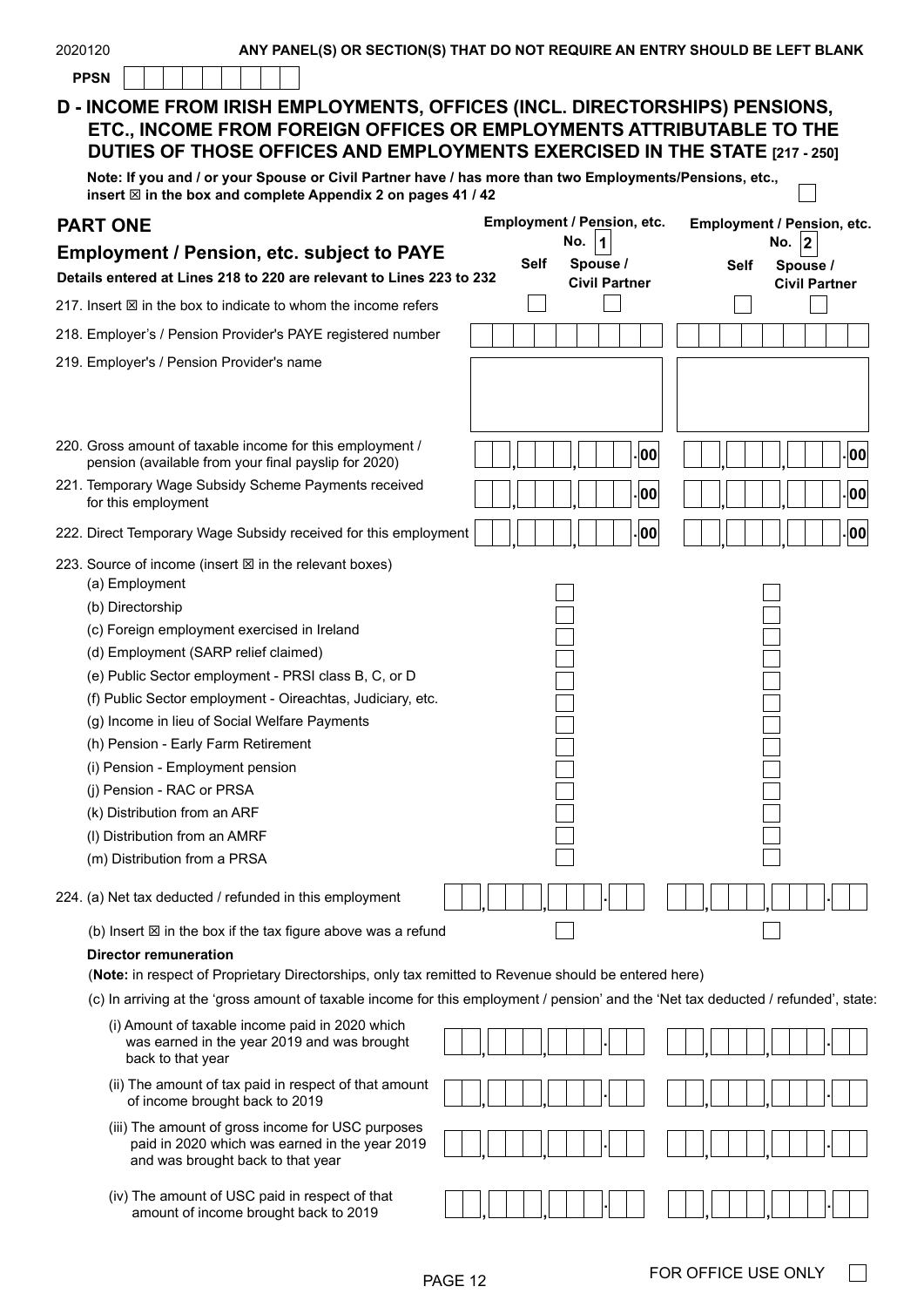| 2020120                                                                                                                                                                                                   |                            | ANY PANEL(S) OR SECTION(S) THAT DO NOT REQUIRE AN ENTRY SHOULD BE LEFT BLANK |
|-----------------------------------------------------------------------------------------------------------------------------------------------------------------------------------------------------------|----------------------------|------------------------------------------------------------------------------|
| <b>PPSN</b>                                                                                                                                                                                               | <b>Self</b>                | <b>Spouse or</b><br><b>Civil Partner</b>                                     |
| 224. (c) (v) The amount of income paid in the year 2021                                                                                                                                                   |                            |                                                                              |
| which was earned in the year 2020 and has<br>been brought back to 2020 and included in the                                                                                                                |                            |                                                                              |
| Gross amount of taxable income above                                                                                                                                                                      |                            |                                                                              |
| (vi) The amount of tax paid in respect of that<br>amount of income brought back to 2020                                                                                                                   |                            |                                                                              |
| (vii) The amount of gross income for USC purposes<br>paid in the year 2021 which was earned in the                                                                                                        |                            |                                                                              |
| year 2020 and has been brought back to 2020                                                                                                                                                               |                            |                                                                              |
| and included in the Gross income for Universal<br>Social Charge (USC) from this employment above                                                                                                          |                            |                                                                              |
| (viii) The amount of USC paid in respect of that<br>amount of income brought back to 2020                                                                                                                 |                            |                                                                              |
| 225. Gross income for Universal Social Charge (USC) from this<br>employment (available from your final payslip for 2020)                                                                                  | 00                         | 00                                                                           |
| 226. (a) Net USC deducted / refunded in this employment                                                                                                                                                   |                            |                                                                              |
| (b) Insert $\boxtimes$ in the box if the USC figure above was a refund                                                                                                                                    |                            |                                                                              |
| 227. If you received a performance-related bonus payment from a<br>specified institution, in excess of €20,000 and have suffered<br>USC at the rate of 45% on this payment, insert $\boxtimes$ in the box |                            |                                                                              |
| 228. Payment frequency                                                                                                                                                                                    | Weekly                     |                                                                              |
|                                                                                                                                                                                                           | Fortnightly                |                                                                              |
|                                                                                                                                                                                                           | Four weekly                |                                                                              |
|                                                                                                                                                                                                           | Monthly                    |                                                                              |
|                                                                                                                                                                                                           | Other                      |                                                                              |
|                                                                                                                                                                                                           |                            |                                                                              |
| 229. Is relief due under S. 480B ("week 53")                                                                                                                                                              | No<br>Yes                  | No<br>Yes                                                                    |
| Special Assignee Relief Programme (SARP)                                                                                                                                                                  | Employment / Pension, etc. | Employment / Pension, etc.                                                   |
| If you are claiming SARP relief please state                                                                                                                                                              | No.<br>∣1                  | No.<br> 2                                                                    |
| 230. (a) Gross income from the employment before deduction<br>of SARP relief (less amounts contributed to pension<br>and amounts not assessed to tax in the State)                                        | 00                         | 00                                                                           |
| (b) Amount of SARP relief claimed through payroll or<br>now claimed on this Form 11                                                                                                                       | 00                         | 00                                                                           |
| (c) Amount of income from employment after deduction<br>of SARP relief claimed                                                                                                                            | 00                         | 00                                                                           |
| (d) Has SARP relief been granted through payroll by<br>your employer?                                                                                                                                     | Yes<br>No                  | No<br>Yes                                                                    |
| (e) If the employment was not for a full year, state the<br>number of days for which you were entitled to the relief                                                                                      |                            |                                                                              |
| <b>Research and Development</b>                                                                                                                                                                           |                            |                                                                              |
| 231. (a) Amount of research and development credit<br>claimed under S. 472D for 2020                                                                                                                      | 00                         | 00                                                                           |
| (Note: enter the full amount surrendered by your employer<br>to you under S. 766(2A(a)) which is relevant to the<br>employer's accounting period ending in the year 2019)                                 |                            |                                                                              |
| (b) Amount of unused credit carried forward under<br>S. 472D(4) from previous year                                                                                                                        | 00                         | 00                                                                           |
| <b>Foreign Tax</b>                                                                                                                                                                                        |                            |                                                                              |
| 232. (a) Amount of income included above, if any, that has                                                                                                                                                | 00                         | 00                                                                           |
| been subject to foreign tax in a Treaty State<br>(b) Amount of non-refundable foreign tax paid                                                                                                            |                            |                                                                              |
| on this income                                                                                                                                                                                            |                            | FOR OFFICE USE ONLY                                                          |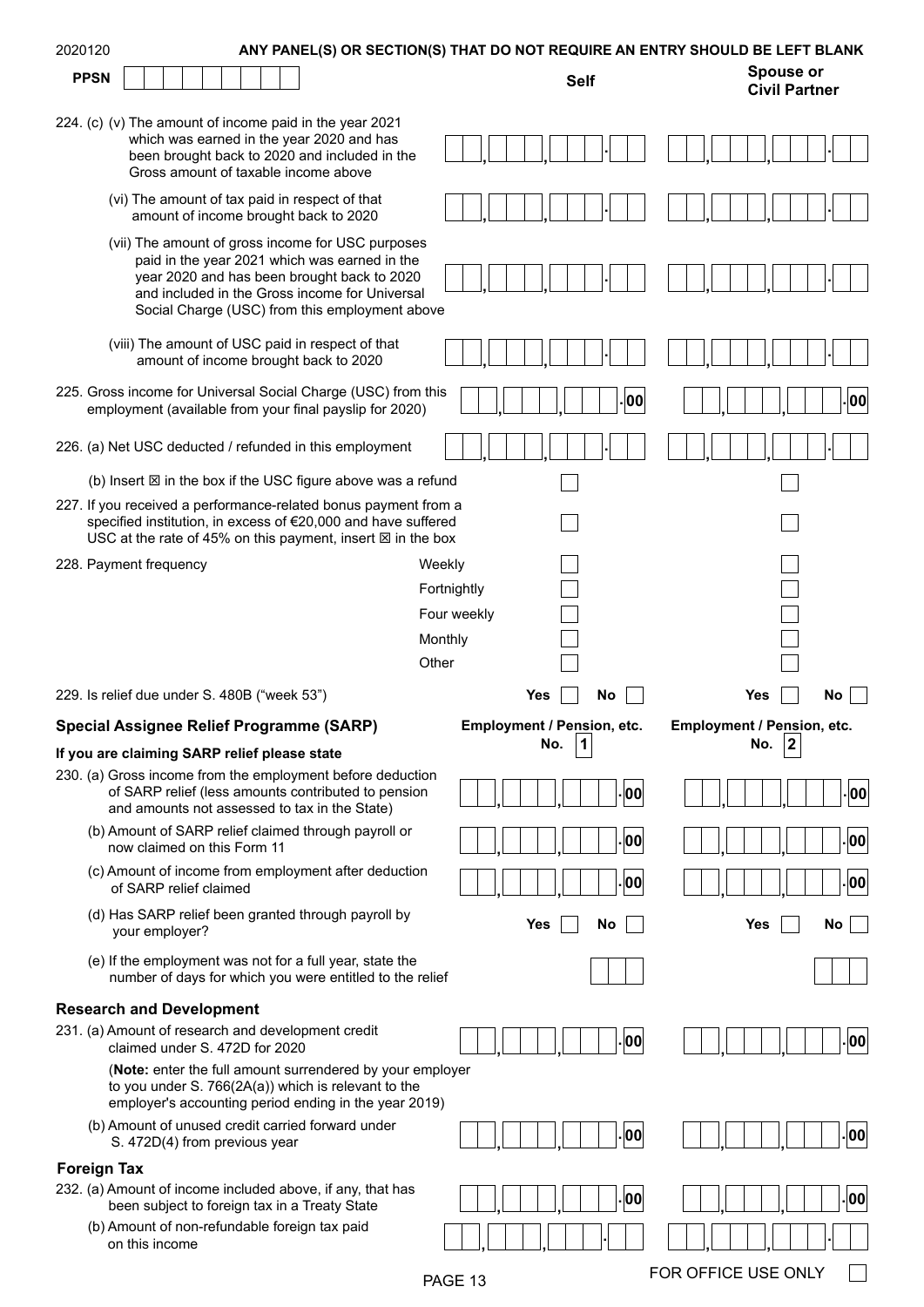| 2020120                                                                                                                  | ANY PANEL(S) OR SECTION(S) THAT DO NOT REQUIRE AN ENTRY SHOULD BE LEFT BLANK |                                          |
|--------------------------------------------------------------------------------------------------------------------------|------------------------------------------------------------------------------|------------------------------------------|
| <b>PPSN</b>                                                                                                              | <b>Self</b>                                                                  | <b>Spouse or</b><br><b>Civil Partner</b> |
| <b>PART TWO</b><br>PAYE / USC refunded during the year                                                                   |                                                                              |                                          |
| 233. PAYE Tax refunded by Revenue for the Income Tax year 2020                                                           |                                                                              |                                          |
| 234. PAYE Tax underpaid (amount collected by Revenue<br>by reducing your tax credits for 2020)                           |                                                                              |                                          |
| 235. Amount of USC refunded by Revenue for the year 2020                                                                 | 00                                                                           | 00                                       |
| Irish employment / pension / taxable benefits not subject to PAYE                                                        |                                                                              |                                          |
| 236. (a) Income from Irish employment not subject to PAYE<br>(include payments received on commencement /                |                                                                              |                                          |
| cessation of employment, restrictive covenants, etc.)                                                                    | 00                                                                           | 00                                       |
| (b) Nature of payment(s)                                                                                                 |                                                                              |                                          |
|                                                                                                                          |                                                                              |                                          |
| 237. (a) Personal Retirement Savings Account 'PRSA'                                                                      | 00                                                                           | 00                                       |
| (Note: include this in Line 508(c) on page 21)                                                                           |                                                                              |                                          |
| (b) Other                                                                                                                | 00                                                                           | 00                                       |
| Specify                                                                                                                  |                                                                              |                                          |
|                                                                                                                          |                                                                              |                                          |
| 238. Income attributable to the performance in the                                                                       |                                                                              |                                          |
| State of the duties of foreign offices and foreign<br>employments not subject to PAYE deduction                          | 00                                                                           | 00                                       |
| 239. Employment pension not subject to PAYE deductions                                                                   | 00                                                                           | 00                                       |
| <b>Allowable Deductions Incurred in Employment</b>                                                                       |                                                                              |                                          |
| 240. (a) Nature of employment(s)                                                                                         |                                                                              |                                          |
|                                                                                                                          |                                                                              |                                          |
| (b) Expenses<br>(i) Flat Rate Expenses                                                                                   | ¦00                                                                          | 00                                       |
| (ii) Expenses, other than Flat Rate Expenses, paid by                                                                    |                                                                              |                                          |
| the claimant wholly, exclusively and necessarily in the                                                                  | 00                                                                           | 00                                       |
| performance of the duties of the employment or office<br>(iii) Remote Working (eWorking) expenses                        | .loo                                                                         | 00                                       |
|                                                                                                                          |                                                                              |                                          |
| (iv) All other expenses                                                                                                  | . 00                                                                         | 00                                       |
| (c) Capital allowances                                                                                                   | . 00                                                                         | 00                                       |
| (d) Total of (b) and (c) above                                                                                           | 00                                                                           | 00                                       |
| (e) Amount of total at (d) referring to Proprietary Directorship<br>income / salary                                      | 00                                                                           | 00                                       |
| (f) Amount of total at (d) referring to employment income / salary                                                       | 00                                                                           | 00                                       |
| 241. Pension Contribution Relief<br>Superannuation Contributions / AVC where not deducted                                |                                                                              |                                          |
| by employer                                                                                                              | 00 .                                                                         | 00                                       |
| <b>Foreign Earnings Deduction</b><br>242. Where you are claiming relief under S. 823A, state the following               |                                                                              |                                          |
| (a) Country                                                                                                              |                                                                              |                                          |
|                                                                                                                          |                                                                              |                                          |
|                                                                                                                          |                                                                              |                                          |
| (b) Number of qualifying days spent there                                                                                |                                                                              |                                          |
| (c) Amount of relief claimed                                                                                             | 00                                                                           | 00                                       |
| Social Welfare Payments, Benefits or Pensions received                                                                   |                                                                              |                                          |
| 243. Carer's Allowance paid by Department of Social Protection                                                           | 00                                                                           | 00                                       |
| 244. Jobseeker's Benefit (self-employed)                                                                                 | 00                                                                           | 00                                       |
| 245. Other taxable Social Welfare Payments, Benefits or Pensions                                                         |                                                                              |                                          |
| (State Pension, Illness Benefit, Occupational Injury Benefit,<br>Jobseeker's Benefit, Pre-Retirement Allowance,          | 00                                                                           | 00                                       |
| Maternity Benefit, Paternity Benefit, Parent's Benefit, Adoptive Benefit, Health & Safety Benefit, Pandemic Unemployment |                                                                              |                                          |
| Payment (PUP)) (See Form 11 Helpsheet for more information)                                                              |                                                                              | FOR OFFICE USE ONLY                      |
| PAGE 14                                                                                                                  |                                                                              |                                          |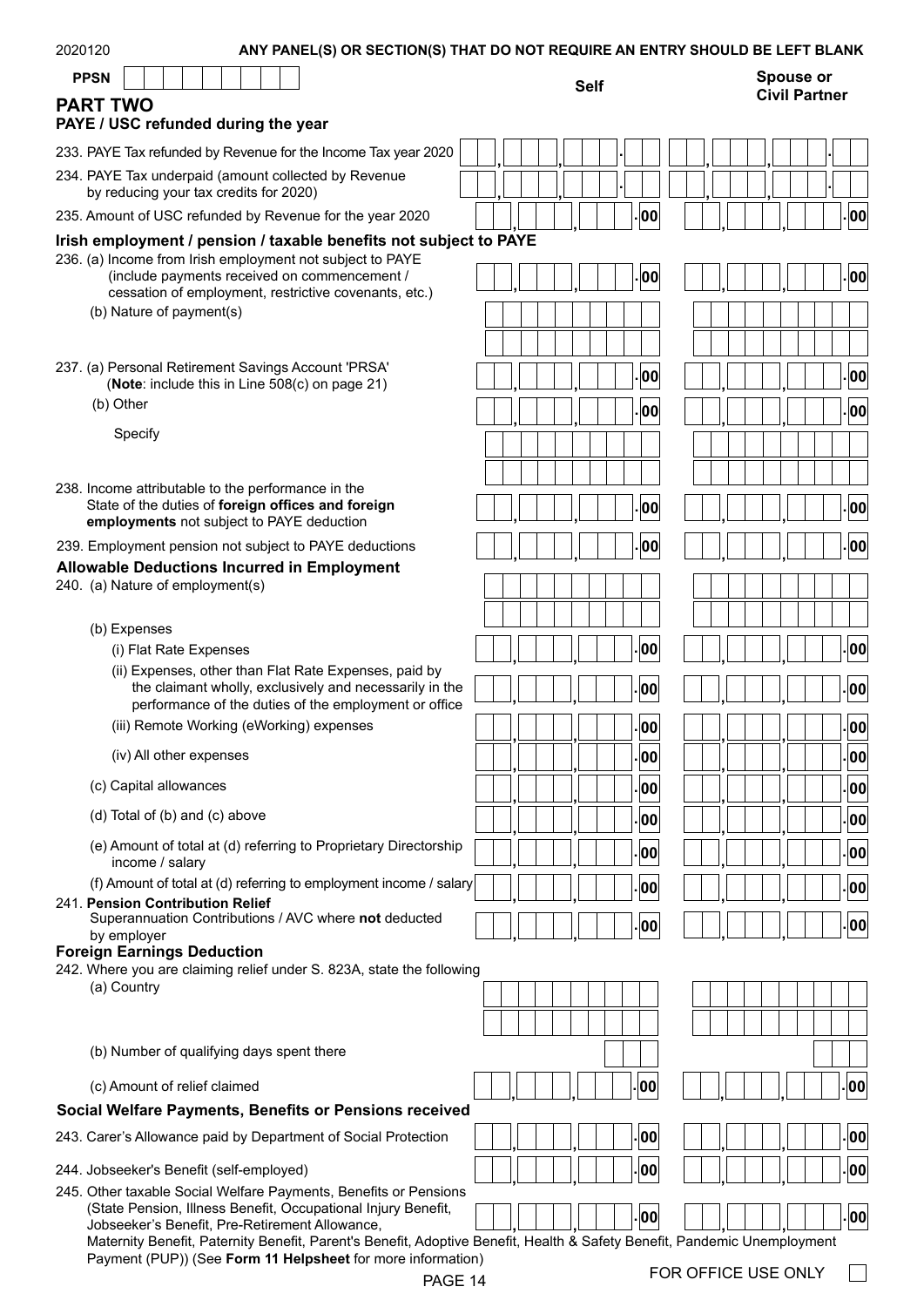| 2020120     | ANY PANEL(S) OR SECTION(S) THAT DO NOT REQUIRE AN ENTRY SHOULD BE LEFT BLANK                                                                                                                   |                           |      |                                                                |
|-------------|------------------------------------------------------------------------------------------------------------------------------------------------------------------------------------------------|---------------------------|------|----------------------------------------------------------------|
| <b>PPSN</b> |                                                                                                                                                                                                | <b>Self</b>               |      | <b>Spouse or</b><br><b>Civil Partner</b>                       |
|             | Lump sums from Relevant Pension Arrangements (S. 790AA)                                                                                                                                        |                           |      |                                                                |
|             | 246. (a) Amount of lump sum(s) paid between<br>7/12/2005 and 31/12/2019, both inclusive                                                                                                        | 00                        |      | 00                                                             |
|             | (b) (i) Amount of lump sum(s) paid in 2020                                                                                                                                                     | 00                        |      | 00                                                             |
|             | (ii) Amount of lump sum paid in 2020 which was paid<br>under the rules of a Qualifying Overseas Pension Plan<br>(QOPP) (S. 790AA(17))                                                          | 00                        |      | 00                                                             |
|             | (c) Tax free amount, if any, for 2020                                                                                                                                                          | 00                        |      | 00                                                             |
|             | (d) Amount of excess lump sum(s) for 2020                                                                                                                                                      | 00                        |      | 00                                                             |
|             | (e) Portion of amount at (d) chargeable under Case IV<br>at the standard rate $(S. 790AA(3)(a)(i)$ or $(3)(b)(i)(l))$<br>(Do not include any amount entered at (g)(i))                         | 00                        |      | 00                                                             |
|             | (f) Portion of amount at (d) chargeable under Schedule E<br>(Note: this income should also be included with<br>employment income subject to PAYE and income liable<br>to USC)                  | 00                        |      | 00                                                             |
|             | (g) Where amount at (d) includes an amount paid under the<br>rules of a Qualifying Overseas Pension Plan                                                                                       |                           |      |                                                                |
|             | (i) Portion of amount at (d) chargeable under Case IV<br>at the standard rate determined in accordance with<br>S. 790AA(3)(a)(i) or (3)(b)(i)(l)<br>(Do not include any amount entered at (e)) | 00                        |      | 00                                                             |
|             | (ii) Portion of amount at (d) chargeable under Case IV<br>at the rates determined in accordance with<br>S. 790AA(3)(a)(ii), (3)(b)(i)(ll) or (3)(b)(ii)                                        | 00                        |      | 00                                                             |
|             | Convertible Securities - Chargeable event in 2020 (S. 128C)                                                                                                                                    |                           |      |                                                                |
|             | 247. If any part of the chargeable amount was not taxed under the<br>PAYE system, enter that amount                                                                                            | 00                        |      | . 00                                                           |
|             | Share Options exercised, released or assigned in 2020                                                                                                                                          |                           |      |                                                                |
|             | 248. (a) Enter total chargeable amount                                                                                                                                                         | 00                        |      | 00                                                             |
|             | (b) Enter amount of Relevant Tax on a<br>Share Option (RTSO) paid                                                                                                                              | 00                        |      | 00                                                             |
|             | Election under S. 128A(4A) (SO3 Election)                                                                                                                                                      |                           |      |                                                                |
|             | If you or your spouse or your civil partner made a "payment on account" under S. 128A(4A) against the income tax due on share<br>options and have now disposed of any shares, state            |                           |      |                                                                |
|             | 249. (a) The balance of tax remaining on the share option(s)<br>to which the election under S. 128A(4A) was made                                                                               | 00                        |      | 00                                                             |
|             | (b) The aggregate of the net gain arising on the disposal<br>of shares in 2020<br>(Do not include losses in the aggregate net gain)                                                            | 00                        |      | 00                                                             |
|             | <b>Directorships</b>                                                                                                                                                                           |                           |      |                                                                |
|             | 250. If you and / or your spouse or civil partner held proprietary directorships in the year 2020, state each company's tax number<br>and the percentage shareholding in each company          |                           |      |                                                                |
|             | Insert $\boxtimes$ in the<br>box if Spouse<br>$\%$<br><b>Company Tax Number</b><br>or Civil Partner                                                                                            | <b>Company Tax Number</b> | $\%$ | Insert $\boxtimes$ in the<br>box if Spouse<br>or Civil Partner |
|             |                                                                                                                                                                                                |                           |      |                                                                |
|             |                                                                                                                                                                                                |                           |      |                                                                |
|             |                                                                                                                                                                                                |                           |      |                                                                |

| PAGE | 15 |
|------|----|
|      |    |

**.**

 $\overline{\phantom{a}}$ 

 $\overline{P}$  FOR OFFICE USE ONLY  $\overline{P}$ 

 $\mathbb{R}$ 

 $\Box$ 

**.**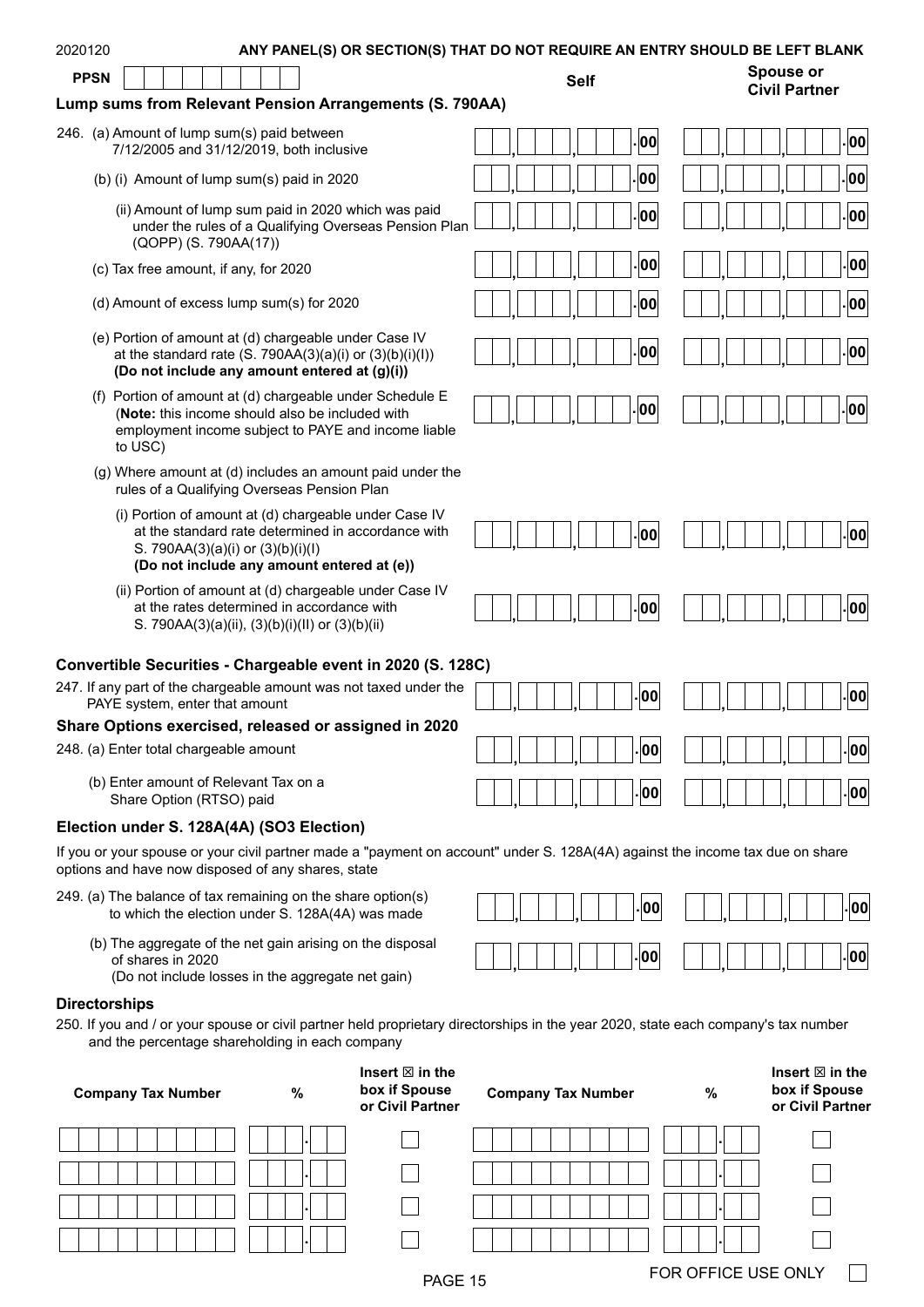| Spouse or<br><b>PPSN</b><br><b>Self</b><br><b>Civil Partner</b><br><b>E</b> - FOREIGN INCOME [301 - 324] (enter amounts in $\epsilon$ )<br>Foreign tax deducted should only be entered below if it is available as a credit against Irish Tax. If the foreign tax is only allowed as<br>a deduction, the amount of income returned below should be net of this foreign tax. Where the foreign tax was refunded<br>(or is refundable) by the foreign jurisdiction the gross amount of income should be returned below and the foreign tax should not be<br>entered in this return. See Guide to Completing 2020 Pay & File Self-Assessment Returns for more information on the taxation<br>of foreign income.<br>301. Great Britain and Northern Ireland Dividends<br>00<br> 00 <br>Net amount received<br>302. Foreign Pensions<br>00<br> 00 <br>(a) Amount of State Welfare Pension(s)<br>00<br>(b) Amount of all Other Pension(s)<br>00<br>303. UK Deposit Interest<br>00<br>00<br>Gross amount of UK deposit interest<br>304. EU Deposit Interest (excluding UK interest)<br>00<br>00<br>(a) Amount of EU Deposit Interest<br>(b) Savings Directive withholding tax credit<br>(c) Foreign tax (other than (b) above)<br>305. UK 'Other' Interest<br>00<br> 00 <br>Gross amount of UK 'other' interest<br>306. EU 'Other' Interest (excluding UK interest)<br>00<br>00<br>(a) Amount of EU 'Other' Interest<br>(b) Savings Directive withholding tax credit<br>(c) Foreign tax (other than (b) above)<br>307. Non-EU Deposit Interest<br> 00 <br>00<br>(a) Amount of Non-EU deposit interest<br>(b) Amount of foreign tax deducted<br>308. Foreign Employments<br>(a) Gross income from Foreign Employments attributable<br>. 00<br>. 00 <br>to the performance outside the State of such<br>employments on which Transborder Relief is not claimed<br>(b) Foreign tax deducted (if any and not refundable)<br>309. Gross income from Foreign Employment on which<br>$\vert$ 00 $\vert$<br>00<br><b>Transborder Relief is claimed</b><br>(a) Country where the foreign employment is held<br>(b) Name and address of the foreign employer<br>(c) Employer's tax reference number in the jurisdiction<br>where the employment is held<br>(d) Individual's tax reference number in the foreign jurisdiction<br>(e) Amount of foreign tax paid (and not refundable)<br>(f) Number of weeks foreign employment held continuously (in the year of assessment) | 2020120 | ANY PANEL(S) OR SECTION(S) THAT DO NOT REQUIRE AN ENTRY SHOULD BE LEFT BLANK |  |
|------------------------------------------------------------------------------------------------------------------------------------------------------------------------------------------------------------------------------------------------------------------------------------------------------------------------------------------------------------------------------------------------------------------------------------------------------------------------------------------------------------------------------------------------------------------------------------------------------------------------------------------------------------------------------------------------------------------------------------------------------------------------------------------------------------------------------------------------------------------------------------------------------------------------------------------------------------------------------------------------------------------------------------------------------------------------------------------------------------------------------------------------------------------------------------------------------------------------------------------------------------------------------------------------------------------------------------------------------------------------------------------------------------------------------------------------------------------------------------------------------------------------------------------------------------------------------------------------------------------------------------------------------------------------------------------------------------------------------------------------------------------------------------------------------------------------------------------------------------------------------------------------------------------------------------------------------------------------------------------------------------------------------------------------------------------------------------------------------------------------------------------------------------------------------------------------------------------------------------------------------------------------------------------------------------------------------------------------------------------------------------------------------------------------------------------------------------|---------|------------------------------------------------------------------------------|--|
|                                                                                                                                                                                                                                                                                                                                                                                                                                                                                                                                                                                                                                                                                                                                                                                                                                                                                                                                                                                                                                                                                                                                                                                                                                                                                                                                                                                                                                                                                                                                                                                                                                                                                                                                                                                                                                                                                                                                                                                                                                                                                                                                                                                                                                                                                                                                                                                                                                                            |         |                                                                              |  |
|                                                                                                                                                                                                                                                                                                                                                                                                                                                                                                                                                                                                                                                                                                                                                                                                                                                                                                                                                                                                                                                                                                                                                                                                                                                                                                                                                                                                                                                                                                                                                                                                                                                                                                                                                                                                                                                                                                                                                                                                                                                                                                                                                                                                                                                                                                                                                                                                                                                            |         |                                                                              |  |
|                                                                                                                                                                                                                                                                                                                                                                                                                                                                                                                                                                                                                                                                                                                                                                                                                                                                                                                                                                                                                                                                                                                                                                                                                                                                                                                                                                                                                                                                                                                                                                                                                                                                                                                                                                                                                                                                                                                                                                                                                                                                                                                                                                                                                                                                                                                                                                                                                                                            |         |                                                                              |  |
|                                                                                                                                                                                                                                                                                                                                                                                                                                                                                                                                                                                                                                                                                                                                                                                                                                                                                                                                                                                                                                                                                                                                                                                                                                                                                                                                                                                                                                                                                                                                                                                                                                                                                                                                                                                                                                                                                                                                                                                                                                                                                                                                                                                                                                                                                                                                                                                                                                                            |         |                                                                              |  |
|                                                                                                                                                                                                                                                                                                                                                                                                                                                                                                                                                                                                                                                                                                                                                                                                                                                                                                                                                                                                                                                                                                                                                                                                                                                                                                                                                                                                                                                                                                                                                                                                                                                                                                                                                                                                                                                                                                                                                                                                                                                                                                                                                                                                                                                                                                                                                                                                                                                            |         |                                                                              |  |
|                                                                                                                                                                                                                                                                                                                                                                                                                                                                                                                                                                                                                                                                                                                                                                                                                                                                                                                                                                                                                                                                                                                                                                                                                                                                                                                                                                                                                                                                                                                                                                                                                                                                                                                                                                                                                                                                                                                                                                                                                                                                                                                                                                                                                                                                                                                                                                                                                                                            |         |                                                                              |  |
|                                                                                                                                                                                                                                                                                                                                                                                                                                                                                                                                                                                                                                                                                                                                                                                                                                                                                                                                                                                                                                                                                                                                                                                                                                                                                                                                                                                                                                                                                                                                                                                                                                                                                                                                                                                                                                                                                                                                                                                                                                                                                                                                                                                                                                                                                                                                                                                                                                                            |         |                                                                              |  |
|                                                                                                                                                                                                                                                                                                                                                                                                                                                                                                                                                                                                                                                                                                                                                                                                                                                                                                                                                                                                                                                                                                                                                                                                                                                                                                                                                                                                                                                                                                                                                                                                                                                                                                                                                                                                                                                                                                                                                                                                                                                                                                                                                                                                                                                                                                                                                                                                                                                            |         |                                                                              |  |
|                                                                                                                                                                                                                                                                                                                                                                                                                                                                                                                                                                                                                                                                                                                                                                                                                                                                                                                                                                                                                                                                                                                                                                                                                                                                                                                                                                                                                                                                                                                                                                                                                                                                                                                                                                                                                                                                                                                                                                                                                                                                                                                                                                                                                                                                                                                                                                                                                                                            |         |                                                                              |  |
|                                                                                                                                                                                                                                                                                                                                                                                                                                                                                                                                                                                                                                                                                                                                                                                                                                                                                                                                                                                                                                                                                                                                                                                                                                                                                                                                                                                                                                                                                                                                                                                                                                                                                                                                                                                                                                                                                                                                                                                                                                                                                                                                                                                                                                                                                                                                                                                                                                                            |         |                                                                              |  |
|                                                                                                                                                                                                                                                                                                                                                                                                                                                                                                                                                                                                                                                                                                                                                                                                                                                                                                                                                                                                                                                                                                                                                                                                                                                                                                                                                                                                                                                                                                                                                                                                                                                                                                                                                                                                                                                                                                                                                                                                                                                                                                                                                                                                                                                                                                                                                                                                                                                            |         |                                                                              |  |
|                                                                                                                                                                                                                                                                                                                                                                                                                                                                                                                                                                                                                                                                                                                                                                                                                                                                                                                                                                                                                                                                                                                                                                                                                                                                                                                                                                                                                                                                                                                                                                                                                                                                                                                                                                                                                                                                                                                                                                                                                                                                                                                                                                                                                                                                                                                                                                                                                                                            |         |                                                                              |  |
|                                                                                                                                                                                                                                                                                                                                                                                                                                                                                                                                                                                                                                                                                                                                                                                                                                                                                                                                                                                                                                                                                                                                                                                                                                                                                                                                                                                                                                                                                                                                                                                                                                                                                                                                                                                                                                                                                                                                                                                                                                                                                                                                                                                                                                                                                                                                                                                                                                                            |         |                                                                              |  |
|                                                                                                                                                                                                                                                                                                                                                                                                                                                                                                                                                                                                                                                                                                                                                                                                                                                                                                                                                                                                                                                                                                                                                                                                                                                                                                                                                                                                                                                                                                                                                                                                                                                                                                                                                                                                                                                                                                                                                                                                                                                                                                                                                                                                                                                                                                                                                                                                                                                            |         |                                                                              |  |
|                                                                                                                                                                                                                                                                                                                                                                                                                                                                                                                                                                                                                                                                                                                                                                                                                                                                                                                                                                                                                                                                                                                                                                                                                                                                                                                                                                                                                                                                                                                                                                                                                                                                                                                                                                                                                                                                                                                                                                                                                                                                                                                                                                                                                                                                                                                                                                                                                                                            |         |                                                                              |  |
|                                                                                                                                                                                                                                                                                                                                                                                                                                                                                                                                                                                                                                                                                                                                                                                                                                                                                                                                                                                                                                                                                                                                                                                                                                                                                                                                                                                                                                                                                                                                                                                                                                                                                                                                                                                                                                                                                                                                                                                                                                                                                                                                                                                                                                                                                                                                                                                                                                                            |         |                                                                              |  |
|                                                                                                                                                                                                                                                                                                                                                                                                                                                                                                                                                                                                                                                                                                                                                                                                                                                                                                                                                                                                                                                                                                                                                                                                                                                                                                                                                                                                                                                                                                                                                                                                                                                                                                                                                                                                                                                                                                                                                                                                                                                                                                                                                                                                                                                                                                                                                                                                                                                            |         |                                                                              |  |
|                                                                                                                                                                                                                                                                                                                                                                                                                                                                                                                                                                                                                                                                                                                                                                                                                                                                                                                                                                                                                                                                                                                                                                                                                                                                                                                                                                                                                                                                                                                                                                                                                                                                                                                                                                                                                                                                                                                                                                                                                                                                                                                                                                                                                                                                                                                                                                                                                                                            |         |                                                                              |  |
|                                                                                                                                                                                                                                                                                                                                                                                                                                                                                                                                                                                                                                                                                                                                                                                                                                                                                                                                                                                                                                                                                                                                                                                                                                                                                                                                                                                                                                                                                                                                                                                                                                                                                                                                                                                                                                                                                                                                                                                                                                                                                                                                                                                                                                                                                                                                                                                                                                                            |         |                                                                              |  |
|                                                                                                                                                                                                                                                                                                                                                                                                                                                                                                                                                                                                                                                                                                                                                                                                                                                                                                                                                                                                                                                                                                                                                                                                                                                                                                                                                                                                                                                                                                                                                                                                                                                                                                                                                                                                                                                                                                                                                                                                                                                                                                                                                                                                                                                                                                                                                                                                                                                            |         |                                                                              |  |
|                                                                                                                                                                                                                                                                                                                                                                                                                                                                                                                                                                                                                                                                                                                                                                                                                                                                                                                                                                                                                                                                                                                                                                                                                                                                                                                                                                                                                                                                                                                                                                                                                                                                                                                                                                                                                                                                                                                                                                                                                                                                                                                                                                                                                                                                                                                                                                                                                                                            |         |                                                                              |  |
|                                                                                                                                                                                                                                                                                                                                                                                                                                                                                                                                                                                                                                                                                                                                                                                                                                                                                                                                                                                                                                                                                                                                                                                                                                                                                                                                                                                                                                                                                                                                                                                                                                                                                                                                                                                                                                                                                                                                                                                                                                                                                                                                                                                                                                                                                                                                                                                                                                                            |         |                                                                              |  |
|                                                                                                                                                                                                                                                                                                                                                                                                                                                                                                                                                                                                                                                                                                                                                                                                                                                                                                                                                                                                                                                                                                                                                                                                                                                                                                                                                                                                                                                                                                                                                                                                                                                                                                                                                                                                                                                                                                                                                                                                                                                                                                                                                                                                                                                                                                                                                                                                                                                            |         |                                                                              |  |
|                                                                                                                                                                                                                                                                                                                                                                                                                                                                                                                                                                                                                                                                                                                                                                                                                                                                                                                                                                                                                                                                                                                                                                                                                                                                                                                                                                                                                                                                                                                                                                                                                                                                                                                                                                                                                                                                                                                                                                                                                                                                                                                                                                                                                                                                                                                                                                                                                                                            |         |                                                                              |  |
|                                                                                                                                                                                                                                                                                                                                                                                                                                                                                                                                                                                                                                                                                                                                                                                                                                                                                                                                                                                                                                                                                                                                                                                                                                                                                                                                                                                                                                                                                                                                                                                                                                                                                                                                                                                                                                                                                                                                                                                                                                                                                                                                                                                                                                                                                                                                                                                                                                                            |         |                                                                              |  |
|                                                                                                                                                                                                                                                                                                                                                                                                                                                                                                                                                                                                                                                                                                                                                                                                                                                                                                                                                                                                                                                                                                                                                                                                                                                                                                                                                                                                                                                                                                                                                                                                                                                                                                                                                                                                                                                                                                                                                                                                                                                                                                                                                                                                                                                                                                                                                                                                                                                            |         |                                                                              |  |
|                                                                                                                                                                                                                                                                                                                                                                                                                                                                                                                                                                                                                                                                                                                                                                                                                                                                                                                                                                                                                                                                                                                                                                                                                                                                                                                                                                                                                                                                                                                                                                                                                                                                                                                                                                                                                                                                                                                                                                                                                                                                                                                                                                                                                                                                                                                                                                                                                                                            |         |                                                                              |  |
|                                                                                                                                                                                                                                                                                                                                                                                                                                                                                                                                                                                                                                                                                                                                                                                                                                                                                                                                                                                                                                                                                                                                                                                                                                                                                                                                                                                                                                                                                                                                                                                                                                                                                                                                                                                                                                                                                                                                                                                                                                                                                                                                                                                                                                                                                                                                                                                                                                                            |         |                                                                              |  |
|                                                                                                                                                                                                                                                                                                                                                                                                                                                                                                                                                                                                                                                                                                                                                                                                                                                                                                                                                                                                                                                                                                                                                                                                                                                                                                                                                                                                                                                                                                                                                                                                                                                                                                                                                                                                                                                                                                                                                                                                                                                                                                                                                                                                                                                                                                                                                                                                                                                            |         |                                                                              |  |
|                                                                                                                                                                                                                                                                                                                                                                                                                                                                                                                                                                                                                                                                                                                                                                                                                                                                                                                                                                                                                                                                                                                                                                                                                                                                                                                                                                                                                                                                                                                                                                                                                                                                                                                                                                                                                                                                                                                                                                                                                                                                                                                                                                                                                                                                                                                                                                                                                                                            |         |                                                                              |  |
|                                                                                                                                                                                                                                                                                                                                                                                                                                                                                                                                                                                                                                                                                                                                                                                                                                                                                                                                                                                                                                                                                                                                                                                                                                                                                                                                                                                                                                                                                                                                                                                                                                                                                                                                                                                                                                                                                                                                                                                                                                                                                                                                                                                                                                                                                                                                                                                                                                                            |         |                                                                              |  |
|                                                                                                                                                                                                                                                                                                                                                                                                                                                                                                                                                                                                                                                                                                                                                                                                                                                                                                                                                                                                                                                                                                                                                                                                                                                                                                                                                                                                                                                                                                                                                                                                                                                                                                                                                                                                                                                                                                                                                                                                                                                                                                                                                                                                                                                                                                                                                                                                                                                            |         |                                                                              |  |
|                                                                                                                                                                                                                                                                                                                                                                                                                                                                                                                                                                                                                                                                                                                                                                                                                                                                                                                                                                                                                                                                                                                                                                                                                                                                                                                                                                                                                                                                                                                                                                                                                                                                                                                                                                                                                                                                                                                                                                                                                                                                                                                                                                                                                                                                                                                                                                                                                                                            |         |                                                                              |  |
|                                                                                                                                                                                                                                                                                                                                                                                                                                                                                                                                                                                                                                                                                                                                                                                                                                                                                                                                                                                                                                                                                                                                                                                                                                                                                                                                                                                                                                                                                                                                                                                                                                                                                                                                                                                                                                                                                                                                                                                                                                                                                                                                                                                                                                                                                                                                                                                                                                                            |         |                                                                              |  |
| 00<br>00<br>310. US Dividends - Enter gross amount                                                                                                                                                                                                                                                                                                                                                                                                                                                                                                                                                                                                                                                                                                                                                                                                                                                                                                                                                                                                                                                                                                                                                                                                                                                                                                                                                                                                                                                                                                                                                                                                                                                                                                                                                                                                                                                                                                                                                                                                                                                                                                                                                                                                                                                                                                                                                                                                         |         |                                                                              |  |
| (Enter the amount of Irish tax deducted, if any, on encashment of these dividends at Line 319)                                                                                                                                                                                                                                                                                                                                                                                                                                                                                                                                                                                                                                                                                                                                                                                                                                                                                                                                                                                                                                                                                                                                                                                                                                                                                                                                                                                                                                                                                                                                                                                                                                                                                                                                                                                                                                                                                                                                                                                                                                                                                                                                                                                                                                                                                                                                                             |         |                                                                              |  |
| 311. Canadian Dividends where Irish tax on encashment<br> 00 <br>00                                                                                                                                                                                                                                                                                                                                                                                                                                                                                                                                                                                                                                                                                                                                                                                                                                                                                                                                                                                                                                                                                                                                                                                                                                                                                                                                                                                                                                                                                                                                                                                                                                                                                                                                                                                                                                                                                                                                                                                                                                                                                                                                                                                                                                                                                                                                                                                        |         |                                                                              |  |
| was withheld - Enter gross amount<br>(Enter the amount of Irish tax deducted, if any, on encashment of these dividends at Line 319)                                                                                                                                                                                                                                                                                                                                                                                                                                                                                                                                                                                                                                                                                                                                                                                                                                                                                                                                                                                                                                                                                                                                                                                                                                                                                                                                                                                                                                                                                                                                                                                                                                                                                                                                                                                                                                                                                                                                                                                                                                                                                                                                                                                                                                                                                                                        |         |                                                                              |  |
| 312. Canadian Dividends where no Irish tax on encashment<br> 00 <br>00<br>was withheld - Enter gross amount                                                                                                                                                                                                                                                                                                                                                                                                                                                                                                                                                                                                                                                                                                                                                                                                                                                                                                                                                                                                                                                                                                                                                                                                                                                                                                                                                                                                                                                                                                                                                                                                                                                                                                                                                                                                                                                                                                                                                                                                                                                                                                                                                                                                                                                                                                                                                |         |                                                                              |  |

| 313. Income from Foreign Trade / Profession on which | $\vert$ . $\vert$ oo $\vert$<br>    00 |  |
|------------------------------------------------------|----------------------------------------|--|
| no foreign tax was deducted                          |                                        |  |

 $\Box$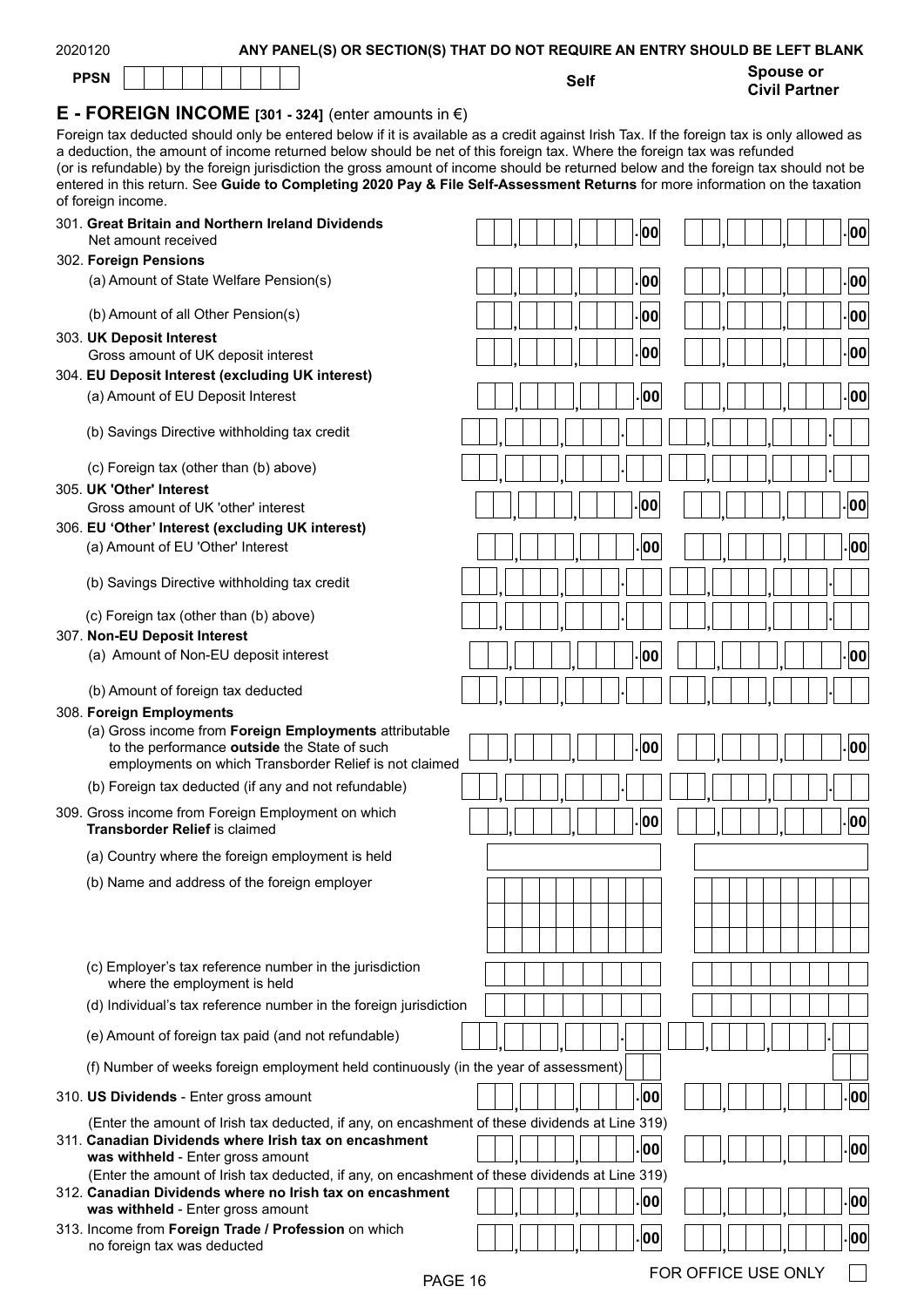| 2020120                                                                                             | ANY PANEL(S) OR SECTION(S) THAT DO NOT REQUIRE AN ENTRY SHOULD BE LEFT BLANK                                                                                                                               |             |                                          |
|-----------------------------------------------------------------------------------------------------|------------------------------------------------------------------------------------------------------------------------------------------------------------------------------------------------------------|-------------|------------------------------------------|
| <b>PPSN</b>                                                                                         |                                                                                                                                                                                                            | <b>Self</b> | <b>Spouse or</b><br><b>Civil Partner</b> |
| foreign tax was deducted                                                                            | 314. (a) Income from Foreign Trade / Profession on which                                                                                                                                                   | 00          | 00                                       |
| (b) Amount of foreign tax deducted                                                                  |                                                                                                                                                                                                            |             |                                          |
| 315. Foreign Rental Income<br>(a) Number of foreign properties let                                  |                                                                                                                                                                                                            |             |                                          |
| (c) Expenses                                                                                        | (b) Income from Foreign Rents (enter gross amount receivable)                                                                                                                                              | 00          | 00                                       |
| (i)                                                                                                 | Expenses relating to this income (excluding interest)                                                                                                                                                      | 00          | 00                                       |
| Allowable Interest<br>(ii)                                                                          |                                                                                                                                                                                                            | 00          | 00                                       |
| (d) Net profit on Foreign Rental properties                                                         |                                                                                                                                                                                                            | 00          | 00                                       |
| (e) Capital Allowances<br>(including Capital Allowances forward)<br>(f) Losses                      |                                                                                                                                                                                                            | 00          | 00                                       |
| (i)                                                                                                 | Amount of unused losses from prior years                                                                                                                                                                   | 00          | 00                                       |
| (ii) Amount of losses in this year                                                                  |                                                                                                                                                                                                            | 00          | 00                                       |
|                                                                                                     | (iii) Amount of losses carried forward to next year                                                                                                                                                        | 00          | 00                                       |
| (g) Amount of foreign tax deducted                                                                  |                                                                                                                                                                                                            |             |                                          |
| 316. Other UK Income<br>Gross amount of UK Income from<br>all Royalties, Annuities, Dividends, etc. | Foreign rental losses may be offset only against foreign rental profits<br>Income from all other UK Non-Deposit Interest, Royalties, Annuities, Dividends, etc.                                            | 00          | 00                                       |
|                                                                                                     |                                                                                                                                                                                                            |             |                                          |
| <b>Other Foreign Income</b>                                                                         | (Enter the amount of Irish tax deducted, if any, on encashment of this income at Line 319)                                                                                                                 |             |                                          |
|                                                                                                     | 317. (a) Foreign Patent Royalty income previously exempted<br>under S. 234 on which no foreign tax deducted                                                                                                | - 00        | 00                                       |
| no foreign tax deducted                                                                             | (b) Income from all other Foreign Non-Deposit Interest,<br>Royalties, Annuities, Dividends, etc. on which                                                                                                  | 00          | 00                                       |
|                                                                                                     | 318. (a) (i) Foreign Patent Royalty income previously exempted<br>under S. 234 on which foreign tax was deducted                                                                                           | 00          | 00                                       |
| (ii) Amount of foreign tax deducted                                                                 |                                                                                                                                                                                                            |             |                                          |
| on which foreign tax deducted                                                                       | (b) (i) Income from all other Foreign Non-Deposit<br>Interest, Royalties, Annuities, Dividends, etc.                                                                                                       | 00          | 00                                       |
| (ii) Amount of foreign tax deducted                                                                 |                                                                                                                                                                                                            |             |                                          |
| 319. Irish tax deducted on encashment                                                               |                                                                                                                                                                                                            |             |                                          |
|                                                                                                     | 320. Foreign Bank Accounts (S. 895) Give the following details for each foreign bank account opened in 2020 of which you or<br>your spouse or civil partner were the beneficial owner of the deposits held |             |                                          |
| include Eircode (if known)                                                                          | (a) Name & address of deposit holder (bank, etc.),                                                                                                                                                         |             |                                          |
| (b) Date account was opened                                                                         |                                                                                                                                                                                                            |             |                                          |
|                                                                                                     | (c) Amount of money deposited on opening the account                                                                                                                                                       | 00          | 00                                       |
|                                                                                                     | (d) Name & address of intermediary through whom<br>account was opened, include Eircode (if known)                                                                                                          |             |                                          |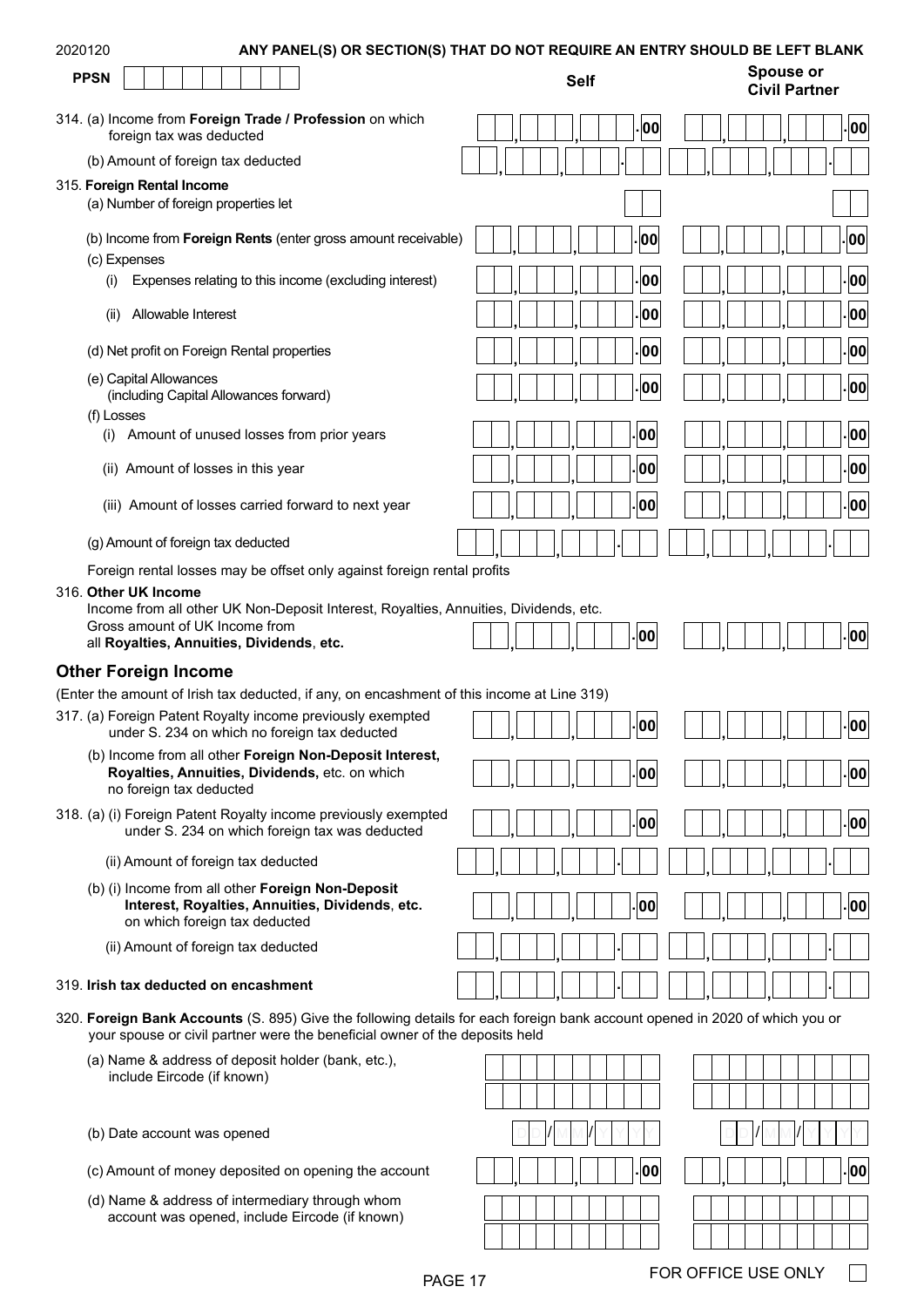| Foreign Life Policies / Offshore Funds / Other Offshore Products [321 - 324]                                                                                                                                                                                                                                                                                                                                                                                                                           |  |  |  |  |    |  |  |  |  |              |
|--------------------------------------------------------------------------------------------------------------------------------------------------------------------------------------------------------------------------------------------------------------------------------------------------------------------------------------------------------------------------------------------------------------------------------------------------------------------------------------------------------|--|--|--|--|----|--|--|--|--|--------------|
| 321. Foreign Life Policies (S. 730H, 730I, 730J, 730K). Give the following details in respect of any policy from any Member State<br>of the EU or EEA, or from a Member State of the OECD with which Ireland has a Double Taxation Agreement                                                                                                                                                                                                                                                           |  |  |  |  |    |  |  |  |  |              |
| (a) Payment taxable at $41\%$ (S. 730J(a)(i)(ll))                                                                                                                                                                                                                                                                                                                                                                                                                                                      |  |  |  |  | 00 |  |  |  |  | 00           |
| (b) Payment (personal portfolio) taxable at 60%<br>(S. 730J(a)(i)(l))                                                                                                                                                                                                                                                                                                                                                                                                                                  |  |  |  |  | 00 |  |  |  |  | 00           |
| (c) Gain (personal portfolio) taxable at 60%<br>(S. 730K(1)(a)(i))                                                                                                                                                                                                                                                                                                                                                                                                                                     |  |  |  |  | 00 |  |  |  |  | $ 00\rangle$ |
| (d) Gain taxable at 41% (S. 730K $(1)(a)(ii)$ )                                                                                                                                                                                                                                                                                                                                                                                                                                                        |  |  |  |  | 00 |  |  |  |  | 00           |
| And in respect of any such policy issued in 2020 give the following additional details                                                                                                                                                                                                                                                                                                                                                                                                                 |  |  |  |  |    |  |  |  |  |              |
| (e) Name & address of person who commenced the<br>foreign life policy, include Eircode (if known)                                                                                                                                                                                                                                                                                                                                                                                                      |  |  |  |  |    |  |  |  |  |              |
| (f) Terms of the policy                                                                                                                                                                                                                                                                                                                                                                                                                                                                                |  |  |  |  |    |  |  |  |  |              |
| (g) Annual premiums payable                                                                                                                                                                                                                                                                                                                                                                                                                                                                            |  |  |  |  | 00 |  |  |  |  | $\vert$ 00   |
| (h) Name & address of the person through whom the<br>foreign life policy was acquired, include Eircode (if known)                                                                                                                                                                                                                                                                                                                                                                                      |  |  |  |  |    |  |  |  |  |              |
| 322. Offshore Funds (Part 27 Ch 4). Give the following details in respect of any material interest in 'regulated offshore fund(s)'<br>(those coming within S. 747B(2A)) in the EU or EEA, or in a Member State of the OECD with which Ireland has a<br><b>Double Taxation Agreement</b>                                                                                                                                                                                                                |  |  |  |  |    |  |  |  |  |              |
| (a) Payment taxable at 41%<br>(S. 747D(a)(i)(II))                                                                                                                                                                                                                                                                                                                                                                                                                                                      |  |  |  |  | 00 |  |  |  |  | 00           |
| (b) Payment (personal portfolio) taxable at 60%<br>(S. 747D(a)(i)(l))                                                                                                                                                                                                                                                                                                                                                                                                                                  |  |  |  |  | 00 |  |  |  |  | 00           |
| (c) Gain taxable at 41%<br>(S. 747E(1)(b)(ii))                                                                                                                                                                                                                                                                                                                                                                                                                                                         |  |  |  |  | 00 |  |  |  |  | 00           |
| (d) Gain (personal portfolio) taxable at 60%<br>(S. 747E(1)(b)(i)(l))                                                                                                                                                                                                                                                                                                                                                                                                                                  |  |  |  |  | 00 |  |  |  |  | 00           |
| And in respect of any such material interest acquired in 2020 give the following additional details                                                                                                                                                                                                                                                                                                                                                                                                    |  |  |  |  |    |  |  |  |  |              |
| (e) Name & address of offshore fund(s)                                                                                                                                                                                                                                                                                                                                                                                                                                                                 |  |  |  |  |    |  |  |  |  |              |
|                                                                                                                                                                                                                                                                                                                                                                                                                                                                                                        |  |  |  |  |    |  |  |  |  |              |
| (f) Date material interest was acquired                                                                                                                                                                                                                                                                                                                                                                                                                                                                |  |  |  |  |    |  |  |  |  |              |
| (g) Amount of capital invested in acquiring<br>the material interest                                                                                                                                                                                                                                                                                                                                                                                                                                   |  |  |  |  | 00 |  |  |  |  | 00           |
| (h) Name & address of intermediary (if any) through whom the<br>material interest was acquired, include Eircode (if known)                                                                                                                                                                                                                                                                                                                                                                             |  |  |  |  |    |  |  |  |  |              |
| 323. Other Offshore Products (S. 896). Give the following details for each material interest acquired in 2020 in (i) other offshore<br>products (including foreign life assurance policies) outside the EU or EEA, or outside a Member State of the OECD with<br>which Ireland has a Double Taxation Agreement and in (ii) 'unregulated funds' (those not coming within S.747B(2A))<br>within the EU or EEA, or within any Member State of the OECD with which Ireland has a Double Taxation Agreement |  |  |  |  |    |  |  |  |  |              |
| (a) Name & address of offshore product(s)                                                                                                                                                                                                                                                                                                                                                                                                                                                              |  |  |  |  |    |  |  |  |  |              |
|                                                                                                                                                                                                                                                                                                                                                                                                                                                                                                        |  |  |  |  |    |  |  |  |  |              |
| (b) Date material interest was acquired                                                                                                                                                                                                                                                                                                                                                                                                                                                                |  |  |  |  |    |  |  |  |  |              |

2020120 **ANY PANEL(S) OR SECTION(S) THAT DO NOT REQUIRE AN ENTRY SHOULD BE LEFT BLANK**

**PPSN Self Spouse or** 

| (c) Amount of payment made in acquiring |
|-----------------------------------------|
| the material interest                   |

(d) Name & address of intermediary (if any) through whom the material interest was acquired, include Eircode (if known)

**. , , <sup>00</sup> . , , <sup>00</sup>**

**Civil Partner**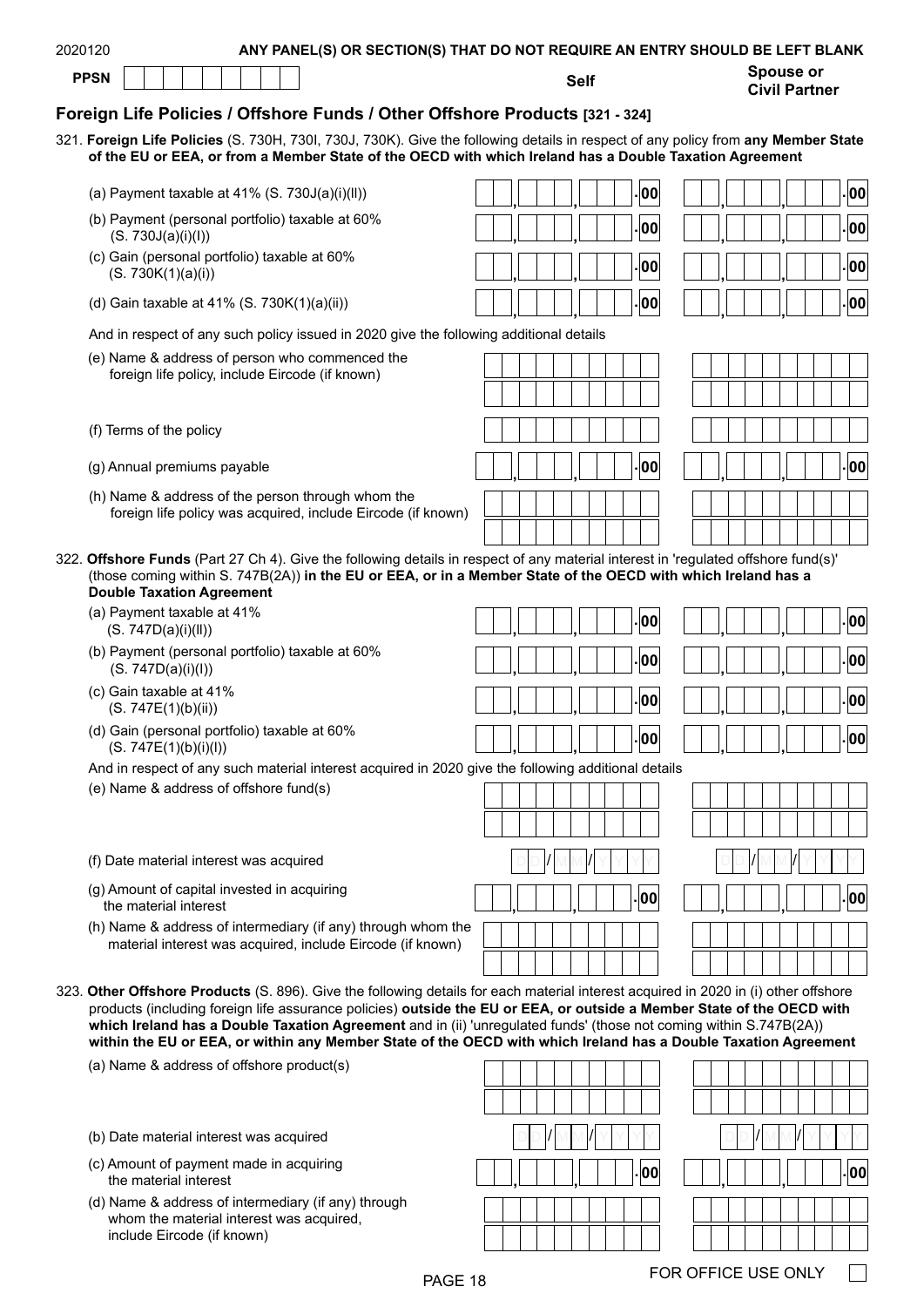| 2020120 |             |                                                                                                      |  |  |  |  | ANY PANEL(S) OR SECTION(S) THAT DO NOT REQUIRE AN ENTRY SHOULD BE LEFT BLANK                                                                                       |                                        |  |  |             |     |  |  |                                          |  |      |  |
|---------|-------------|------------------------------------------------------------------------------------------------------|--|--|--|--|--------------------------------------------------------------------------------------------------------------------------------------------------------------------|----------------------------------------|--|--|-------------|-----|--|--|------------------------------------------|--|------|--|
|         | <b>PPSN</b> |                                                                                                      |  |  |  |  |                                                                                                                                                                    |                                        |  |  | <b>Self</b> |     |  |  | <b>Spouse or</b><br><b>Civil Partner</b> |  |      |  |
|         |             | 324. (a) Additional Double Taxation Relief due                                                       |  |  |  |  |                                                                                                                                                                    |                                        |  |  |             |     |  |  |                                          |  |      |  |
|         |             | (b) Indicate the income source on                                                                    |  |  |  |  |                                                                                                                                                                    | Irish employment income subject        |  |  |             |     |  |  |                                          |  |      |  |
|         |             | which foreign tax was deducted                                                                       |  |  |  |  |                                                                                                                                                                    | to non-refundable foreign tax<br>Other |  |  |             |     |  |  |                                          |  |      |  |
|         |             | (c) If you have selected Other, state                                                                |  |  |  |  |                                                                                                                                                                    |                                        |  |  |             |     |  |  |                                          |  |      |  |
|         |             | (i) the type of income                                                                               |  |  |  |  |                                                                                                                                                                    |                                        |  |  |             |     |  |  |                                          |  |      |  |
|         |             | (ii) the country where the tax was withheld                                                          |  |  |  |  |                                                                                                                                                                    |                                        |  |  |             |     |  |  |                                          |  |      |  |
|         |             |                                                                                                      |  |  |  |  | F - INCOME FROM FEES, COVENANTS, DISTRIBUTIONS, etc. [401 - 411]                                                                                                   |                                        |  |  |             |     |  |  |                                          |  |      |  |
|         |             |                                                                                                      |  |  |  |  | 401. (a) Amount of Income from Fees, Commissions, etc.                                                                                                             |                                        |  |  |             | 00  |  |  |                                          |  | 00   |  |
|         |             | (b) Description of Income                                                                            |  |  |  |  |                                                                                                                                                                    |                                        |  |  |             |     |  |  |                                          |  |      |  |
|         |             |                                                                                                      |  |  |  |  |                                                                                                                                                                    |                                        |  |  |             |     |  |  |                                          |  |      |  |
|         |             | 402. Irish Untaxed Income                                                                            |  |  |  |  |                                                                                                                                                                    |                                        |  |  |             |     |  |  |                                          |  |      |  |
|         |             | (a) Irish Government Stocks                                                                          |  |  |  |  |                                                                                                                                                                    |                                        |  |  |             | 00  |  |  |                                          |  | . 00 |  |
|         |             | (b) Irish Exchequer Bills                                                                            |  |  |  |  |                                                                                                                                                                    |                                        |  |  |             | 00  |  |  |                                          |  | .00  |  |
|         |             |                                                                                                      |  |  |  |  | (c) Other Loans and Investments arising in the State                                                                                                               |                                        |  |  |             | 00  |  |  |                                          |  | . 00 |  |
|         |             | 403. Irish Deposit Interest / Credit Union Dividends                                                 |  |  |  |  |                                                                                                                                                                    |                                        |  |  |             |     |  |  |                                          |  |      |  |
|         |             | received on which DIRT was deducted                                                                  |  |  |  |  | (a) Gross Deposit Interest / Credit Union Dividends                                                                                                                |                                        |  |  |             | 00  |  |  |                                          |  | .00  |  |
|         |             | on which DIRT was deducted                                                                           |  |  |  |  | (b) Gross Interest received from Special Savings Account(s)                                                                                                        |                                        |  |  |             | 00  |  |  |                                          |  | 00   |  |
|         |             | (c) Gross interest received where DIRT was not<br>deducted by virtue of S. $256(1A)$ or S. $256(1B)$ |  |  |  |  |                                                                                                                                                                    |                                        |  |  |             | 00  |  |  |                                          |  | 00   |  |
|         |             | 404. Irish Dividends                                                                                 |  |  |  |  |                                                                                                                                                                    |                                        |  |  |             |     |  |  |                                          |  |      |  |
|         |             | a Real Estate Investment Trust (REIT)                                                                |  |  |  |  | (a)(i) Gross amount of Dividends from Irish Resident<br><b>Companies (from which Dividend Withholding Tax</b><br>was deducted), other than dividends received from |                                        |  |  |             | 00  |  |  |                                          |  | . 00 |  |
|         |             |                                                                                                      |  |  |  |  | (ii) Gross amount of dividends received from a REIT                                                                                                                |                                        |  |  |             | 00  |  |  |                                          |  | 00   |  |
|         | (b)         | was not deducted)                                                                                    |  |  |  |  | Gross amount of Dividends from Irish Resident<br><b>Companies</b> (from which Dividend Withholding Tax                                                             |                                        |  |  |             | 00  |  |  |                                          |  | 00   |  |
|         |             | of S. 153 insert $\boxtimes$ in the box                                                              |  |  |  |  | 405. If you are a 'qualifying non-resident person' for the purposes                                                                                                |                                        |  |  |             |     |  |  |                                          |  |      |  |
|         |             |                                                                                                      |  |  |  |  | 406. Settlement, Covenant, Estate Income, Maintenance Payments, etc.                                                                                               |                                        |  |  |             |     |  |  |                                          |  |      |  |
|         |             | (a) Gross amount received / receivable,<br>where tax was not deducted                                |  |  |  |  |                                                                                                                                                                    |                                        |  |  |             | 00  |  |  |                                          |  | 00   |  |
|         |             | (b) Gross amount received / receivable,<br>where tax was deducted                                    |  |  |  |  |                                                                                                                                                                    |                                        |  |  |             | 00  |  |  |                                          |  | 00   |  |
|         |             |                                                                                                      |  |  |  |  | 407. Patent Royalty income where tax was deducted at source                                                                                                        |                                        |  |  |             |     |  |  |                                          |  |      |  |
|         |             | exempted under S. 234                                                                                |  |  |  |  | (a) Gross amount of Irish Patent Royalty income previously                                                                                                         |                                        |  |  |             | ¦00 |  |  |                                          |  | 00   |  |
|         |             |                                                                                                      |  |  |  |  | (b) Gross amount of other Irish Patent Royalty income                                                                                                              |                                        |  |  |             | 00  |  |  |                                          |  | .00  |  |
|         |             |                                                                                                      |  |  |  |  | 408. Gross amount of Other Income received where Irish<br>Standard Rate Tax was deducted at source, e.g. Annuities                                                 |                                        |  |  |             | ¦00 |  |  |                                          |  | .00  |  |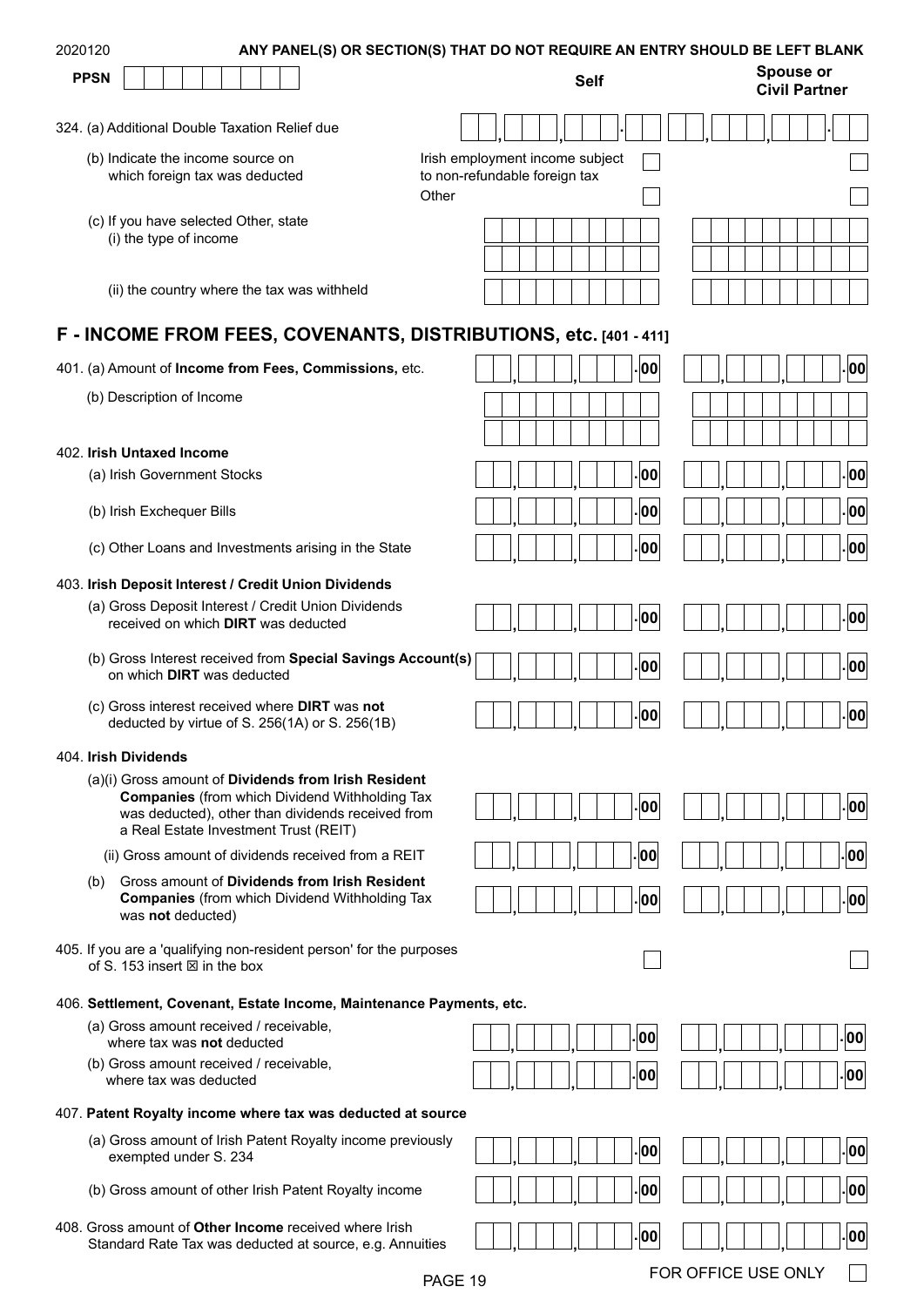| 2020120 |  |
|---------|--|
|---------|--|

#### ANY PANEL(S) OR SECTION(S) THAT DO NOT REQUIRE AN ENTRY SHOULD BE LEFT BLANK



#### 409. **Investment Undertakings** (S. 739G(2A))

- (a) Gain on deemed disposal taxable at 41% (S. 739E(1)(b)(ii))
- (b) Gain on deemed disposal taxable at 60% (S. 739E(1)(ba))
- (c) Name & Address of the Investment Undertaking (S. 739E(2A)(b)), include Eircode (if known)

#### 410. **Irish Real Estate Funds (IREF)**

- (a) Amount of IREF taxable event
- (b) Withholding tax suffered under S. 739P
- (c) Withholding tax suffered under S. 739T **. , , <sup>00</sup> . , , <sup>00</sup>**
- (d) Refund of withholding tax under S. 739Q due to (i) Double tax relief under a treaty **000 .**  $\begin{bmatrix} | & | & | & | & | & | & | & | & | & | & | \end{bmatrix}$  **00** 
	- - (II) Reason

#### 411. **Income chargeable under S. 811B**

Enter amount of income chargeable under S. 811B **. , , <sup>00</sup> . , , <sup>00</sup>**

# **. , , <sup>00</sup> . , , <sup>00</sup> . , , <sup>00</sup> . , , <sup>00</sup> . , , <sup>00</sup> . , , <sup>00</sup>** (ii) (I) Other **. , , <sup>00</sup> . , , <sup>00</sup>**

| . 00 <br>J      | $\mathsf{L}[\mathsf{oo}]$ |
|-----------------|---------------------------|
| $\cdot$ 00<br>J | $\cdot$ 00                |
|                 |                           |
|                 |                           |
| $\cdot$ 00<br>, | 00<br>٠                   |
| . 00 <br>J      | . 00                      |
| . 00 <br>J      | $\vert$ 00 $\vert$        |
| $ . $ 00 $ $    | . 00                      |
| . 00            | . 00                      |
|                 |                           |
|                 |                           |
| .00             | $L$ 00 $\overline{R}$     |

**Civil Partner**

## **INCOME FROM SOURCES NOT SHOWN ELSEWHERE [412]**

|  |  |  | 412. (a) Gross amount of the income |  |  |  |
|--|--|--|-------------------------------------|--|--|--|
|--|--|--|-------------------------------------|--|--|--|

## **G - EXEMPT INCOME [413 - 418]**

| 413. Profit disregarded by virtue of <b>Artists Exemption</b> |
|---------------------------------------------------------------|
| granted under S. 195                                          |

- 414. (a) Profit or gains from **Woodlands**
	- (b) If a loss, enter the amount of the loss
	- (c) Distributions out of exempt profit or gains from **Woodlands**
- 415. (a) Income received under **Rent-a-Room Relief Scheme**
	- (b) If you **do not** wish to avail of Rent-a-Room Relief, insert  $\boxtimes$  in the box and include details at Panel C and / or Line 401, as appropriate

#### 416. **Childcare Services**

I confirm that I have notified the relevant person recognised by the Health Service Executive that I am providing **Childcare Services** and elect to have the **gross income**, before expenses, in respect of these services exempted from income tax (to elect enter the **gross income** received)

417. Income not chargeable to tax but which is part of **total income** for the purposes of S. 188(1) **. , , <sup>00</sup> . , , <sup>00</sup>**

#### 418. (a) **Other Exempt Income**

(b) Details of income sources, e.g. exempt investment income received under S. 189

| 412. (a) Gross amount of the income                                            | .00<br>00،               |
|--------------------------------------------------------------------------------|--------------------------|
| (b) Amount of tax deducted                                                     |                          |
| (c) Source(s) of income received                                               |                          |
| <b>G - EXEMPT INCOME [413 - 418]</b>                                           |                          |
| 413. Profit disregarded by virtue of Artists Exemption<br>granted under S. 195 | . 00<br>.00 <sub>1</sub> |
| 414. (a) Profit or gains from <b>Woodlands</b>                                 | 00.<br>. 00              |
| (b) If a loss, enter the amount of the loss                                    | . 00 <br>.00             |
| (c) Distributions out of exempt profit or gains<br>from Mandlondo              | . 00<br>. 00             |

| $ . $ 00 $ $ | $\cdot$ $ 00 $ |
|--------------|----------------|
| $ . $ 00 $ $ | . 00           |
| . 00         |                |

|  |  |  | . 00 |
|--|--|--|------|



| . 00 | . 00 |
|------|------|
|      |      |

 $\mathcal{L}$ 

|                 | $\cdot$ 00 |
|-----------------|------------|
| $\cdot$ 00<br>٠ | 00         |
|                 |            |
|                 |            |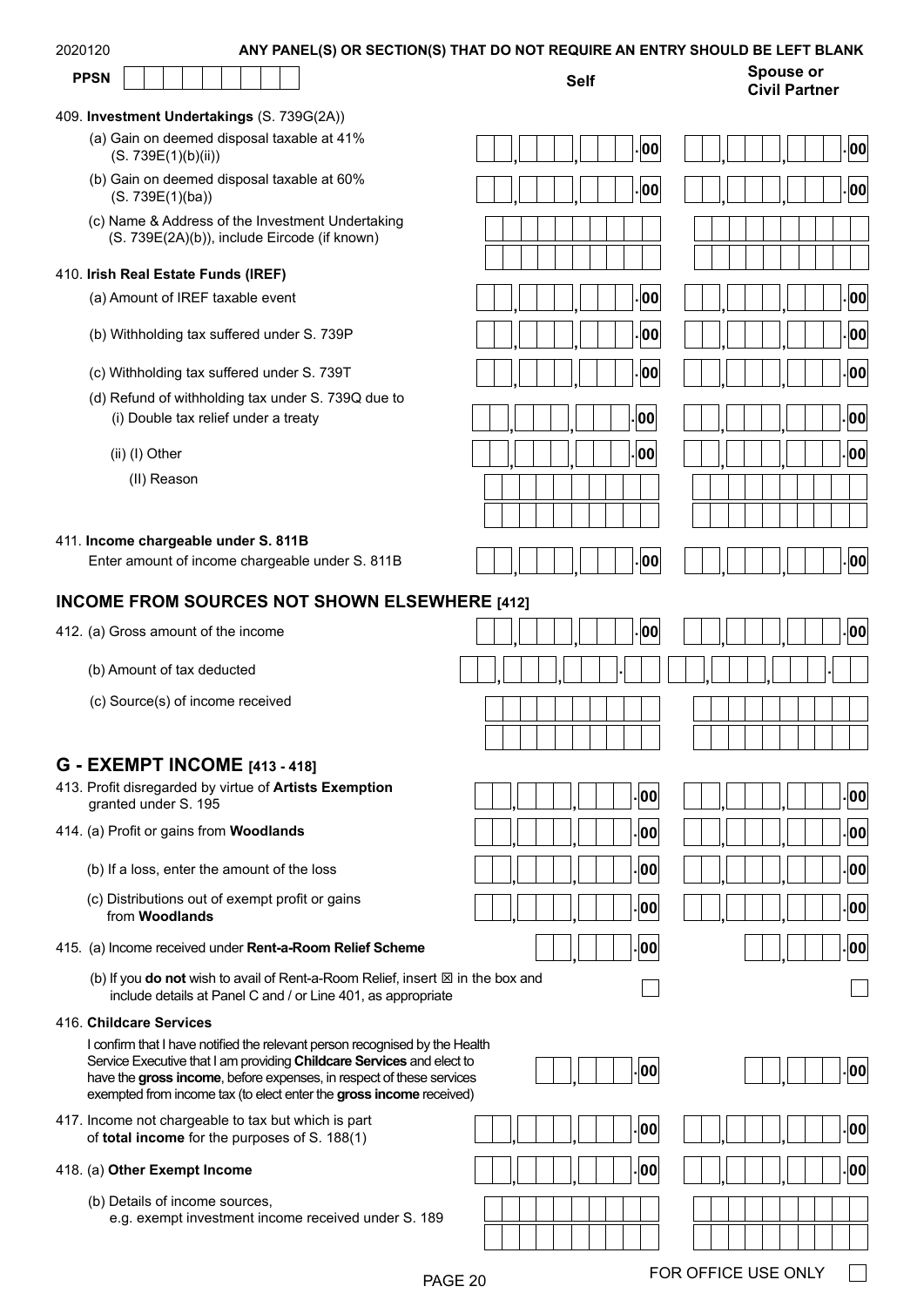| 2020120                                                                                                                                                                                                                                                                                | ANY PANEL(S) OR SECTION(S) THAT DO NOT REQUIRE AN ENTRY SHOULD BE LEFT BLANK |                                   |
|----------------------------------------------------------------------------------------------------------------------------------------------------------------------------------------------------------------------------------------------------------------------------------------|------------------------------------------------------------------------------|-----------------------------------|
| <b>PPSN</b>                                                                                                                                                                                                                                                                            | <b>Self</b>                                                                  | Spouse or<br><b>Civil Partner</b> |
| H - ANNUAL PAYMENTS, CHARGES AND INTEREST PAID [501 - 514]                                                                                                                                                                                                                             |                                                                              |                                   |
| 501. Gross amount of Rents, etc. payable to Non-Residents<br>in 2020                                                                                                                                                                                                                   | 00                                                                           | -00                               |
| 502. Clawback of Employers' Tax Relief at Source (TRS)                                                                                                                                                                                                                                 |                                                                              |                                   |
| If you are an employer and have paid medical insurance premiums<br>to an authorised insurer on behalf of your employees<br>enter the amount of tax relief at source granted to<br>you in respect of these premiums<br>(Note: do not enter the amount of the insurance premium(s) paid) |                                                                              |                                   |
| 503. Amount of Maintenance Payments paid in 2020<br>(exclude any amounts in respect of children)                                                                                                                                                                                       | 00                                                                           | 00                                |
| (a) Name of spouse or civil partner                                                                                                                                                                                                                                                    |                                                                              |                                   |
|                                                                                                                                                                                                                                                                                        |                                                                              |                                   |
| (b) PPSN of spouse or civil partner (if known)                                                                                                                                                                                                                                         |                                                                              |                                   |
| (c) Date of legally enforceable maintenance agreement                                                                                                                                                                                                                                  |                                                                              |                                   |
| 504. (a) Gross amount of Deed(s) of Covenant in favour of<br>Permanently Incapacitated individual(s)                                                                                                                                                                                   | 00                                                                           | 00                                |
| (b) Gross amount of Deed(s) of Covenant in favour<br>of person(s) aged 65 or over                                                                                                                                                                                                      | 00                                                                           | 00                                |
| 505. Gross amount of payment of other Charges / Annuity(ies)<br>where tax was deducted                                                                                                                                                                                                 | 00                                                                           | 00                                |
| Pension Contributions [506 - 510]                                                                                                                                                                                                                                                      |                                                                              |                                   |
| 506. If you are claiming relief in respect of RACs / PRSAs / QOPPs<br>state the source(s) of your earnings for which the relief is claimed                                                                                                                                             |                                                                              |                                   |
| 507. Retirement Annuity Contracts (RACs)<br>(a) Amount of RACs paid in 2020 (for which relief has<br>not been claimed or granted in 2019)                                                                                                                                              | 00                                                                           | 00                                |
| (b) Insert $\boxtimes$ in the box if a once off payment                                                                                                                                                                                                                                |                                                                              |                                   |
| (c) Amount paid between 1/1/2021 and 31/10/2021 for which<br>relief has not already been granted and for which relief<br>is being claimed in 2020                                                                                                                                      | 00                                                                           | 00                                |
| (d) Amount paid in a prior year, for which relief<br>has not been obtained                                                                                                                                                                                                             | 00                                                                           | 00                                |
| 508. Personal Retirement Savings Accounts (PRSAs)                                                                                                                                                                                                                                      |                                                                              |                                   |
| Only complete if you, or your employer on your behalf, made PRSA contributions.                                                                                                                                                                                                        |                                                                              |                                   |
| (a) If you are a member of an Occupational or Statutory<br>Pension scheme state the amount of contributions to that<br>scheme from 1/1/2020 - 31/12/2020, (for which no further<br>relief is due)                                                                                      | 00                                                                           | 00                                |
| (b) PRSA contributions deducted by your employer from<br>your salary, (for which no further relief is due)                                                                                                                                                                             | 00                                                                           | 00                                |
| (c) PRSA contributions made on your behalf by your employer<br>(Note: include this in Line 237(a) on page 14)                                                                                                                                                                          | 00                                                                           | 00                                |
| (d) PRSA contributions paid directly by you to a PRSA provider                                                                                                                                                                                                                         | 00                                                                           | 00                                |
| (e) Amount paid between 1/1/2021 and 31/10/2021<br>for which relief has not already been granted<br>and for which relief is being claimed in 2020                                                                                                                                      | 00                                                                           | 00                                |
| (f) Amount paid in a prior year, for which relief<br>has not been obtained                                                                                                                                                                                                             | 00                                                                           | 00                                |
| PAGE 21                                                                                                                                                                                                                                                                                |                                                                              | FOR OFFICE USE ONLY               |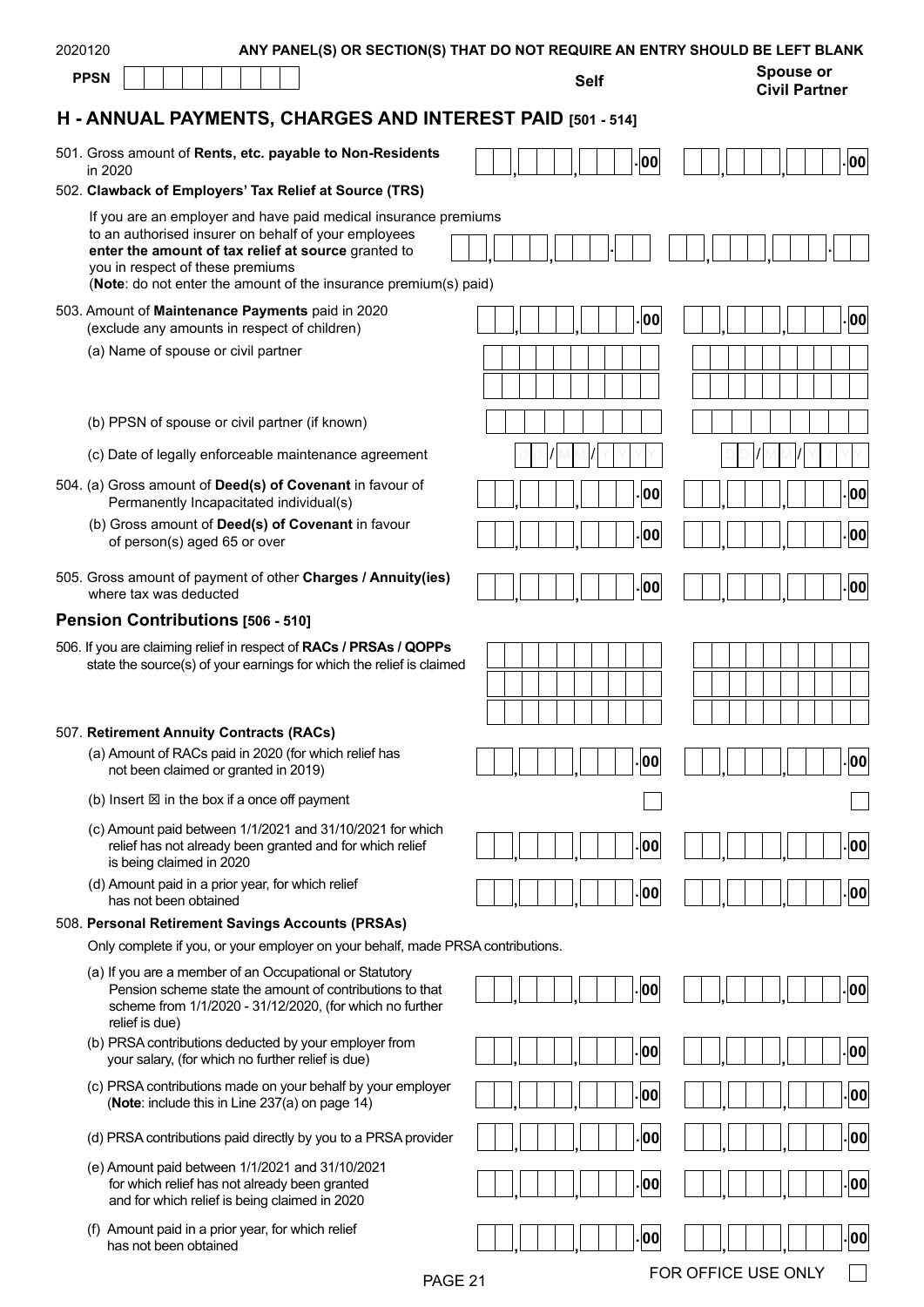|             | 2020120                                                                                                                                                                                                                                                                                                              |             | ANY PANEL(S) OR SECTION(S) THAT DO NOT REQUIRE AN ENTRY SHOULD BE LEFT BLANK |
|-------------|----------------------------------------------------------------------------------------------------------------------------------------------------------------------------------------------------------------------------------------------------------------------------------------------------------------------|-------------|------------------------------------------------------------------------------|
| <b>PPSN</b> |                                                                                                                                                                                                                                                                                                                      | <b>Self</b> | <b>Spouse or</b><br><b>Civil Partner</b>                                     |
|             | 509. Qualifying Overseas Pension Plans (QOPPs)                                                                                                                                                                                                                                                                       |             |                                                                              |
|             | (Note: contributions to QOPPs that are made to occupational schemes and relieved on that basis should not be included below)                                                                                                                                                                                         |             |                                                                              |
|             | (a) Amount paid by 'relevant migrant member' in respect of<br>a 'qualifying overseas pension plan' in 2020                                                                                                                                                                                                           | 00          | 00                                                                           |
|             | (b) Amount paid between 1/1/2021 and 31/10/2021<br>for which relief has not already been granted<br>and for which relief is being claimed in 2020                                                                                                                                                                    | 00          | 00                                                                           |
|             | (c) Amount paid in a prior year, for which relief<br>has not been obtained                                                                                                                                                                                                                                           | 00          | 00                                                                           |
|             | 510. Pension Contribution Relief                                                                                                                                                                                                                                                                                     |             |                                                                              |
|             | Total amount of RAC / PRSA / QOPP relief claimed in 2020                                                                                                                                                                                                                                                             | 00          | 00                                                                           |
|             | 511. Retirement Relief for Certain Sportspersons                                                                                                                                                                                                                                                                     |             |                                                                              |
|             | (a) Insert $\boxtimes$ in the box to claim relief                                                                                                                                                                                                                                                                    |             |                                                                              |
|             | (b) Date of permanent cessation of the specific occupation<br>or profession                                                                                                                                                                                                                                          |             |                                                                              |
|             | (c) Amount of relief claimed for the year 2020                                                                                                                                                                                                                                                                       | 00          | 00                                                                           |
|             | 512. Interest Relief on certain unsecured home loans                                                                                                                                                                                                                                                                 |             |                                                                              |
|             | In respect of interest paid on unsecured home loans used for the purchase, repair, development or improvement of your<br>main residence, taken out between 1/1/2004 and 31/12/2012, and interest paid on unsecured home loans which qualifies<br>for relief under Section 9 Finance Act 2013, complete the following |             |                                                                              |
|             | (a) Insert $\boxtimes$ in the box to confirm interest claimed at (e) below is not in respect of<br>a secured home loan (mortgage) taken out with a lending provider in the State                                                                                                                                     |             |                                                                              |
|             |                                                                                                                                                                                                                                                                                                                      |             |                                                                              |
|             | (b) Enter date loan taken out                                                                                                                                                                                                                                                                                        |             |                                                                              |
|             | (c) If you received Tax Relief at Source (TRS) in respect of<br>another loan in 2020, state the amount of interest on<br>which TRS granted                                                                                                                                                                           | 00          | 00                                                                           |
|             | (d) Insert $\boxtimes$ in the box if you are entitled to first-time buyer relief<br>(i.e. in the first seven years of entitlement to relief)                                                                                                                                                                         |             |                                                                              |
|             | (e) State the amount of interest paid in 2020<br>(excluding interest at (c))                                                                                                                                                                                                                                         | 00          | 00                                                                           |
|             | (f) State the number of tax years (1-6) prior to 2020<br>you were entitled to first-time buyer relief                                                                                                                                                                                                                |             |                                                                              |
|             | (g) Insert $\boxtimes$ in the box if the interest at (e) was paid on a loan taken out<br>between 1/1/2004 and 31/12/2008 to purchase your first qualifying<br>residence, or subsequent qualifying residence where your first<br>qualifying residence was purchased on or after 1/1/2004                              |             |                                                                              |
|             |                                                                                                                                                                                                                                                                                                                      |             |                                                                              |
|             | 513. Interest Relief on a Loan applied in acquiring an interest or share in a partnership<br>Interest Relief on a Loan applied in acquiring an interest or<br>share in a farming partnership within the meaning of S. 598A                                                                                           |             |                                                                              |
|             | State amount of interest paid in 2020                                                                                                                                                                                                                                                                                | 00          | 00                                                                           |
|             | 514. Significant Buildings and Gardens (S. 482)                                                                                                                                                                                                                                                                      |             |                                                                              |
|             | Amount of qualifying expenditure incurred in 2020<br>PAGE 22                                                                                                                                                                                                                                                         | 00          | ¦00∣<br>FOR OFFICE USE ONLY                                                  |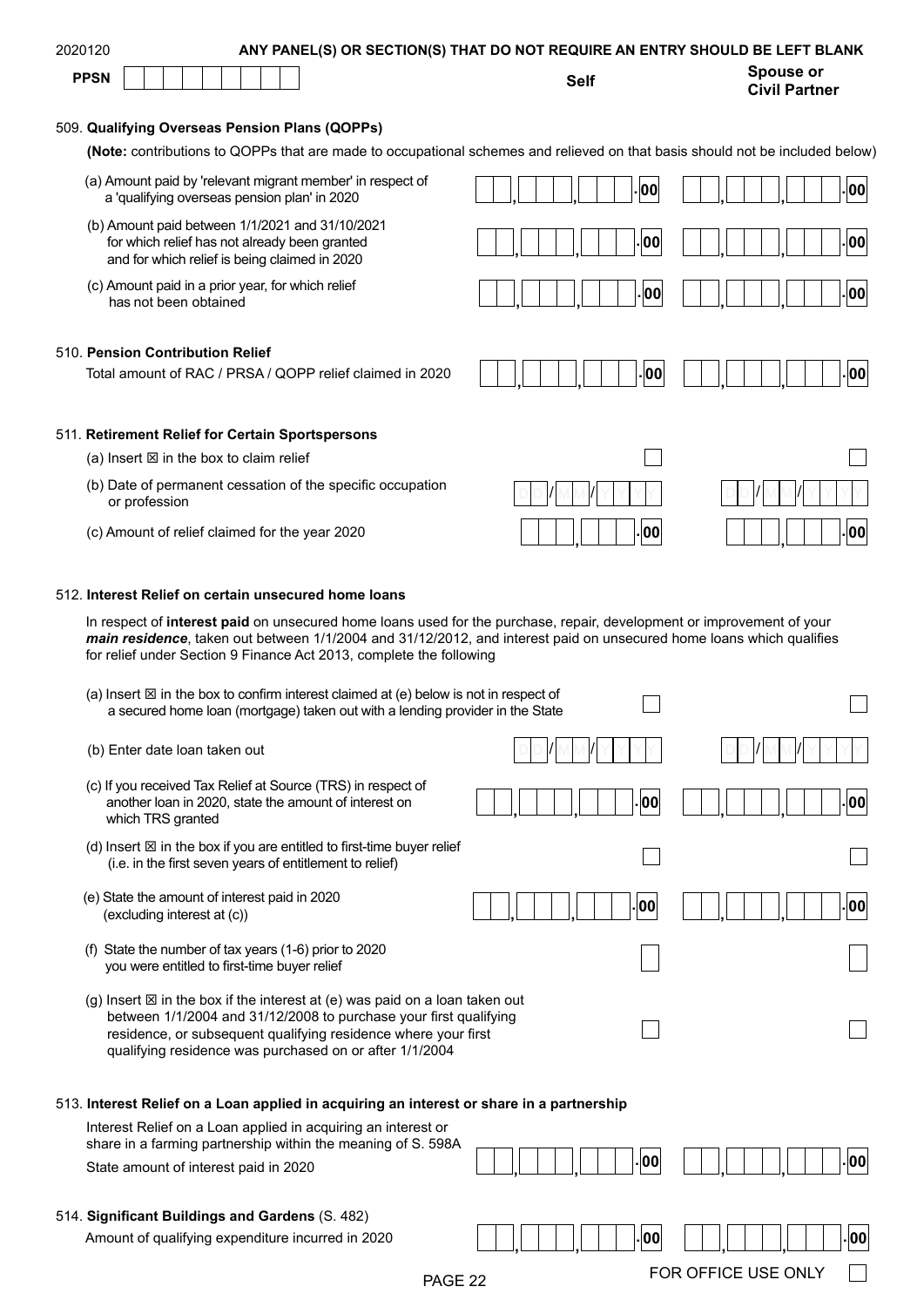| 2020120 | ANY PANEL(S) OR SECTION(S) THAT DO NOT REQUIRE AN ENTRY SHOULD BE LEFT BLANK<br><b>PPSN</b>                                                                                                                                                                                                                 | <b>Self</b> | <b>Spouse or</b><br><b>Civil Partner</b> |
|---------|-------------------------------------------------------------------------------------------------------------------------------------------------------------------------------------------------------------------------------------------------------------------------------------------------------------|-------------|------------------------------------------|
|         | I - CLAIM FOR TAX CREDITS, ALLOWANCES, RELIEFS AND HEALTH EXPENSES [515 - 550]                                                                                                                                                                                                                              |             |                                          |
|         | 515. (a) Home Carer Tax Credit - Amount due for 2020                                                                                                                                                                                                                                                        | 00          |                                          |
|         | (b) If you qualify on the "look-back" year insert $\boxtimes$ in the box                                                                                                                                                                                                                                    |             |                                          |
|         | 516. Employee Tax Credit - Insert $\boxtimes$ in the box if claimed<br>(Note: This is also known as the PAYE tax credit)                                                                                                                                                                                    |             |                                          |
|         | 517. Earned Income Tax Credit - Insert $\boxtimes$ in the box if claimed                                                                                                                                                                                                                                    |             |                                          |
|         | 518. (a) Blind Person's Tax Credit - Insert $\boxtimes$ in the box to indicate if due                                                                                                                                                                                                                       |             |                                          |
|         | (b) Guide Dog - Number of Guide Dogs maintained by you                                                                                                                                                                                                                                                      |             |                                          |
|         | 519. Assistance Dog - Number of Assistance Dogs maintained by you                                                                                                                                                                                                                                           |             |                                          |
|         | 520. (a) Dependent Relative Tax Credit - Amount claimed                                                                                                                                                                                                                                                     | 00          | 00                                       |
|         | (b) Number of Dependent Relatives                                                                                                                                                                                                                                                                           |             |                                          |
|         | 521. Employing a Carer to care for an incapacitated individual<br>- Amount claimed                                                                                                                                                                                                                          | 00          | 00                                       |
|         | 522. Stay and Spend Tax Credit                                                                                                                                                                                                                                                                              |             |                                          |
|         | Total amount being claimed                                                                                                                                                                                                                                                                                  | . 00        | 00                                       |
|         | 523. Permanent Health Benefit (not health / medical insurance)<br>- Amount paid (where not deducted from gross pay by employer)<br>524. Start-up Relief for Entrepreneurs (SURE)                                                                                                                            | . 00        | 00                                       |
|         | (a) Amount subscribed for eligible shares in 2020                                                                                                                                                                                                                                                           | .00         | 00                                       |
|         |                                                                                                                                                                                                                                                                                                             |             |                                          |
|         | (b) Name of company in which investment was made                                                                                                                                                                                                                                                            |             |                                          |
|         | (c) Tax reference number of company in which investment<br>was made                                                                                                                                                                                                                                         |             |                                          |
|         | (d) Date of the "Statement of Qualification (SURE)"                                                                                                                                                                                                                                                         |             |                                          |
|         | (e) Amount to be treated as a deduction from total income in 2020                                                                                                                                                                                                                                           | - 00        | - 00                                     |
|         | (f) Amounts to be relieved against:                                                                                                                                                                                                                                                                         |             |                                          |
|         | $(i)$ 2019                                                                                                                                                                                                                                                                                                  | 00          | $ \mathbf{00} $                          |
|         | (ii) 2018                                                                                                                                                                                                                                                                                                   | 00          | 00                                       |
|         | (iii) 2017                                                                                                                                                                                                                                                                                                  | 00          | 00                                       |
|         | (iv) 2016                                                                                                                                                                                                                                                                                                   | 00          | 00                                       |
|         | $(v)$ 2015                                                                                                                                                                                                                                                                                                  | 00          | $ \mathbf{00} $                          |
|         | $(vi)$ 2014                                                                                                                                                                                                                                                                                                 | 00          | 00                                       |
|         | (g) Amount to be carried forward to future periods                                                                                                                                                                                                                                                          | 00          | 00                                       |
|         | 525. Employment and Investment Incentive (EII)                                                                                                                                                                                                                                                              |             |                                          |
|         | (a) Employment and Investment Incentive - Shares issued before 8 October 2019<br>(i) (I) Amount subscribed for eligible shares in the period<br>1 January 2019 and before 8 October 2019 through a<br>designated fund in respect of which relief is now due<br>(II) Enter relevant EII 3 certificate number | 00          | 00                                       |
|         | (ii) (I) Amount subscribed for shares in 2016 on which                                                                                                                                                                                                                                                      |             |                                          |
|         | additional relief is now due                                                                                                                                                                                                                                                                                | 00          | 00                                       |
|         | (II) Enter relevant EII 3A certificate number                                                                                                                                                                                                                                                               |             |                                          |
|         | (iii) (I) Amount claimed in previous years and<br>carried forward into 2020                                                                                                                                                                                                                                 | 00          | 00                                       |

| (II) Amount claimed in 2020 but unused and |
|--------------------------------------------|
| carried forward into 2021                  |

| PAGE 23 | FOR OFFICE USE ONLY |  |
|---------|---------------------|--|

| I<br>, | Ľ<br>j                      |  |
|--------|-----------------------------|--|
|        |                             |  |
|        | $\overline{\phantom{0}}$ 00 |  |
|        |                             |  |
|        | . 00                        |  |
|        | $ {\mathsf o}{\mathsf o} $  |  |
|        | 00                          |  |
|        |                             |  |
| J      | $ \mathbf{00} $             |  |
|        | $ \mathbf{00} $             |  |
|        | $\cdot$ 00                  |  |
|        |                             |  |
|        |                             |  |
|        |                             |  |
|        | 00                          |  |
| ,      |                             |  |
|        |                             |  |
|        | 00                          |  |
| ,      |                             |  |
|        |                             |  |
|        |                             |  |
|        |                             |  |

 $\Box$ 

- carried forward into 2020
	-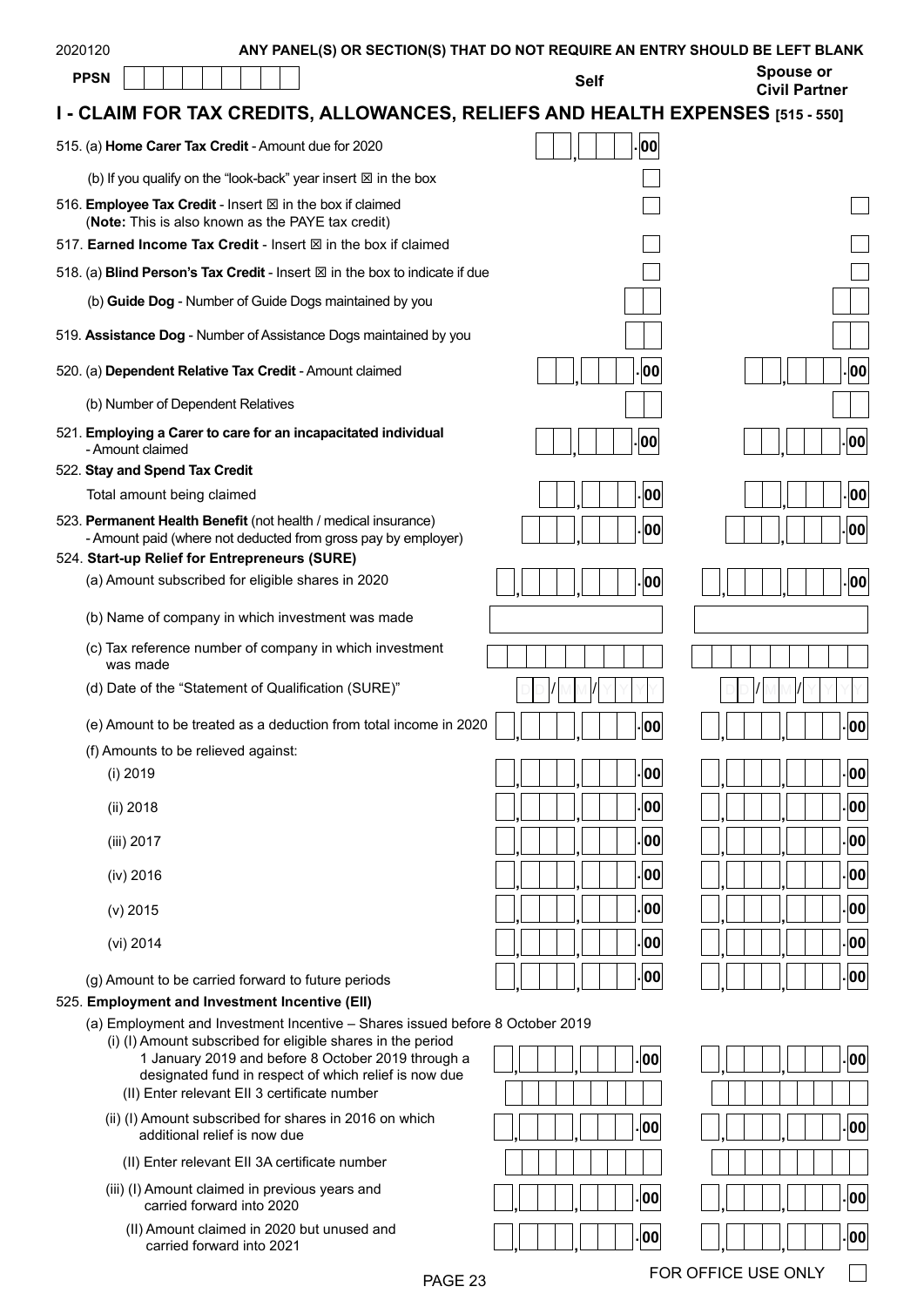| 2020120     | ANY PANEL(S) OR SECTION(S) THAT DO NOT REQUIRE AN ENTRY SHOULD BE LEFT BLANK                                                                                   |             |                                          |
|-------------|----------------------------------------------------------------------------------------------------------------------------------------------------------------|-------------|------------------------------------------|
| <b>PPSN</b> |                                                                                                                                                                | <b>Self</b> | <b>Spouse or</b><br><b>Civil Partner</b> |
|             | (b) Employment and Investment Incentive - Shares issued on or after 8 October 2019 and on or before 31 December 2019                                           |             |                                          |
|             | (i) Amount subscribed for eligible shares on or after<br>8 October 2019 and on or before 31 December 2019<br>(ii) Name of company in which investment was made | 00          | . 00                                     |
|             | (iii) Tax reference number of company in which investment                                                                                                      |             |                                          |
|             | was made<br>(iv) Date of 'EII5' (Managers Cert) where the amount subscribed<br>for eligible shares was through a designated fund                               |             |                                          |
|             | (v) Date of the "Statement of Qualification (EII)"                                                                                                             |             |                                          |
|             | (vi) Amount of investment which qualifies for relief<br>under S. 502(2A)                                                                                       | 00          | . 00                                     |
|             | (vii) Deduction from total income under S. 502(2A)                                                                                                             | 00          | .00                                      |
|             | (viii) Amount to be carried forward to future periods                                                                                                          | 00          | .00                                      |
|             | (c) Employment and Investment Incentive - Shares issued in 2020 where an undertaking is not made under S. 502(3)(b) -<br>shares held for less than seven years |             |                                          |
|             | (i) Amount subscribed for eligible shares in 2020                                                                                                              | 00          | 00                                       |
|             | (ii) Name of company in which investment was made                                                                                                              |             |                                          |
|             | (iii) Tax reference number of company in which investment<br>was made                                                                                          |             |                                          |
|             | (iv) Date of 'Ell5' (Managers Cert) where the amount subscribed<br>for eligible shares was through a designated fund                                           |             |                                          |
|             | (v) Date of the "Statement of Qualification (Ell)"                                                                                                             |             |                                          |
|             | (vi) Amount of investment which qualifies for relief<br>under S. 502(2A)                                                                                       | 00          | 00                                       |
|             | (vii) Deduction from total income under S. 502(2A)                                                                                                             | 00          | 00                                       |
|             | (viii) Amount to be carried forward to future periods                                                                                                          | 00          | 00                                       |
|             | (d) Employment and Investment Incentive - Shares issued in 2020 where an undertaking is made under S. 502(3)(b) -<br>shares held for a minimum of seven years  |             |                                          |
|             | (i) Amount subscribed for eligible shares in 2020                                                                                                              | 00          | 00                                       |
|             | (ii) Name of company in which investment was made                                                                                                              |             |                                          |
|             | (iii) Tax reference number of company in which investment<br>was made                                                                                          |             |                                          |
|             | (iv) Date of 'EII5' (Managers Cert) where the amount subscribed<br>for eligible shares was through a designated fund                                           |             |                                          |
|             | (v) Date of the "Statement of Qualification (EII)"                                                                                                             |             |                                          |
|             | (vi) Amount of investment which qualifies for relief<br>under S. 502(2A)                                                                                       | 00          | 00                                       |
|             | (vii) Deduction from total income under S. 502(2A)                                                                                                             | 00          | 00                                       |
|             | (viii) Amount to be carried forward to future periods                                                                                                          | 00          | 00                                       |
|             | 526. Start-up Capital Incentive (SCI)                                                                                                                          |             |                                          |
|             | (a) Amount subscribed for eligible shares in 2020                                                                                                              | 00          | -00                                      |
|             | (b) Name of company in which investment was made                                                                                                               |             |                                          |
|             | (c) Tax reference number of company in which investment<br>was made                                                                                            |             |                                          |

 $\Box$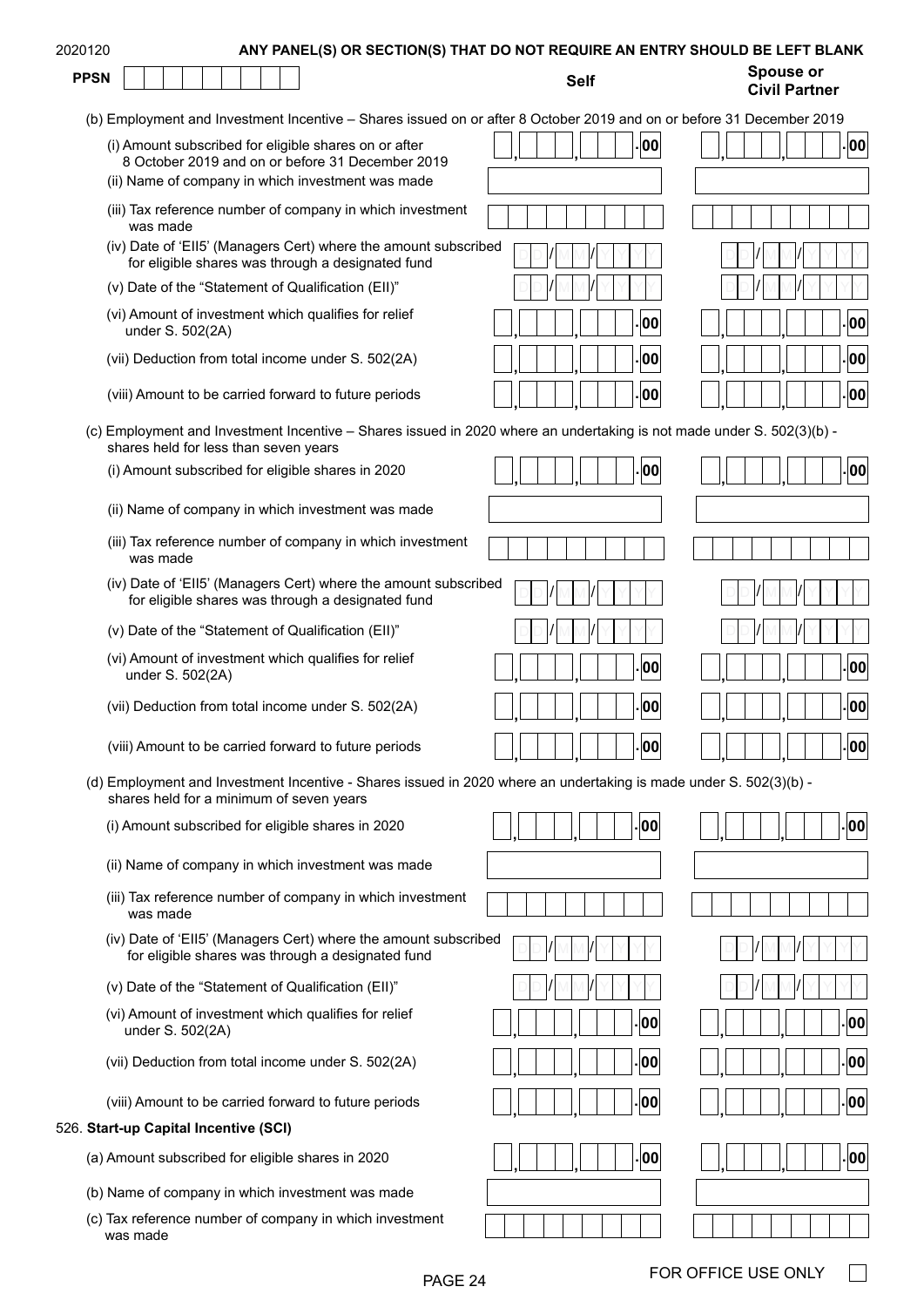| 2020120<br><b>PPSN</b> |                                                                                                                      | ANY PANEL(S) OR SECTION(S) THAT DO NOT REQUIRE AN ENTRY SHOULD BE LEFT BLANK<br><b>Self</b> | <b>Spouse or</b><br><b>Civil Partner</b> |
|------------------------|----------------------------------------------------------------------------------------------------------------------|---------------------------------------------------------------------------------------------|------------------------------------------|
|                        | (d) Date of the "Statement of Qualification (SCI)"                                                                   |                                                                                             |                                          |
|                        | (e) Amount of investment which qualifies for relief<br>under S. 502(2)(a)                                            | - 00                                                                                        | - 00                                     |
|                        | (f) Deduction from total Income under S. 502(2)(a)                                                                   | - 00                                                                                        | 00 .                                     |
|                        | (g) Amount to be carried forward to future periods                                                                   | - 00                                                                                        | . 00                                     |
| 527. Tuition Fees      |                                                                                                                      |                                                                                             |                                          |
|                        | (a) State the name of the student                                                                                    |                                                                                             |                                          |
|                        | (b) Amount paid per approved course<br>(do not include administration, exam,<br>registration, capitation fees, etc.) | -100                                                                                        | 00.                                      |
|                        | (c) Insert $\boxtimes$ in the box if a part-time course                                                              |                                                                                             |                                          |
|                        | (d) Insert $\boxtimes$ in the box if fees relate to a training course                                                |                                                                                             |                                          |

#### 528. **Single Person Child Carer Credit**

**If you are the primary claimant, complete section (a). If you are the primary claimant but relinquishing the credit to a secondary claimant, complete sections (a) & (b). If you are a secondary claimant, complete sections (a) & (c)**

*If you wish to claim Single Person Child Carer Credit provide the following information in respect of each child. This section must be completed in respect of each child even if you are relinquishing your claim in favour of another individual*

|                                                                                                                                                    | Child 1 | Child 2 |
|----------------------------------------------------------------------------------------------------------------------------------------------------|---------|---------|
| (a) State the nature of your relationship to the child(ren),<br>i.e. Father, Mother, Grandparent, Legal Guardian, etc.                             |         |         |
|                                                                                                                                                    |         |         |
| Child's First Name<br>(i)                                                                                                                          |         |         |
| (ii) Child's Surname                                                                                                                               |         |         |
| (iii) Child's Date of Birth                                                                                                                        |         |         |
| (iv) Child's PPSN                                                                                                                                  |         |         |
| (v) If the child is over 18 years old state name of place of full time instruction, or if the child is incapacitated state nature<br>of incapacity |         |         |
| Child 1                                                                                                                                            | Child 2 |         |
|                                                                                                                                                    |         |         |
|                                                                                                                                                    |         |         |

| (vi) In the year ended 31 December 2020 did the child(ren) named above reside with you<br>for the whole or greater part of the year, i.e. in excess of six months | Yes. |
|-------------------------------------------------------------------------------------------------------------------------------------------------------------------|------|
| (Note: in the case of a child born during the year the length of time will be reduced on a pro-rata basis)                                                        |      |

(vii) In the year ended 31 December 2020 were you living with another person as a couple

- whether married, in a civil partnership, or cohabiting (viii) Is this claim made in respect of a non-resident child who is a child of a single person who lives outside the State but works in the State (e.g. cross-border worker) **Yes No**
- **Yes No**

**Yes No**

## (b) **Relinquishing a Claim to Single Person Child Carer Credit**

To be completed if you are an individual (the primary claimant) who is relinquishing the Single Person Child Carer Credit in favour of another individual. State

| <u>anvuon marraaa. Olalo</u>                              |         |                                                                             |
|-----------------------------------------------------------|---------|-----------------------------------------------------------------------------|
| (i) Name and address of the individual to whom you are    |         |                                                                             |
| relinquishing this tax credit, include Eircode (if known) |         |                                                                             |
|                                                           |         |                                                                             |
|                                                           |         |                                                                             |
| (ii) His or her PPSN (if known)                           |         | $\vert \vert$<br>(iii) His or her Date of Birth (if known)<br>$\vert \vert$ |
|                                                           | PAGE 25 | FOR OFFICE USE ONLY                                                         |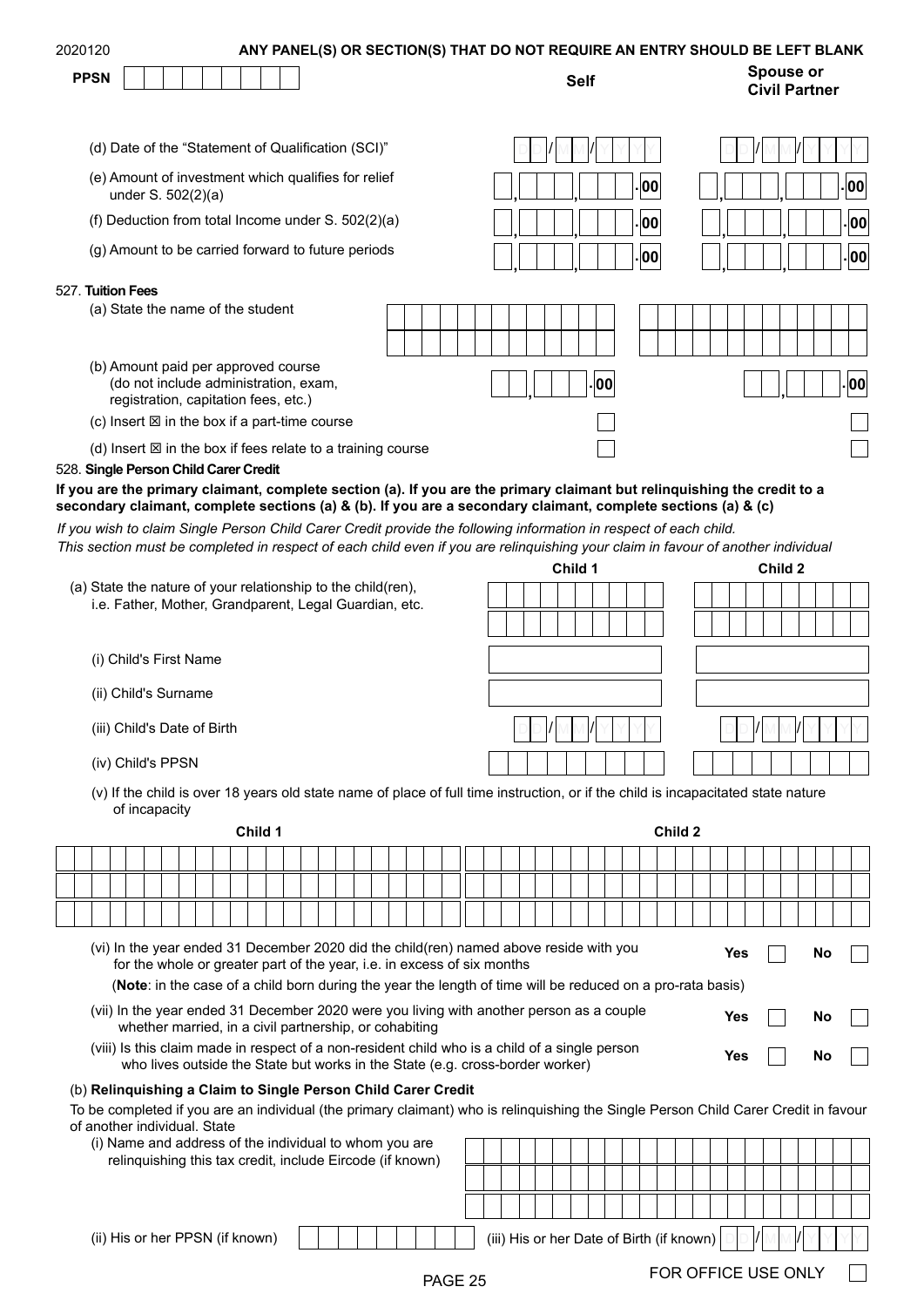| 2020120     | ANY PANEL(S) OR SECTION(S) THAT DO NOT REQUIRE AN ENTRY SHOULD BE LEFT BLANK |
|-------------|------------------------------------------------------------------------------|
| <b>PPSN</b> |                                                                              |
|             |                                                                              |

#### 528. (c) **Claim for Single Person Child Carer Credit - Secondary Claimant**

To be completed if you are an individual (the secondary claimant) who is claiming the Single Person Child Carer Credit as a result of the primary claimant relinquishing his or her entitlement to the tax credit

| (i) In the year ended 31 December 2020 did the child (ren) named above reside with you<br>for not less than 100 days                                                              | Yes | Nο |  |
|-----------------------------------------------------------------------------------------------------------------------------------------------------------------------------------|-----|----|--|
| (Note: in the case of a child born during the year of the claim, the number of qualifying days<br>(in respect of the secondary claimant) will not be reduced on a pro-rata basis) |     |    |  |
| (ii) In the year ended 31 December 2020 were you living with another person as a couple<br>whether married, in a civil partnership, or cohabiting                                 | Yes | No |  |
| (iii) Is this claim made in respect of a non-resident child who is a child of a single person<br>who lives outside the State but works in the State (e.g. cross-border worker)    | Yes | No |  |
| (iv) State the name and address of the individual who<br>has relinguished his or her entitlement to the tax<br>credit in your favour, include Eircode (if known)                  |     |    |  |
|                                                                                                                                                                                   |     |    |  |
| (vi) His or her Date of Birth (if known)<br>(v) His or her PPSN (if known)                                                                                                        |     |    |  |

(**Note**: it is not possible to relinquish a credit in respect of one child that resides with you while retaining a credit for another child)

#### 529. **Incapacitated Child Tax Credit**

(a) To claim this tax credit state the number of incapacitated children

(b) Date of Birth and PPSN of each incapacitated child

| Date of Birth | <b>PPSN</b> |
|---------------|-------------|
|               |             |
|               |             |
|               |             |
|               |             |

|  |  | <b>PPSN</b> |    |  |  |
|--|--|-------------|----|--|--|
|  |  |             |    |  |  |
|  |  |             |    |  |  |
|  |  |             |    |  |  |
|  |  |             | 00 |  |  |

(c) Amount of tax credit being claimed **. , <sup>00</sup>**

(**Note:** to qualify for this credit you should submit a completed Form **[ICC1](https://www.revenue.ie/en/personal-tax-credits-reliefs-and-exemptions/children/incapacitated-child-credit/index.aspx)** together with a Form **[ICC2](https://www.revenue.ie/en/personal-tax-credits-reliefs-and-exemptions/children/incapacitated-child-credit/index.aspx)** certified by a medical practitioner)

### 530. **Medical Insurance Premiums - Paid by your employer**

**Self**

(a) If your Employer paid premiums on your behalf, to an authorised insurer, in 2020 state, in respect of each such premium

| (i)                                                                                                                                                                                                  | (ii)                                                                 | (iii)                                                       | (iv)                                                                                     | (v)                                                        |  |  |
|------------------------------------------------------------------------------------------------------------------------------------------------------------------------------------------------------|----------------------------------------------------------------------|-------------------------------------------------------------|------------------------------------------------------------------------------------------|------------------------------------------------------------|--|--|
| Name of person<br>covered by policy                                                                                                                                                                  | Amount of the<br>Gross premium<br>attributable to<br>this individual | If this<br>individual<br>is a 'child'<br>insert $\boxtimes$ | Amount of any<br>contribution towards<br>this premium made<br>by you to your<br>employer | No. of months<br>in 2020 where<br>the policy was<br>active |  |  |
|                                                                                                                                                                                                      | . 00                                                                 |                                                             | 00                                                                                       |                                                            |  |  |
|                                                                                                                                                                                                      | 00                                                                   |                                                             | 00                                                                                       |                                                            |  |  |
|                                                                                                                                                                                                      | . 00                                                                 |                                                             | .00                                                                                      |                                                            |  |  |
| <b>Spouse or Civil Partner</b><br>(b) If your spouse's or civil partner's employer paid premiums on their behalf, to an authorised insurer, in 2020 state, in respect of each<br>such premium<br>(i) | (ii)                                                                 | (iii)                                                       | (iv)                                                                                     | (v)                                                        |  |  |
| Name of person<br>covered by policy                                                                                                                                                                  | Amount of the<br>Gross premium<br>attributable to<br>this individual | If this<br>individual<br>is a 'child'<br>insert $\boxtimes$ | Amount of any<br>contribution towards<br>this premium made<br>by you to your<br>employer | No. of months<br>in 2020 where<br>the policy was<br>active |  |  |
|                                                                                                                                                                                                      | 00                                                                   |                                                             | 00                                                                                       |                                                            |  |  |
|                                                                                                                                                                                                      | 00                                                                   |                                                             | 00                                                                                       |                                                            |  |  |
|                                                                                                                                                                                                      |                                                                      |                                                             |                                                                                          |                                                            |  |  |
|                                                                                                                                                                                                      | 00                                                                   |                                                             | .00                                                                                      |                                                            |  |  |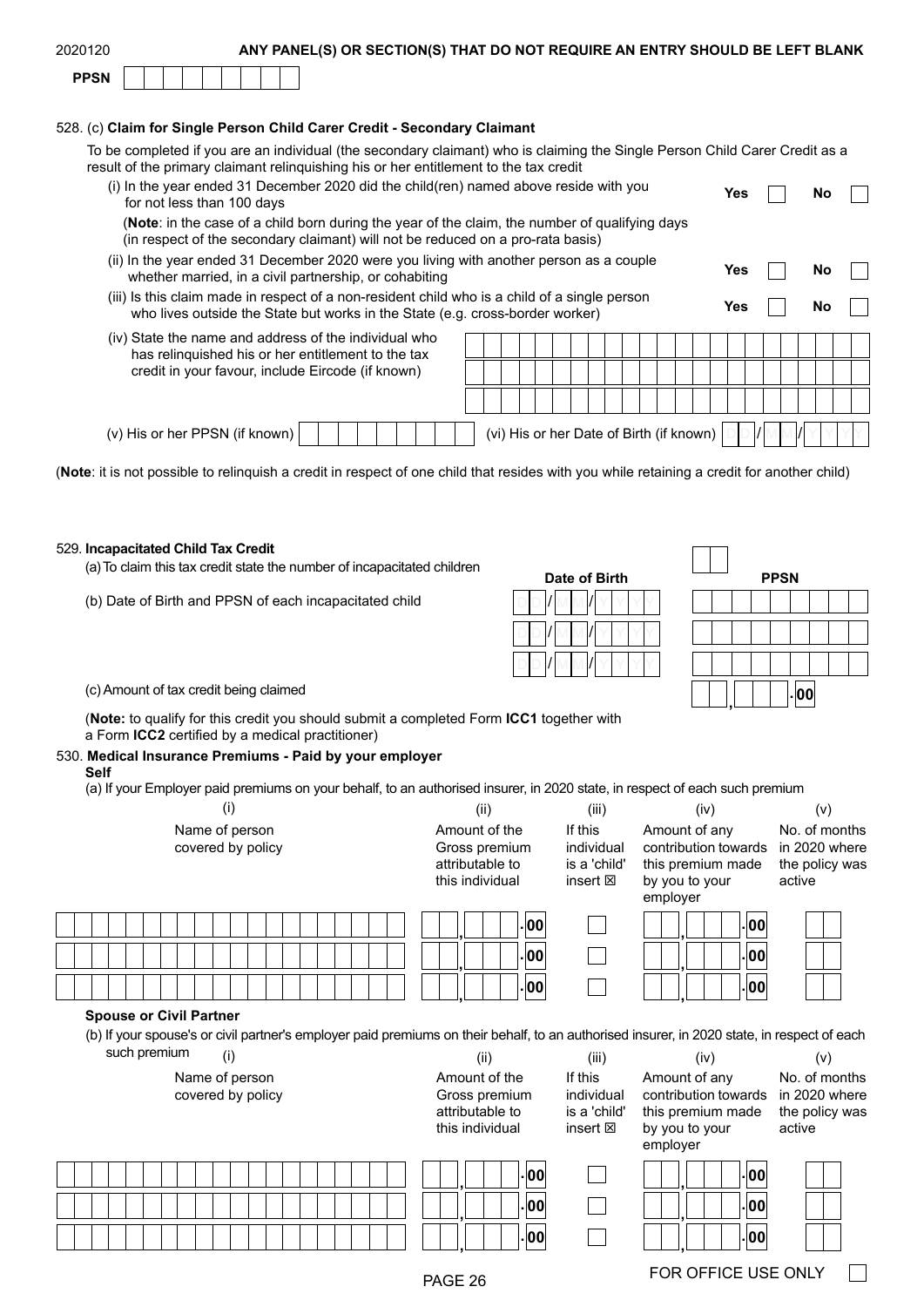| 2020120     |                                                                                                                                                                                                | ANY PANEL(S) OR SECTION(S) THAT DO NOT REQUIRE AN ENTRY SHOULD BE LEFT BLANK |                                          |
|-------------|------------------------------------------------------------------------------------------------------------------------------------------------------------------------------------------------|------------------------------------------------------------------------------|------------------------------------------|
| <b>PPSN</b> |                                                                                                                                                                                                | <b>Self</b>                                                                  | <b>Spouse or</b><br><b>Civil Partner</b> |
|             | 531. (a) Owner Occupier Relief on a Residential Property<br>in a Designated Area other than a claim in respect of<br>Living City Initiative - Amount due in 2020<br>(b) Living City Initiative | 00                                                                           | 00                                       |
|             | Where there is a claim for Owner Occupier Relief in respect of Living City Initiative (S. 372AAB) state                                                                                        |                                                                              |                                          |
|             | (i) Amount due in 2020                                                                                                                                                                         | 00                                                                           | 00                                       |
|             | (ii) The address of the qualifying premises in respect<br>of which the qualifying expenditure was incurred,<br>include Eircode (if known)                                                      |                                                                              |                                          |
|             | (iii) The unique Identification Number (if any) assigned<br>to the qualifying premises under S. 27 Finance (LPT)<br>Act 2012 (Property Identification for LPT purposes)                        |                                                                              |                                          |
|             | (iv) Details of the aggregate of all qualifying expenditure<br>incurred by the individual in respect of the qualifying<br>premises                                                             | 00                                                                           | 00                                       |
|             | (v) Reference number supplied by the Local Authority<br>with the Letter of Certification                                                                                                       |                                                                              |                                          |
|             | (c) Property based incentive scheme - Where you are claiming relief<br>at Line 531, insert $\boxtimes$ in the box and give details in Panel N on pages 32 / 33                                 |                                                                              |                                          |
|             | 532. Home Renovation Incentive (HRI)<br>Tax credit due for 2020 based on your HRI online claim                                                                                                 | 00                                                                           | 00                                       |
|             | 533. Fisher Tax Credit                                                                                                                                                                         |                                                                              |                                          |
|             | To claim this credit enter the number of days spent at sea on a fishing<br>vessel registered on the European Community fishing fleet register                                                  |                                                                              |                                          |
|             | Number of days                                                                                                                                                                                 |                                                                              |                                          |
|             | (b) Fisher Tax Credit - amount claimed                                                                                                                                                         | 00                                                                           | 00                                       |
|             | 534. Seafarer Allowance                                                                                                                                                                        |                                                                              |                                          |
|             | (a) Number of days out of the State                                                                                                                                                            |                                                                              |                                          |
|             | (b) Amount of salary for this employment                                                                                                                                                       | 00                                                                           | 00                                       |
|             | (c) Amount claimed                                                                                                                                                                             | 00                                                                           | 00                                       |
|             | 535. Sea-Going Naval Personnel Credit                                                                                                                                                          |                                                                              |                                          |
|             | To claim this credit, you must be a permanent member of the Irish Naval Service<br>and have spent at least 80 days at sea in 2019 on board an Irish naval vessel                               |                                                                              |                                          |
|             | Number of days spent at sea on board an Irish naval vessel                                                                                                                                     |                                                                              |                                          |
|             | 536. Year of Marriage Review                                                                                                                                                                   |                                                                              |                                          |
|             | (a) To claim for relief under S. 1020 insert $\boxtimes$ in the box                                                                                                                            |                                                                              |                                          |
|             | (b) Amount of spouse's income for 2020                                                                                                                                                         | 00                                                                           |                                          |
|             | (c) Amount of repayment claimed in respect of self                                                                                                                                             | 00                                                                           |                                          |
|             | (d) Amount of repayment claimed in respect of spouse                                                                                                                                           | 00                                                                           |                                          |
|             | Your spouse will have to make a separate claim for relief under S. 1020 in his / her return                                                                                                    |                                                                              |                                          |
|             | 537. Approved Sports Bodies<br>(a) Amount of Donations made in 2020                                                                                                                            | 00                                                                           | 00                                       |
|             | (b) Name and address of Approved Sports Body / Bodies,<br>include Eircode (if known)                                                                                                           |                                                                              |                                          |
|             |                                                                                                                                                                                                |                                                                              |                                          |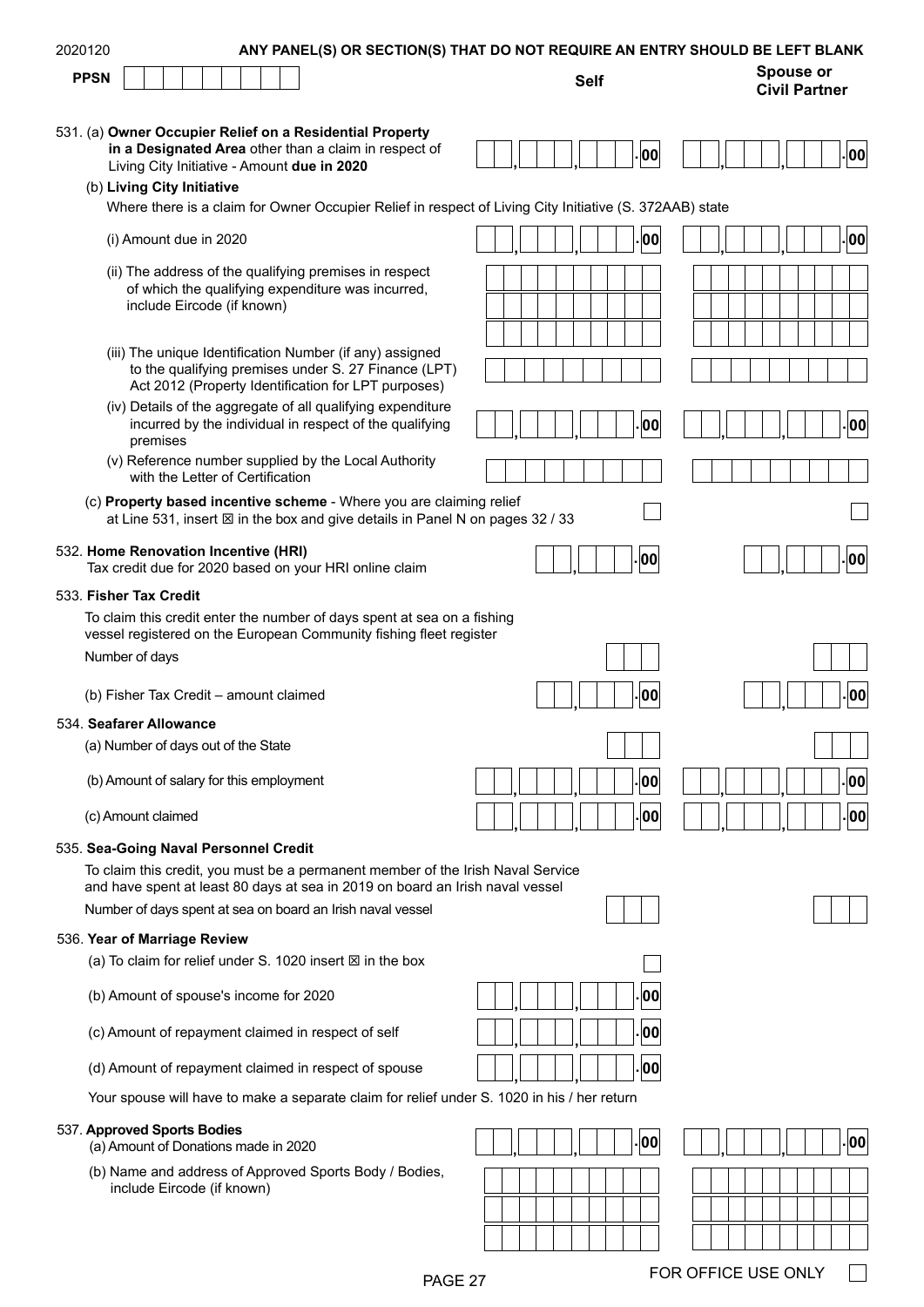| 2020120                                                                                                                                   |                                                                     |  | ANY PANEL(S) OR SECTION(S) THAT DO NOT REQUIRE AN ENTRY SHOULD BE LEFT BLANK |  |  |  |  |             |             |                    |  |                                          |  |    |
|-------------------------------------------------------------------------------------------------------------------------------------------|---------------------------------------------------------------------|--|------------------------------------------------------------------------------|--|--|--|--|-------------|-------------|--------------------|--|------------------------------------------|--|----|
| <b>PPSN</b>                                                                                                                               |                                                                     |  |                                                                              |  |  |  |  |             | <b>Self</b> |                    |  | <b>Spouse or</b><br><b>Civil Partner</b> |  |    |
| <b>Health Expenses</b> (Nursing Home Expenses, Non-Routine Dental Expenses and 'Other Health Expenses) [538 - 550]                        |                                                                     |  |                                                                              |  |  |  |  |             |             |                    |  |                                          |  |    |
| Health Expenses incurred by you (and your spouse or civil partner if you are taxed under Joint Assessment).                               |                                                                     |  |                                                                              |  |  |  |  |             |             |                    |  |                                          |  |    |
| Nursing Home Expenses [538 - 543] - Enter details in relation to maintenance / treatment in 2020                                          |                                                                     |  |                                                                              |  |  |  |  |             |             |                    |  |                                          |  |    |
| 538. (a) Amount of expenses                                                                                                               |                                                                     |  |                                                                              |  |  |  |  |             |             | <b>00</b>          |  |                                          |  |    |
|                                                                                                                                           | (b) PPSN of nursing home resident                                   |  |                                                                              |  |  |  |  |             |             |                    |  |                                          |  |    |
|                                                                                                                                           | (c) Name and address of Nursing Home,<br>include Eircode (if known) |  |                                                                              |  |  |  |  |             |             |                    |  |                                          |  |    |
|                                                                                                                                           |                                                                     |  |                                                                              |  |  |  |  |             |             |                    |  |                                          |  |    |
|                                                                                                                                           |                                                                     |  |                                                                              |  |  |  |  |             |             |                    |  |                                          |  |    |
| <b>Deductions [539 - 542]</b> (Sums received / receivable in respect of Nursing Home Expenses)                                            |                                                                     |  |                                                                              |  |  |  |  |             |             |                    |  |                                          |  |    |
| 539. From any public / local authority (e.g. Health Service Executive)                                                                    |                                                                     |  |                                                                              |  |  |  |  |             |             | $\vert$ 00 $\vert$ |  |                                          |  |    |
| 540. Under any policy of medical insurance                                                                                                | (e.g. VHI, LAYA Healthcare, Irish Life Health, etc.)                |  |                                                                              |  |  |  |  |             |             | .00                |  |                                          |  |    |
| 541. Other (e.g. Compensation claim)                                                                                                      |                                                                     |  |                                                                              |  |  |  |  |             |             | . 00               |  |                                          |  |    |
| 542. Total Deductions (Nursing Home Expenses only)                                                                                        |                                                                     |  |                                                                              |  |  |  |  |             |             | .00                |  |                                          |  |    |
| 543. Net amount of Nursing Home Expenses on                                                                                               | which tax relief is claimed                                         |  |                                                                              |  |  |  |  |             |             | . 00               |  |                                          |  |    |
| Non-Routine Dental Expenses and 'Other' Health Expenses incurred [544 - 550]                                                              |                                                                     |  |                                                                              |  |  |  |  |             |             |                    |  |                                          |  |    |
| 544. Amount paid for Non-Routine Dental Expenses (per Med 2)                                                                              |                                                                     |  |                                                                              |  |  |  |  |             |             | 00                 |  |                                          |  |    |
| 545. Amount paid for 'Other' Qualifying Health Expenses                                                                                   |                                                                     |  |                                                                              |  |  |  |  |             |             | .00                |  |                                          |  |    |
| Deductions [546 - 549] (Sums received / receivable in respect of Non-Routine Dental Expenses and 'Other' Health Expenses only)            |                                                                     |  |                                                                              |  |  |  |  |             |             |                    |  |                                          |  |    |
| 546. From any public / local authority (e.g. Health Service Executive)                                                                    |                                                                     |  |                                                                              |  |  |  |  |             |             | . 00               |  |                                          |  |    |
| 547. Under any policy of medical insurance                                                                                                | (e.g. VHI, LAYA Healthcare, Irish Life Health, etc.)                |  |                                                                              |  |  |  |  |             |             | <b>00</b>          |  |                                          |  |    |
| 548. Other (e.g. Compensation claim)                                                                                                      |                                                                     |  |                                                                              |  |  |  |  |             |             | <b>00</b>          |  |                                          |  |    |
| 549. Total Deductions (Non-Routine Dental Expenses                                                                                        | and 'Other' Health Expenses only)                                   |  |                                                                              |  |  |  |  |             |             | 00                 |  |                                          |  |    |
| 550. Net amount of Non-Routine Dental Expenses and                                                                                        | 'Other' Health Expenses on which tax relief is claimed              |  |                                                                              |  |  |  |  |             |             | .00                |  |                                          |  |    |
| J - HIGH-INCOME INDIVIDUALS: LIMITATION ON USE OF RELIEFS [601 - 603]                                                                     |                                                                     |  |                                                                              |  |  |  |  |             |             |                    |  |                                          |  |    |
|                                                                                                                                           |                                                                     |  |                                                                              |  |  |  |  | <b>Self</b> |             |                    |  | <b>Spouse or</b>                         |  |    |
|                                                                                                                                           |                                                                     |  |                                                                              |  |  |  |  |             |             |                    |  | <b>Civil Partner</b>                     |  |    |
| 601. Excess Relief forward to 2020 under S. 485F                                                                                          |                                                                     |  |                                                                              |  |  |  |  |             |             | . 00               |  |                                          |  | 00 |
| Amounts at Lines 602 / 603 should be transferred from a completed 2020 High-Income Individuals Statement: Form RR1                        |                                                                     |  |                                                                              |  |  |  |  |             |             |                    |  |                                          |  |    |
| 602. Taxable Income calculated on the basis that                                                                                          | Limitation on the Use of Reliefs does not apply                     |  |                                                                              |  |  |  |  |             |             | $ 00\rangle$       |  |                                          |  | 00 |
| 603. Recalculated Taxable Income for 2020                                                                                                 |                                                                     |  |                                                                              |  |  |  |  |             |             | . 00               |  |                                          |  | 00 |
| K - CAPITAL ACQUISITIONS IN 2020                                                                                                          |                                                                     |  |                                                                              |  |  |  |  |             |             |                    |  |                                          |  |    |
| 701. If you received a gift or an inheritance in 2020, insert $\boxtimes$ in the box                                                      |                                                                     |  |                                                                              |  |  |  |  |             |             |                    |  |                                          |  |    |
| (Note: 1. Where the value of a gift or an inheritance, when added to the value of prior aggregable benefits (if any) received on or after |                                                                     |  |                                                                              |  |  |  |  |             |             |                    |  |                                          |  |    |

5 December 1991 within the same group, exceeds 80% of the relevant threshold, a Capital Acquisitions Tax return must be made.

2. A gift is treated as having been received on the date of the gift. An inheritance is treated as having been received on the date of death of a person).

 $\Box$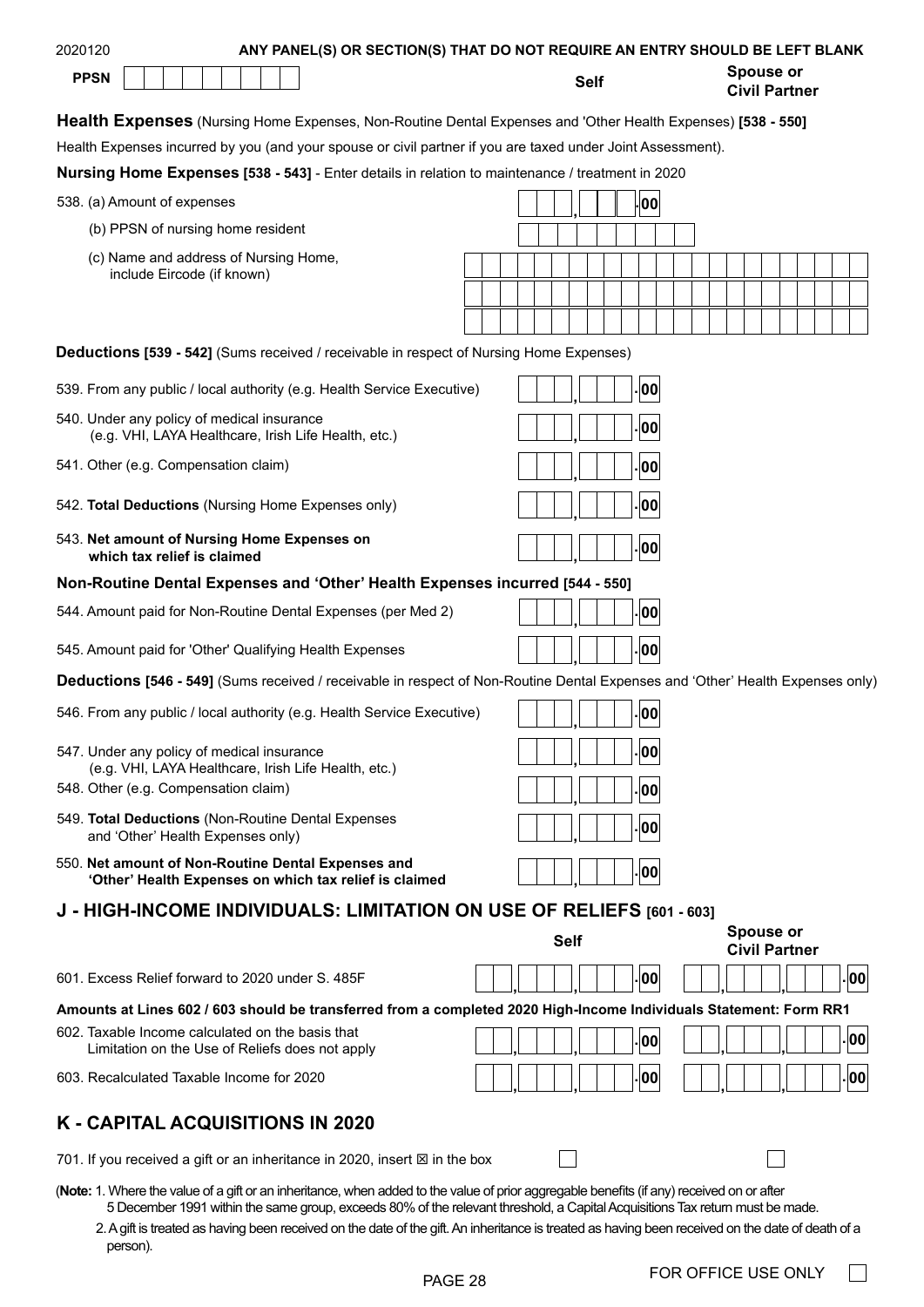#### 2020120 **ANY PANEL(S) OR SECTION(S) THAT DO NOT REQUIRE AN ENTRY SHOULD BE LEFT BLANK PPSN L - CAPITAL GAINS - Capital Gains for the year 1 January 2020 - 31 December 2020 [801 - 821]** 801. **Description of Assets** No. of Disposals Aggregate Area in Hectares Aggregate Consideration (a) Shares / Securities - Quoted (b) Shares / Securities - Unquoted **. ,** (c) Agricultural Land / Buildings **. ,** (d) Development Land (e) Foreign Life Policies (S. 594) chargeable at 40% (f) Offshore Funds (S. 747A) chargeable at 40% **. , , <sup>00</sup> . , , <sup>00</sup> . , , <sup>00</sup> . , , <sup>00</sup> . , , <sup>00</sup> . , , <sup>00</sup>**

- (g) Commercial Premises
- (h) Residential Premises
- (i) Shares or Securities exchanged (S. 913(5))
- (j) Venture Fund Gains  $(S. 541C(2)(a))$
- (k) Other Assets
- (l) **Total Consideration**

#### Insert  $\boxtimes$  in the box(es) to indicate

802. If any disposal was between connected parties or otherwise not at arm's length

- 803. If any of the original acquisitions were between connected parties or otherwise not at arm's length of  $\alpha$
- 804. If the market value has been substituted for the cost of acquisition of any assets disposed of

#### 805. **Claim to Reliefs - Self**

(a) Disposal of Principal Private Residence: enter amount of consideration **. , , <sup>00</sup>**

- (b) Retirement Relief Within the Family: enter consideration on disposal of qualifying assets **. , , <sup>00</sup>**
- (c) Retirement Relief Outside the Family: enter consideration on disposal of qualifying assets **. , , <sup>00</sup>**
- (d) Disposal of a site to a child: enter amount of consideration **. , , <sup>00</sup>**
- (e) If you wish to claim relief for farm restructuring under S. 604B, insert  $\boxtimes$  in the box and complete the Farm Restructuring Relief claim form which is available on **[www.revenue.ie](https://www.revenue.ie/en/Home.aspx)**
- (f) Other (specify)

enter amount of consideration **. , , <sup>00</sup>**

#### 806. **Claim to Reliefs - Spouse or Civil Partner**

- (a) Disposal of Principal Private Residence: enter amount of consideration **. , , <sup>00</sup>**
- (b) Retirement Relief Within the Family: enter consideration on disposal of qualifying assets **. , , <sup>00</sup>**
- (c) Retirement Relief Outside the Family: enter consideration on disposal of qualifying assets **. , , <sup>00</sup>**
- (d) Disposal of a site to a child: enter amount of consideration **. , , <sup>00</sup>**
- (e) If you wish to claim relief for farm restructuring under S, 604B, insert  $\boxtimes$  in the box and complete the Farm Restructuring Relief claim form which is available on **[www.revenue.ie](https://www.revenue.ie/en/Home.aspx)**

(f) Other

(specify)

enter amount of consideration **. , , <sup>00</sup>**

|      |             |  |  |       |        |    | . 00       |
|------|-------------|--|--|-------|--------|----|------------|
|      |             |  |  |       |        |    | .00        |
|      |             |  |  |       |        |    | 00         |
|      |             |  |  |       |        |    | 00         |
|      |             |  |  |       |        |    | . 00       |
|      |             |  |  |       |        |    | 00         |
|      |             |  |  |       |        |    | 00         |
|      |             |  |  |       |        |    | 00         |
|      |             |  |  |       |        |    | 00         |
|      |             |  |  |       |        |    | 00         |
|      |             |  |  |       |        |    |            |
|      |             |  |  |       |        |    |            |
|      | <b>Self</b> |  |  |       | Spouse | or |            |
|      |             |  |  | Civil |        |    | Partner    |
|      |             |  |  |       |        |    |            |
| ngth |             |  |  |       |        |    |            |
|      |             |  |  |       |        |    |            |
|      |             |  |  |       |        |    | . 00       |
|      |             |  |  |       |        |    | 00 .       |
| 3    |             |  |  |       |        |    |            |
|      |             |  |  |       |        |    | .00        |
|      |             |  |  |       |        |    | 00         |
|      |             |  |  |       |        |    | $\cdot$ 00 |

| 00      |  |
|---------|--|
| 00      |  |
| 00<br>٠ |  |
| 00      |  |
|         |  |
| ۱       |  |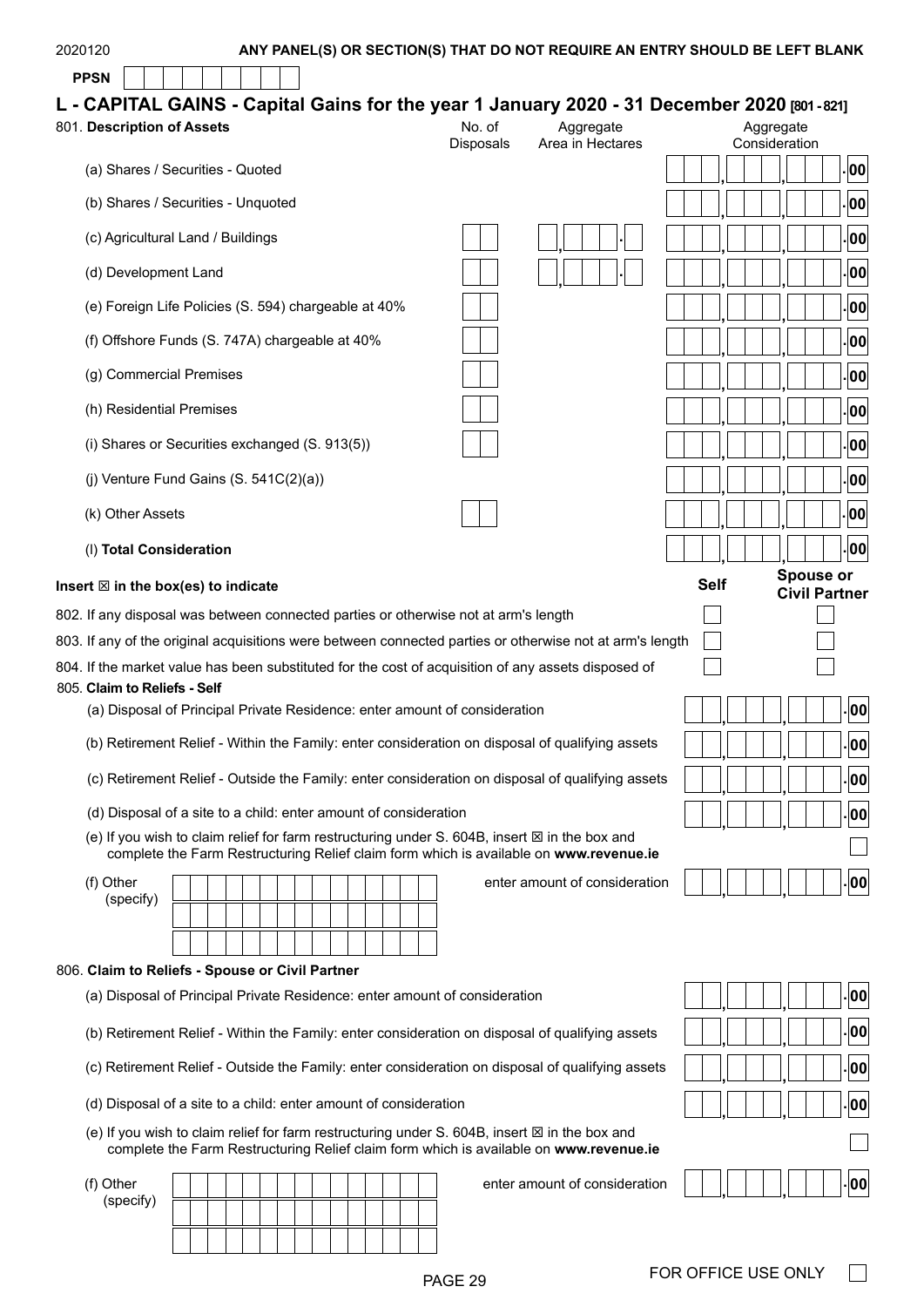| 2020120                                                                                                                                                                | ANY PANEL(S) OR SECTION(S) THAT DO NOT REQUIRE AN ENTRY SHOULD BE LEFT BLANK |                                          |  |  |  |  |  |  |  |  |  |  |
|------------------------------------------------------------------------------------------------------------------------------------------------------------------------|------------------------------------------------------------------------------|------------------------------------------|--|--|--|--|--|--|--|--|--|--|
| <b>PPSN</b>                                                                                                                                                            | <b>Self</b>                                                                  | <b>Spouse or</b><br><b>Civil Partner</b> |  |  |  |  |  |  |  |  |  |  |
| Gains / Losses / Net chargeable gains                                                                                                                                  |                                                                              |                                          |  |  |  |  |  |  |  |  |  |  |
| 807. Chargeable gains in the year before S. 604A relief                                                                                                                | 00                                                                           | 00                                       |  |  |  |  |  |  |  |  |  |  |
| 808. Losses in the year before S. 604A relief                                                                                                                          | 00                                                                           | 00                                       |  |  |  |  |  |  |  |  |  |  |
| 809. If any of the losses at Line 808 refer to a loss to a connected person, give the following details                                                                |                                                                              |                                          |  |  |  |  |  |  |  |  |  |  |
| (a) Name of connected person                                                                                                                                           |                                                                              |                                          |  |  |  |  |  |  |  |  |  |  |
|                                                                                                                                                                        |                                                                              |                                          |  |  |  |  |  |  |  |  |  |  |
|                                                                                                                                                                        |                                                                              |                                          |  |  |  |  |  |  |  |  |  |  |
| (b) Tax Reference Number of connected person                                                                                                                           |                                                                              |                                          |  |  |  |  |  |  |  |  |  |  |
|                                                                                                                                                                        |                                                                              |                                          |  |  |  |  |  |  |  |  |  |  |
| (c) Amount of loss                                                                                                                                                     | 00                                                                           | 00                                       |  |  |  |  |  |  |  |  |  |  |
| 810. Amount of gain relieved under S. 604A                                                                                                                             | 00                                                                           | 00                                       |  |  |  |  |  |  |  |  |  |  |
| 811. Chargeable Gain(s) net of allowable current year losses<br>and S. 604A relief (excluding Foreign Life Policies)                                                   | 00                                                                           | 00                                       |  |  |  |  |  |  |  |  |  |  |
| 812. Previous Gain(s) Rolled-over (now chargeable)                                                                                                                     | 00                                                                           | 00                                       |  |  |  |  |  |  |  |  |  |  |
| 813. Current year losses arising in 2020 available for offset                                                                                                          | 00                                                                           | 00                                       |  |  |  |  |  |  |  |  |  |  |
| against previous gains rolled over<br>814. Amount of unused Loss(es) from prior year(s) available<br>for, and offset against chargeable gains above                    | 00                                                                           | 00                                       |  |  |  |  |  |  |  |  |  |  |
| 815. Personal Exemption<br>(max $\epsilon$ 1,270 per spouse or civil partner & not transferable)<br>(Note: losses, including losses forward, must be used first)       | 00                                                                           | 00                                       |  |  |  |  |  |  |  |  |  |  |
| 816. Net Chargeable Gain (excluding Foreign Life Policies)                                                                                                             | loo                                                                          | lool                                     |  |  |  |  |  |  |  |  |  |  |
| 817. Chargeable Gain on Foreign Life Policies                                                                                                                          | 00                                                                           | 00                                       |  |  |  |  |  |  |  |  |  |  |
| 818. Unused Loss(es) for carry forward to 2021                                                                                                                         | 00                                                                           | .00                                      |  |  |  |  |  |  |  |  |  |  |
| If you have an overall CGT loss in 2020 there is no need to complete Lines 819 or 820                                                                                  |                                                                              |                                          |  |  |  |  |  |  |  |  |  |  |
| 819. In respect of net chargeable gains that arose in the period 1 January 2020 - 30 November 2020                                                                     |                                                                              |                                          |  |  |  |  |  |  |  |  |  |  |
| (a) Enter amount of net gain to be charged at 33%                                                                                                                      | 00                                                                           | 00                                       |  |  |  |  |  |  |  |  |  |  |
| (b) Enter amount of net gain to be charged at 40%<br>(excluding Foreign Life Policies)                                                                                 | 00                                                                           | 00                                       |  |  |  |  |  |  |  |  |  |  |
| (c) Enter amount of net gain on Foreign Life Policies<br>to be charged at 40%                                                                                          | 00                                                                           | 00                                       |  |  |  |  |  |  |  |  |  |  |
| (d) Enter amount of net gain on disposal of<br>chargeable business asset(s) by a relevant<br>individual to be charged at 10% under S. 597AA                            | 00                                                                           | 00                                       |  |  |  |  |  |  |  |  |  |  |
| (e) Enter amount of net gain in respect of Venture<br>Fund Capital to be charged at 15%                                                                                | 00                                                                           | 00                                       |  |  |  |  |  |  |  |  |  |  |
| (f) (i) Enter amount of net gain in respect of a disposal<br>of land under Compulsory Purchase Order (CPO)<br>which has accrued in 2020 by virtue of $S$ , $542(1)(d)$ | 00                                                                           | 00                                       |  |  |  |  |  |  |  |  |  |  |

(ii) Date of disposal

which has accrued in 2020 by virtue of S. 542(1)(d)

PAGE 30 FOR OFFICE USE ONLY

 $\Box$ 

D D M M Y Y Y Y / / D D M M Y Y Y Y / /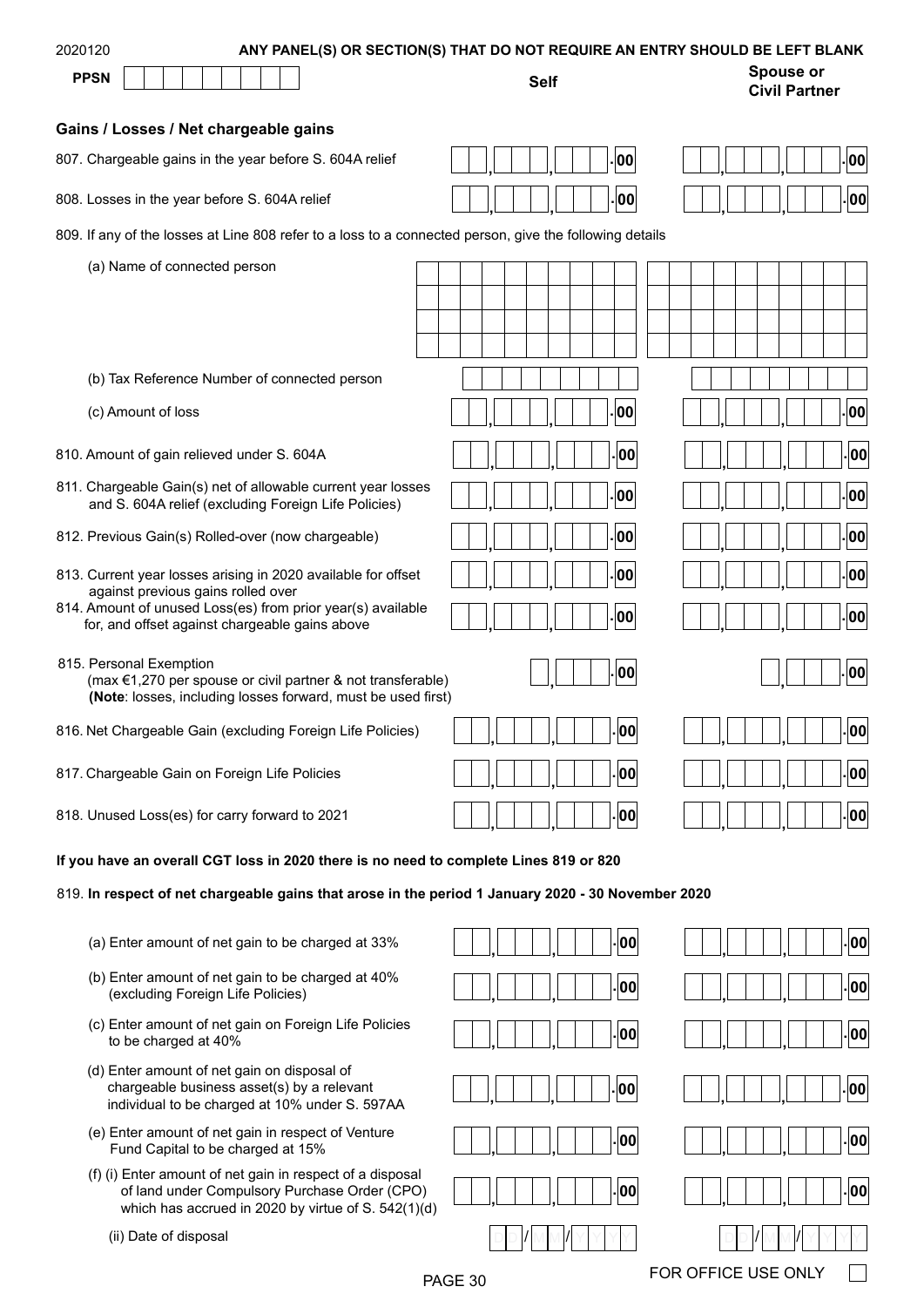| 2020120     | ANY PANEL(S) OR SECTION(S) THAT DO NOT REQUIRE AN ENTRY SHOULD BE LEFT BLANK |                            |
|-------------|------------------------------------------------------------------------------|----------------------------|
| <b>PPSN</b> | Self                                                                         | Spouse or<br>Civil Dortnor |

#### 820. **In respect of net chargeable gains that arose in the period 1 December 2020 - 31 December 2020**

- (a) Enter amount of net gain to be charged at 33% **. , , . <sup>00</sup> , , <sup>00</sup>**
- (b) Enter amount of net gain to be charged at 40% (excluding Foreign Life Policies)
- (c) Enter amount of net gain on Foreign Life Policies to be charged at 40%
- (d) Enter amount of net gain on disposal of chargeable business asset(s) by a relevant individual to be charged at 10% under S. 597AA
- (e) Enter amount of net gain in respect of Venture Fund Capital to be charged at 15% **. , , . <sup>00</sup> , , <sup>00</sup>**
- (f) (i) Enter amount of net gain in respect of a disposal of land under Compulsory Purchase Order (CPO) which has accrued in 2020 by virtue of S. 542(1)(d)

(ii) Date of disposal

#### **Double Taxation Relief**

821. If you wish to claim relief for foreign tax in respect of a disposal that gives rise to a liability to capital gains tax shown above, provide the following information in respect of each such foreign disposal **Amount of foreign tax** 

| Country | Amount of gain | for which relief<br>is now claimed |  |  |  |  |  |  |  |  |
|---------|----------------|------------------------------------|--|--|--|--|--|--|--|--|
|         | . 00           |                                    |  |  |  |  |  |  |  |  |
|         | . 00           |                                    |  |  |  |  |  |  |  |  |

## **M - CHARGEABLE ASSETS ACQUIRED IN 2020**

822. Enter the number of assets acquired and the consideration given

| <b>Description of Assets</b>     | <b>Spouse or</b><br>Self<br><b>Civil Partner</b><br><b>Number of Assets</b> | <b>Self</b><br>Consideration | Spouse or<br><b>Civil Partner</b><br>Consideration |
|----------------------------------|-----------------------------------------------------------------------------|------------------------------|----------------------------------------------------|
| (a) Shares (quoted and unquoted) |                                                                             | 00                           | -00                                                |
| (b) Residential Premises         |                                                                             | 00                           | -00                                                |
| (c) Commercial Premises          |                                                                             | . 00                         | -00                                                |
| (d) Agricultural Land            |                                                                             | .00                          | $\vert$ 00 $\vert$                                 |
| (e) Development Land             |                                                                             | -00                          | $\vert$ 00 $\vert$                                 |
| (f) Business Assets              |                                                                             | . 00                         | $\vert$ 00 $\vert$                                 |
| (g) Antiques / Works of Art      |                                                                             | - 00                         | $\cdot$ 00 $\mid$                                  |
| (h) Other                        |                                                                             | - 00                         | $\cdot$ 00                                         |
|                                  |                                                                             | PAGE 31                      | FOR OFFICE USE ONLY                                |

| $ \;\; \;\; $ - $ $ oo $ \;\; $<br>$\vert \vert$ $\vert \vert \vert$<br>$\mathbb{R}$ | $\begin{array}{c c c c c c} \hline \textbf{1} & \textbf{1} & \textbf{1} & \textbf{1} & \textbf{1} & \textbf{1} & \textbf{1} & \textbf{1} & \textbf{1} & \textbf{1} & \textbf{1} & \textbf{1} & \textbf{1} & \textbf{1} & \textbf{1} & \textbf{1} & \textbf{1} & \textbf{1} & \textbf{1} & \textbf{1} & \textbf{1} & \textbf{1} & \textbf{1} & \textbf{1} & \textbf{1} & \textbf{1} & \textbf{1} & \textbf{1} & \textbf{$<br>$ . $ 00 $ $ |
|--------------------------------------------------------------------------------------|------------------------------------------------------------------------------------------------------------------------------------------------------------------------------------------------------------------------------------------------------------------------------------------------------------------------------------------------------------------------------------------------------------------------------------------|
| $\vert \ \vert$ . $\vert$ 00 $\vert$                                                 | . 00 <br>$\Box$                                                                                                                                                                                                                                                                                                                                                                                                                          |
| $ \;\; \;\; $ - $ $ 00 $ \;\; $<br>$\Box$                                            | $\vert \vert \cdot \vert$ oo $\vert$<br>$\vert \vert$ $\vert \vert \vert \vert$                                                                                                                                                                                                                                                                                                                                                          |
|                                                                                      | $\vert \vert \cdot \vert$ oo $\vert$                                                                                                                                                                                                                                                                                                                                                                                                     |
| $ \;\; \;\; $ - $ $ 00 $ \;\;$                                                       | $\vert$ $\vert$ $\vert$ oo $\vert$<br>   1  1  1  1                                                                                                                                                                                                                                                                                                                                                                                      |
| $ \;\; \;\; $ - $ $ 00 $ \;$                                                         | $ . $ 00 $ $                                                                                                                                                                                                                                                                                                                                                                                                                             |
| YY                                                                                   |                                                                                                                                                                                                                                                                                                                                                                                                                                          |

**Civil Partner**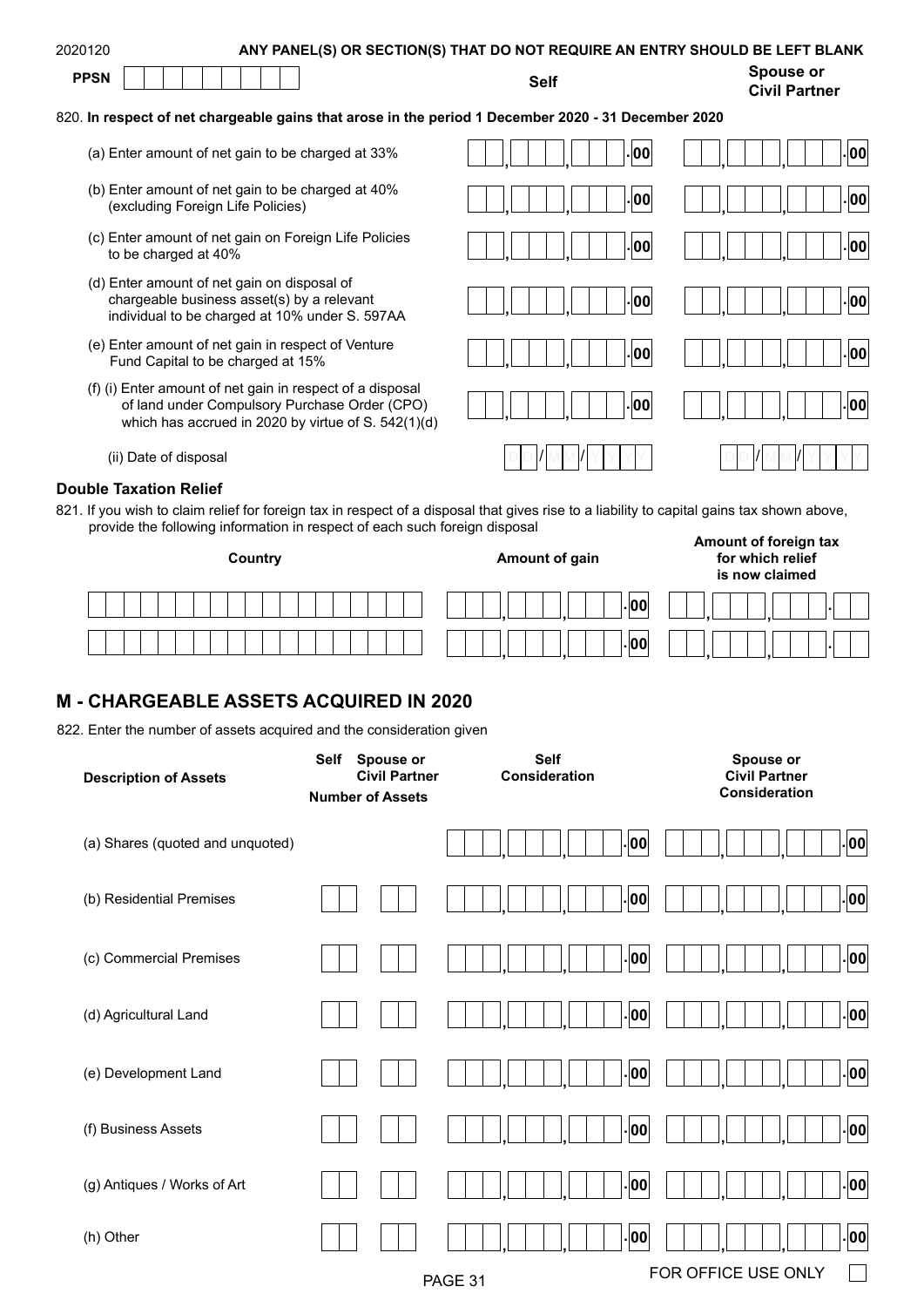| ., |
|----|
|----|

## **N - PROPERTY BASED INCENTIVES ON WHICH RELIEF IS CLAIMED IN 2020 [901 - 935]**

**You are required to provide the following information in support of your claim to any of the following reliefs. You should note that the details required are the "specified details" referred to in S. 1052(1)(aa) and S. 1084(1)(b)(ib) and that any failure to fully and correctly complete this panel may leave you liable to penalties under S. 1052 and / or a surcharge under S. 1084.**

Enter the amount of the annual cost of the relief, that is the amount claimed in the year, excluding amounts carried forward into the year either as losses or capital allowances, and before deducting any amount of unused losses and / or capital allowances which will be carried forward to subsequent years.

| <b>Residential Property</b>                             |                | <b>Owner Occupier</b> | <b>Investor - Lessor</b> |
|---------------------------------------------------------|----------------|-----------------------|--------------------------|
| 901. Urban Renewal                                      | S. 372 AP & AR | 00                    | 00                       |
| 902. Town Renewal                                       | S. 372 AP & AR | 00                    | 00                       |
| 903. Seaside Resort                                     | S. 372 AU      |                       | 00                       |
| 904. Rural Renewal                                      | S. 372 AP & AR | 00                    | 00                       |
| 905. Living over the Shop                               | S. 372 AP & AR | 00                    | 00                       |
| 906. Park and Ride                                      | S. 372 AP & AR | 00                    | 00                       |
| 907. Student Accommodation                              | S. 372 AP      |                       | 00                       |
| 908. Living City Initiative                             | S. 372AAB      | 00                    |                          |
|                                                         |                |                       |                          |
| <b>Industrial Buildings Allowance</b>                   |                | <b>Owner Occupier</b> | <b>Investor - Lessor</b> |
| 909. Urban Renewal                                      | S. 372C & D    | 00                    | 00                       |
| 910. Town Renewal                                       | S. 372AC & AD  | 00                    | 00                       |
| 911. Seaside Resort                                     | S. 352 & S.353 | 00                    | 00                       |
| 912. Rural Renewal                                      | S. 372M & N    | 00                    | 00                       |
| 913. Multi-storey Car Parks                             | S. 344         | 00                    | 00                       |
| 914. Living over the Shop<br>(Commercial Premises Only) | S. 372D        | 00                    | 00                       |
| 915. Enterprise Areas                                   | S. 343         | 00                    | 00                       |

 $\Box$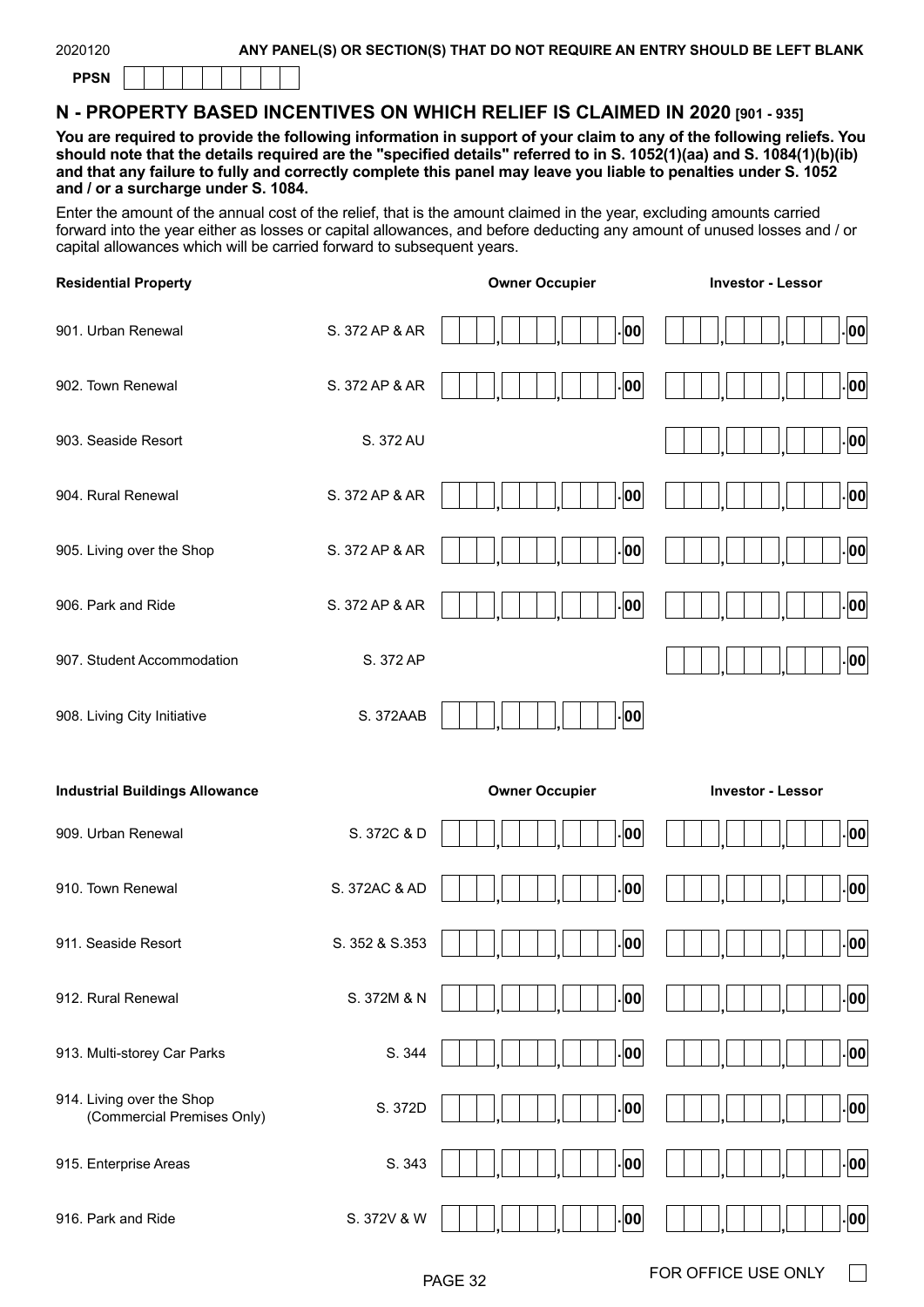**PPSN**

| N - PROPERTY BASED INCENTIVES ON WHICH RELIEF IS CLAIMED IN 2020 [901 - 935] contd. |  |
|-------------------------------------------------------------------------------------|--|
|-------------------------------------------------------------------------------------|--|

| <b>Industrial Buildings Allowance</b>                                                                                            |               | <b>Owner Occupier</b> | <b>Investor - Lessor</b> |
|----------------------------------------------------------------------------------------------------------------------------------|---------------|-----------------------|--------------------------|
| 917. Hotels                                                                                                                      | S. 268(1)(d)  | 00                    | 00                       |
| 918. Holiday Cottages                                                                                                            | S. 268(3)     | 00                    | 00                       |
| 919. Holiday Hostels                                                                                                             | S. 268(2C)(b) | 00                    | 00                       |
| 920. Guest Houses                                                                                                                | S. 268(2C)(a) | 00                    | 00                       |
| 921. Nursing Homes                                                                                                               | S. 268(1)(g)  | 00                    | 00                       |
| 922. Housing for the Elderly / Infirm                                                                                            | S. 268(3A)    | 00                    | 00                       |
| 923. Convalescent Homes                                                                                                          | S. 268(1)(i)  | 00                    | 00                       |
| 924. Qualifying Hospitals                                                                                                        | S. 268(2A)    | 00                    | 00                       |
| 925. Qualifying Mental Health Centres                                                                                            | S. 268(1C)    | $ 00\rangle$          | 00                       |
| 926. Qualifying Sports Injury Clinics                                                                                            | S. 268(2B)    | 00                    | 00                       |
| 927. Buildings used for certain<br><b>Childcare Purposes</b>                                                                     | S. 843A       | 00                    | 00                       |
| 928. Buildings used for the purposes of<br>providing Childcare Services or a<br>Fitness Centre to employees                      | S. 843B       | - 00                  |                          |
| 929. Specialist Palliative Care Units                                                                                            | S. 268(1)(m)  | 00                    | 00                       |
| 930. Building or Structures in Registered<br>Caravan & Camping Sites                                                             | S. 268(2D)    | 00.                   | 00                       |
| 931. Mid-Shannon Corridor Tourism<br>Infrastructure Investment Scheme                                                            | S. 372AW      | $ 00\rangle$          | 00                       |
| 932. Living City Initiative                                                                                                      | S. 372AAC     | 00                    | 00                       |
| 933. Living City Initiative (Investor only)                                                                                      | S. 372AAD     |                       | 00                       |
| 934. Aviation Services Facilities                                                                                                | S. 268(1)(n)  | 00                    | 00                       |
| 935. Where the scheme(s) on which you are claiming relief is / are not listed at Lines 901 - 934 state the name of the Incentive |               |                       |                          |

Scheme(s), quote the relevant Section and enter the amount of relief claimed in the year (Owner Occupier, Investor-Lessor)

|  |  |  |  |  |  |  | , , , , , , , , , , , , , , |  |  |  |  |  |  |  |  |  |  |  |  |  |  |  |
|--|--|--|--|--|--|--|-----------------------------|--|--|--|--|--|--|--|--|--|--|--|--|--|--|--|
|  |  |  |  |  |  |  |                             |  |  |  |  |  |  |  |  |  |  |  |  |  |  |  |

 $\Box$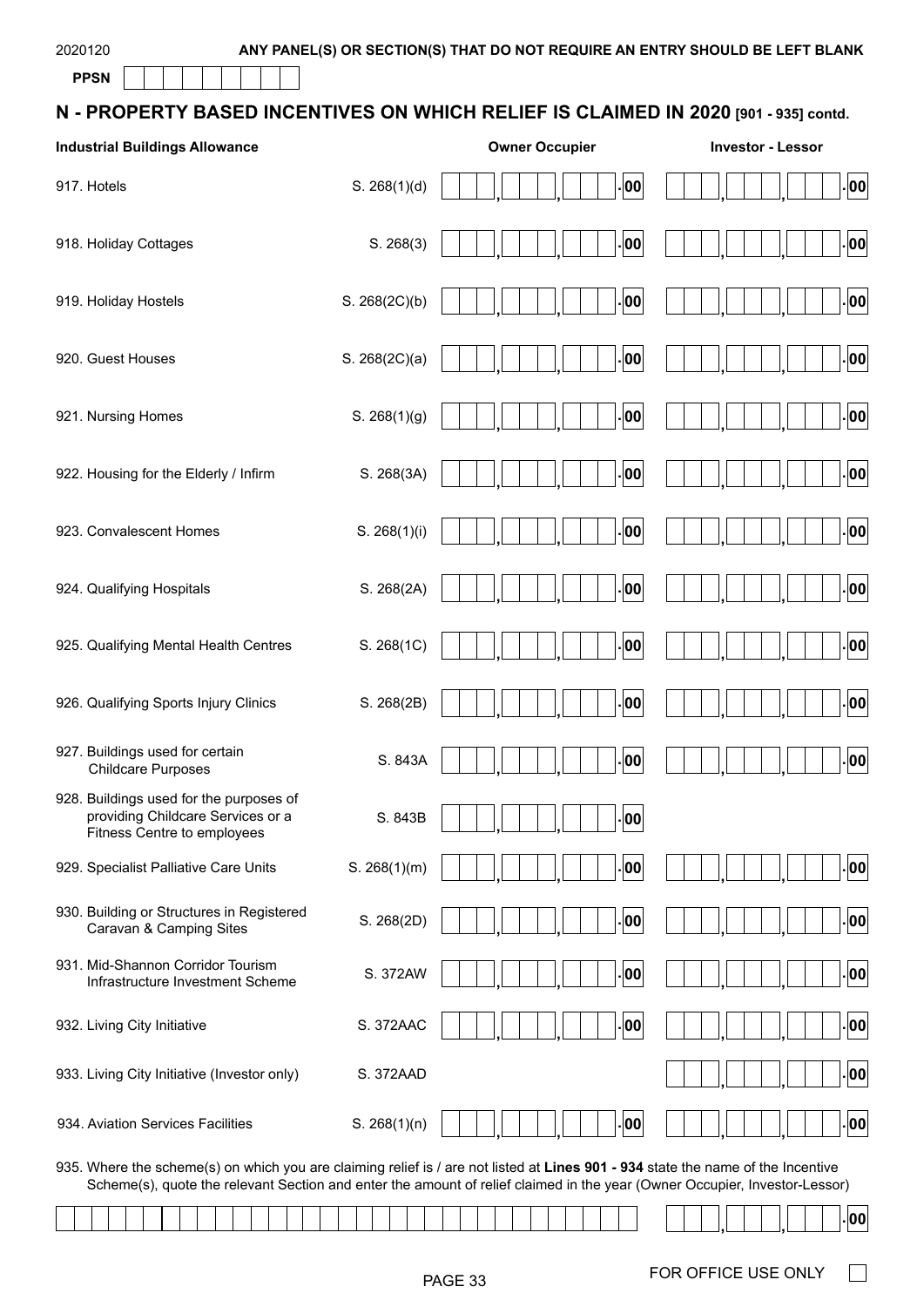

## **O - SELF-ASSESSMENT MADE UNDER CHAPTER 4 OF PART 41A [936 - 937]**

This return must include a Self-Assessment by the chargeable person to whom the return relates. An individual who fails to make a Self-Assessment may be liable to a penalty of €250.

| <b>REMEMBER</b><br>You do not have to complete the Self-Assessment panels if you submit this return to Revenue<br>on or before 31 August 2021                                                                                                                                                                                                                                                                                                                                                                                                                                                         |     |
|-------------------------------------------------------------------------------------------------------------------------------------------------------------------------------------------------------------------------------------------------------------------------------------------------------------------------------------------------------------------------------------------------------------------------------------------------------------------------------------------------------------------------------------------------------------------------------------------------------|-----|
| 936. Self-Assessment - Income Tax                                                                                                                                                                                                                                                                                                                                                                                                                                                                                                                                                                     |     |
| (a) Amount of income or profits arising for this period                                                                                                                                                                                                                                                                                                                                                                                                                                                                                                                                               | 00  |
| (Note: this is the amount of your total income for this year before taking account of any deductions, reliefs, or allowances.<br>Total income includes sources of income from employments, pensions, Department of Social Protection payments, rental<br>and investment income, as well as self employed income. Where you are in receipt of trading or professional income, it is<br>the adjusted net profit after taking account of business expenses, but before losses forward or capital allowances)                                                                                             |     |
| (b) Amount of tax chargeable for this period                                                                                                                                                                                                                                                                                                                                                                                                                                                                                                                                                          |     |
| (i) Amount of income tax chargeable for this period                                                                                                                                                                                                                                                                                                                                                                                                                                                                                                                                                   | 00  |
| (Note: this is the amount of income tax charged on the above income, after taking account of deductions, reliefs, and<br>allowances, but before any tax credits such as personal tax credit, medical expenses, tax deducted, etc.)                                                                                                                                                                                                                                                                                                                                                                    |     |
| (ii) Amount of USC chargeable for this period - self                                                                                                                                                                                                                                                                                                                                                                                                                                                                                                                                                  | 00  |
| (iii) Amount of USC chargeable for this period - spouse or civil partner                                                                                                                                                                                                                                                                                                                                                                                                                                                                                                                              | 00  |
| (Note: this is the amount of USC chargeable on all of your income (including employment and pension income where USC<br>has been deducted at source))                                                                                                                                                                                                                                                                                                                                                                                                                                                 |     |
| (iv) Amount of PRSI chargeable for this period - self                                                                                                                                                                                                                                                                                                                                                                                                                                                                                                                                                 | 00  |
| (v) Amount of PRSI chargeable for this period - spouse or civil partner                                                                                                                                                                                                                                                                                                                                                                                                                                                                                                                               | 00  |
| (Note: this is the amount of PRSI chargeable on your trading and investment income only. Do not include PRSI due on<br>your Irish employment income)                                                                                                                                                                                                                                                                                                                                                                                                                                                  |     |
| (vi) Total amount of tax chargeable for this period                                                                                                                                                                                                                                                                                                                                                                                                                                                                                                                                                   | 00  |
| (Note: this is the sum of income tax, USC, and PRSI chargeable)                                                                                                                                                                                                                                                                                                                                                                                                                                                                                                                                       |     |
| (c) (i) Amount of tax payable for this period before refund / offset at (c)(iii) below                                                                                                                                                                                                                                                                                                                                                                                                                                                                                                                | 100 |
| (ii) Amount of tax overpaid for this period before refund / offset at (c)(iii) below                                                                                                                                                                                                                                                                                                                                                                                                                                                                                                                  | 00  |
| (Note: this is the amount of tax payable or tax overpaid for the period, which is computed by reducing the amount of tax<br>chargeable ((b)(vi) above) by the amount of any tax credits due. Credits include obvious items such as the personal tax<br>credit or employee tax credit, but also less obvious items such as Dividend Withholding Tax (DWT) withheld / deducted,<br>DIRT withheld at source, PAYE operated on Schedule E income and Professional Services Withholding Tax (PSWT).<br>This is the amount of PSWT withheld / deducted, before any interim refunds already made by Revenue) |     |

(iii) Amount of refund (or offset) of tax withheld at source

(**Note:** the amount of any tax withheld at source, refunded (e.g. interim refund of PSWT) or offset, should be entered here)

- (d) Amount of tax payable for this period
- (e) Amount of tax overpaid for this period

(**Note:** this is the amount of tax payable or tax overpaid, adjusted for any refund or offset of tax withheld at source already made by Revenue. Where there is no refund or offset made, the amount will be the same as (c)(i) or (c)(ii) above)

PAGE 34 FOR OFFICE USE ONLY

|  |  |  |  |  |  | 001<br>Ш |  |
|--|--|--|--|--|--|----------|--|
|  |  |  |  |  |  |          |  |

**, , . <sup>00</sup>**

**. , , <sup>00</sup>**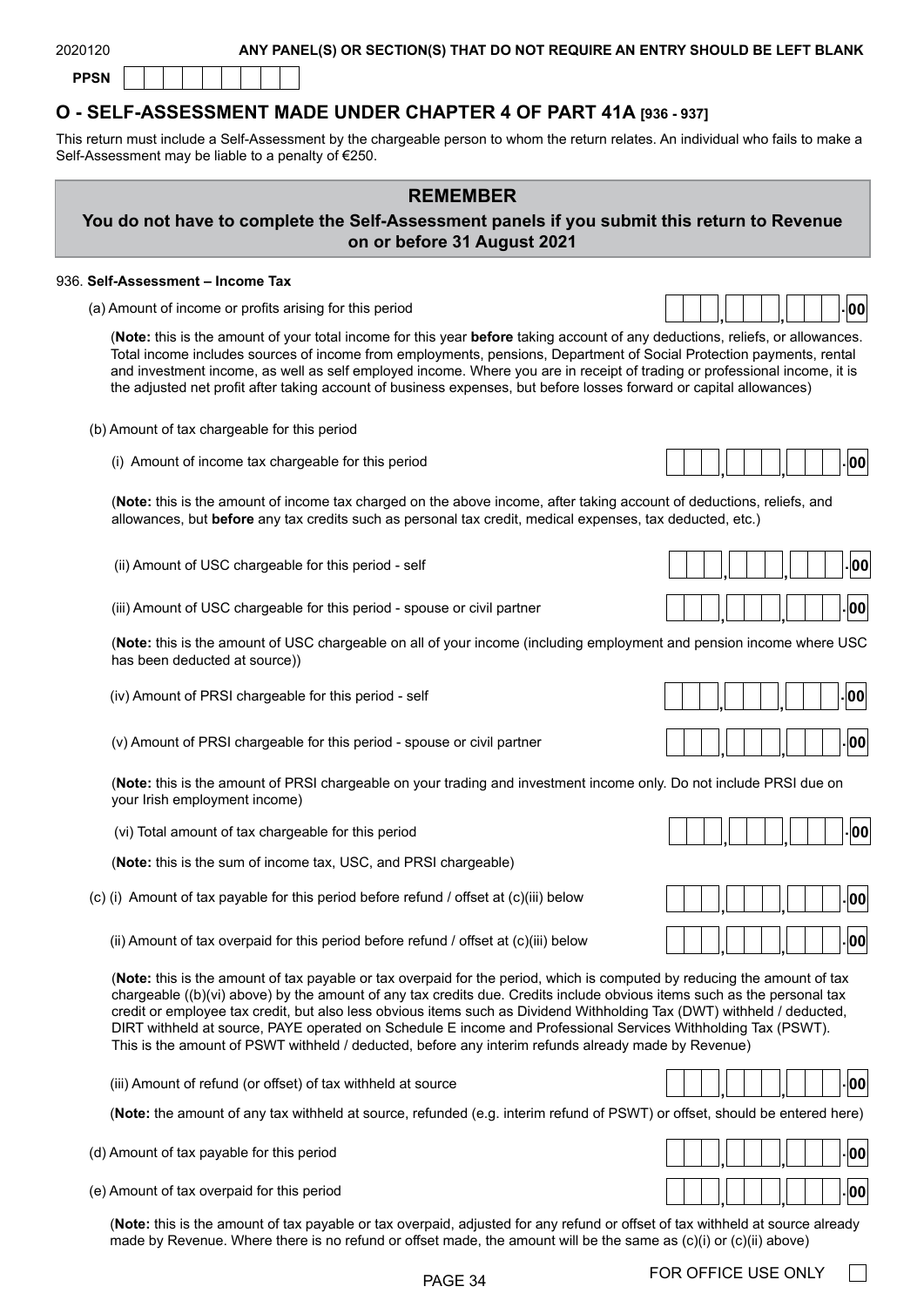| 2020120                                   | ANY PANEL(S) OR SECTION(S) THAT DO NOT REQUIRE AN ENTRY SHOULD BE LEFT BLANK                                                                                                                                                                                                                                                                                                                                                                                       |      |  |  |                   |
|-------------------------------------------|--------------------------------------------------------------------------------------------------------------------------------------------------------------------------------------------------------------------------------------------------------------------------------------------------------------------------------------------------------------------------------------------------------------------------------------------------------------------|------|--|--|-------------------|
| <b>PPSN</b>                               |                                                                                                                                                                                                                                                                                                                                                                                                                                                                    |      |  |  |                   |
|                                           | (f) Amount of surcharge due under S. 1084 because of late filing of this return                                                                                                                                                                                                                                                                                                                                                                                    |      |  |  | 00                |
|                                           | (Note: if you are filing this return after the specified return date for the chargeable period, a late filing surcharge is due.<br>If your return is late the surcharge, which is added on to your tax due, is                                                                                                                                                                                                                                                     |      |  |  |                   |
|                                           | 5% of the tax due or €12,695, whichever is the lesser, where the return is submitted within two months<br>of the due date                                                                                                                                                                                                                                                                                                                                          |      |  |  |                   |
|                                           | 10% of the tax due or €63,485, whichever is the lesser, where the return is more than two months late)                                                                                                                                                                                                                                                                                                                                                             |      |  |  |                   |
|                                           | (g) Amount of surcharge due under S. 1084 because of non-compliance with<br>Local Property Tax (LPT) requirements<br>(Note: if you file this return on time, but at the date of filing, you have failed to submit your LPT return or have failed to                                                                                                                                                                                                                |      |  |  | - 00              |
|                                           | either pay the LPT due or enter into an agreed payment arrangement, a surcharge should be added to the final liability<br>as if this return was filed late by two months or more. Therefore the amount payable in your Self-Assessment should be<br>increased by 10% subject to a maximum increased amount of €63,485. Where the LPT is subsequently brought up to<br>date, the amount of the surcharge will be capped at the amount of the LPT liability payable) |      |  |  |                   |
| for this period                           | (h) (i) Amount of tax, including Preliminary Tax, paid directly to the Collector-General                                                                                                                                                                                                                                                                                                                                                                           |      |  |  | - 00              |
|                                           | (Note: this is the amount of tax already paid to the Collector-General, i.e. your 2020 Preliminary Tax paid. Do not include<br>any balancing payments which are now due and will be paid at the time this return is being submitted)                                                                                                                                                                                                                               |      |  |  |                   |
|                                           | (ii) Amount of tax deferred under S. 657(6A)                                                                                                                                                                                                                                                                                                                                                                                                                       |      |  |  | . 00              |
|                                           | (i) (i) Balance of tax payable for this period                                                                                                                                                                                                                                                                                                                                                                                                                     |      |  |  | 00                |
|                                           | (Note: this is tax payable amount at (d) above, plus the amount of any surcharge due at (f) or (g), less the amount of tax<br>already paid at (h)(i) and the amount of tax deferred at (h)(ii))                                                                                                                                                                                                                                                                    |      |  |  |                   |
|                                           | (ii) Balance of tax overpaid for this period                                                                                                                                                                                                                                                                                                                                                                                                                       |      |  |  | - 00              |
|                                           | (Note: this is tax overpaid amount at (e) above, less the amount of any surcharge due at (f) or (g), plus the amount of tax<br>already paid at (h)(i) and the amount of tax deferred at (h)(ii))<br>I DECLARE the above to be my Self-Assessment to Income Tax for the year 2020                                                                                                                                                                                   |      |  |  |                   |
| Signature                                 |                                                                                                                                                                                                                                                                                                                                                                                                                                                                    | Date |  |  |                   |
|                                           |                                                                                                                                                                                                                                                                                                                                                                                                                                                                    |      |  |  |                   |
| Capacity of Signatory                     |                                                                                                                                                                                                                                                                                                                                                                                                                                                                    |      |  |  |                   |
|                                           |                                                                                                                                                                                                                                                                                                                                                                                                                                                                    |      |  |  |                   |
| 937. Self-Assessment - Capital Gains Tax  |                                                                                                                                                                                                                                                                                                                                                                                                                                                                    |      |  |  |                   |
|                                           | (a) Amount of chargeable gains arising for this period                                                                                                                                                                                                                                                                                                                                                                                                             |      |  |  | . <sub> 00 </sub> |
|                                           | (Note: this is the amount of chargeable gains for this period less any reliefs which reduce the chargeable gain)                                                                                                                                                                                                                                                                                                                                                   |      |  |  |                   |
|                                           | (b) Amount of tax chargeable for this period                                                                                                                                                                                                                                                                                                                                                                                                                       |      |  |  | 00                |
|                                           | (Note: this is the amount of tax chargeable on the chargeable gain after taking account of any deductions, reliefs or<br>allowances, e.g. personal allowance or transfer of business to a company)                                                                                                                                                                                                                                                                 |      |  |  |                   |
| (c) Amount of tax payable for this period |                                                                                                                                                                                                                                                                                                                                                                                                                                                                    |      |  |  | 00                |
| from tax chargeable)                      | (Note: this is the amount of tax due after any Retirement Relief or Credit for Foreign Tax paid have been deducted                                                                                                                                                                                                                                                                                                                                                 |      |  |  |                   |
| (Note: see $936(f)$ )                     | (d) Amount of surcharge due under S. 1084 because of late filing of this return                                                                                                                                                                                                                                                                                                                                                                                    |      |  |  | 00                |
| requirements                              | (e) Amount of surcharge due under S. 1084 because of non-compliance with LPT                                                                                                                                                                                                                                                                                                                                                                                       |      |  |  | 00                |
| (Note: see $936(g)$ )                     |                                                                                                                                                                                                                                                                                                                                                                                                                                                                    |      |  |  |                   |
|                                           | (f) Amount of tax paid directly to the Collector-General for this period                                                                                                                                                                                                                                                                                                                                                                                           |      |  |  | 00                |
|                                           | (Note: the amount entered here will be the amount of direct tax paid for the year plus any amounts that may have been<br>credited to the year from another year or tax type)                                                                                                                                                                                                                                                                                       |      |  |  |                   |
|                                           | (g) (i) Balance of tax payable for this period                                                                                                                                                                                                                                                                                                                                                                                                                     |      |  |  | 00                |
|                                           | (ii) Balance of tax overpaid for this period                                                                                                                                                                                                                                                                                                                                                                                                                       |      |  |  | 00                |
|                                           | I DECLARE the above to be my Self-Assessment to Capital Gains Tax for the year 2020                                                                                                                                                                                                                                                                                                                                                                                |      |  |  |                   |
| Signature                                 |                                                                                                                                                                                                                                                                                                                                                                                                                                                                    | Date |  |  |                   |

PAGE 35 FOR OFFICE USE ONLY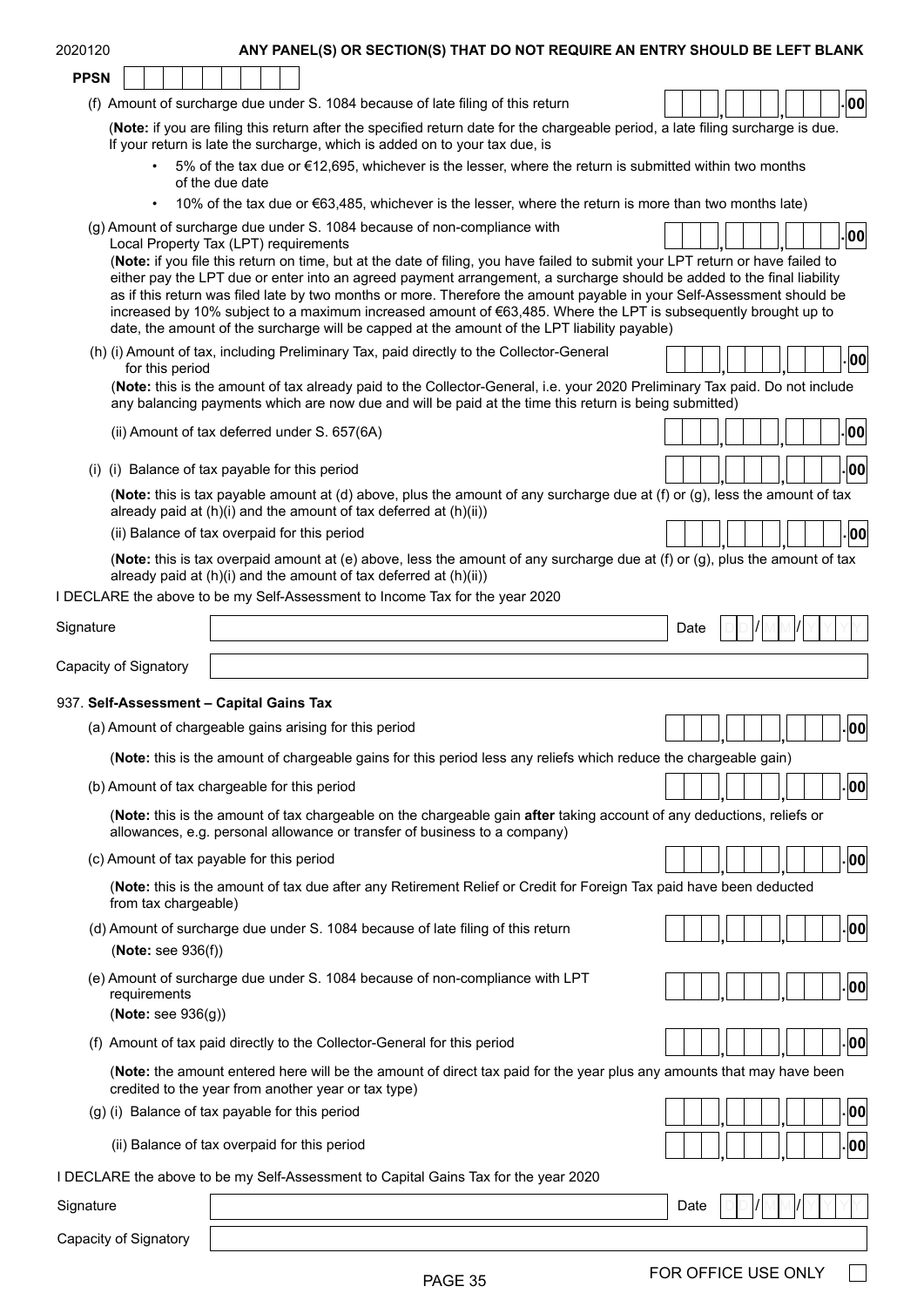| 2020120 |  |  |
|---------|--|--|
|         |  |  |

## **Bank Details**

If you wish to have any refund paid directly to your bank account, please supply your bank account details.

#### **Single Euro Payments Area (SEPA)**

International Bank Account Numbers (IBAN) and Bank Identifier Codes (BIC) are generally available on your bank account statements. Further information on SEPA can be found on **[www.revenue.ie](https://www.revenue.ie/en/Home.aspx)**

It is not possible to make a refund directly to a foreign bank account that is not a member of SEPA.

#### **IBAN** (Maximum 34 characters)



| <b>BIC</b> (Maximum 11 characters) |  |  |  |  |  |  |  |  |  |  |  |
|------------------------------------|--|--|--|--|--|--|--|--|--|--|--|
|                                    |  |  |  |  |  |  |  |  |  |  |  |

If you are married or in a civil partnership and have opted for Joint Assessment in 2020, please provide your spouse's or civil partner's bank account details.

#### **IBAN** (Maximum 34 characters)

| <b>RIC</b> (Maximum 11 charactors) |  |  |  |  |  |  |  |  |  |  |  |  |  |  |  |  |
|------------------------------------|--|--|--|--|--|--|--|--|--|--|--|--|--|--|--|--|

| <b>DIO</b> (MANITUM) IT CHARGES) |  |  |  |  |  |  |  |  |  |  |  |  |
|----------------------------------|--|--|--|--|--|--|--|--|--|--|--|--|
|                                  |  |  |  |  |  |  |  |  |  |  |  |  |

#### **(Note: Any subsequent Revenue refunds will be made to this bank account unless otherwise notified)**

#### **Expression of Doubt**

If you have a genuine doubt about the correct application of tax law to any item in the return, insert  $\boxtimes$  in the box and provide details of the point at issue in the entry fields below

**(This section is only for genuine Expressions of Doubt as provided for by S. 959P. It should not be used for general notes or comments)**

(a) Provide full details of the facts and circumstances of the matter to which the Expression of Doubt relates

(b) Specify the doubt, the basis for the doubt and the tax law giving rise to the doubt

(c) Identify the amount of tax in doubt in respect of the chargeable period to which the Expression of Doubt relates

(d) List the supporting documents that are being submitted in relation to the matter involved. These documents should accompany this return

(e) Identify any published Revenue guidelines that you have consulted concerning the application of the law in similar circumstances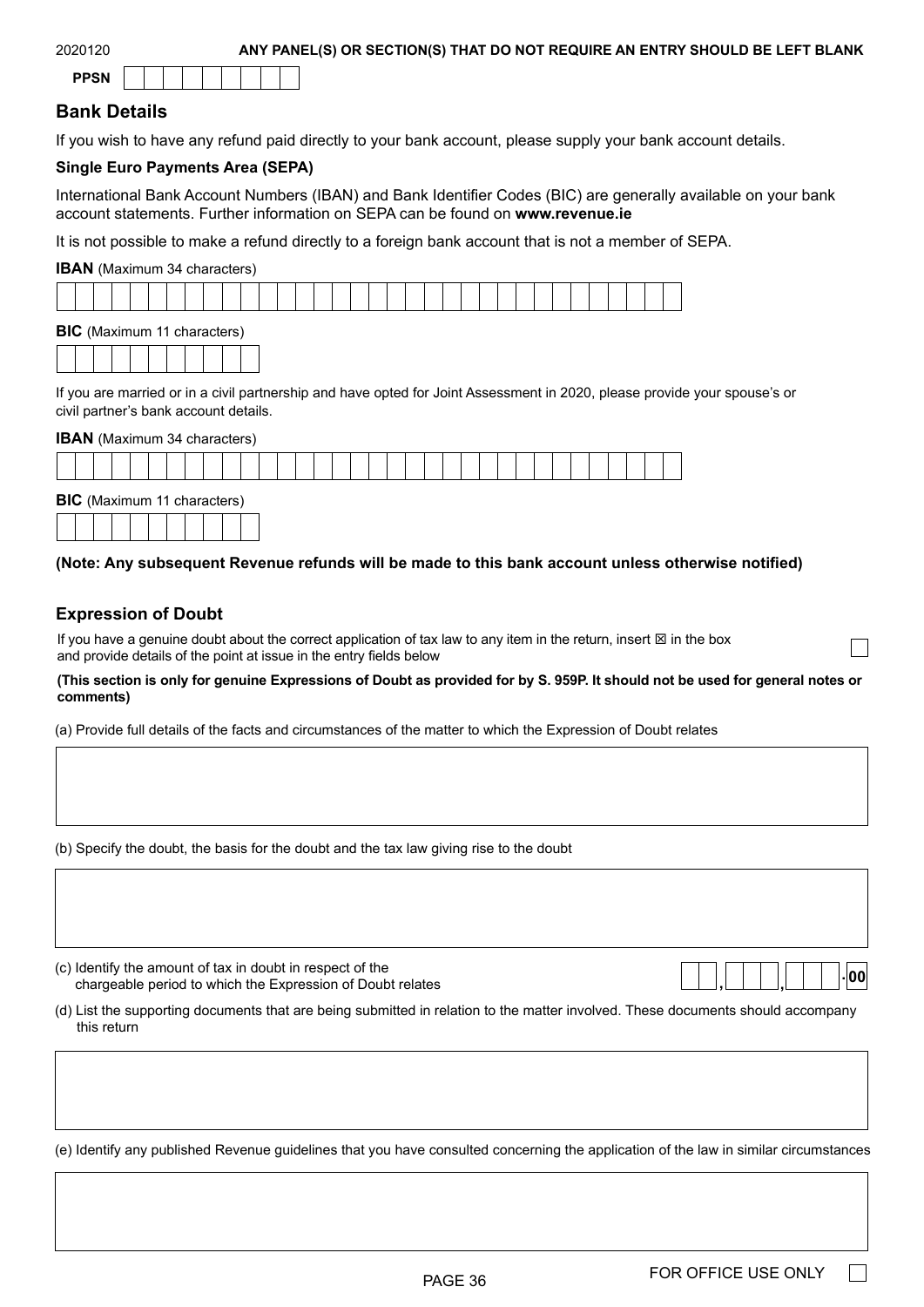| 2020120<br>ANY PANEL(S) OR SECTION(S) THAT DO NOT REQUIRE AN ENTRY SHOULD BE LEFT BLANK                                                                                                                                                                          |                                                  |
|------------------------------------------------------------------------------------------------------------------------------------------------------------------------------------------------------------------------------------------------------------------|--------------------------------------------------|
| <b>PPSN</b>                                                                                                                                                                                                                                                      | <b>Appendix 1</b>                                |
| B - INCOME FROM TRADES, PROFESSIONS OR VOCATIONS [101 - 167] contd.<br>(Including Farming & Partnership Income)                                                                                                                                                  |                                                  |
| Note: If you and / or your Spouse or Civil Partner have / has more than two Trades, Professions or Vocations<br>insert $\boxtimes$ in the box and photocopy Appendix 1 (pages 37 - 40) to complete and submit                                                    |                                                  |
|                                                                                                                                                                                                                                                                  | <b>Trade No.</b>                                 |
|                                                                                                                                                                                                                                                                  | <b>Spouse or</b><br>Self<br><b>Civil Partner</b> |
| 101. Insert $\boxtimes$ in the box to indicate to whom the income refers                                                                                                                                                                                         |                                                  |
| 102. Description of Trade, Profession or Vocation (you must clearly describe the trade)                                                                                                                                                                          |                                                  |
| Do not submit accounts with this return. Instead you MUST give an extract of information from the accounts on page 40                                                                                                                                            |                                                  |
| 103. Does the trade include relevant operations for the purposes of Relevant Contracts Tax (RCT)?<br>(Relevant operations mean operations in the construction, forestry and meat-processing sectors)                                                             | <b>Yes</b><br>No                                 |
| 104. If you are employed by An Post as a sub-postmaster / postmistress, or by the Department of Social Protection<br>as a Social Welfare Branch Manager, insert $\boxtimes$ in the box<br>Where there is an entry at Line 104 there must be an entry at Line 108 |                                                  |
| 105. If this source of income ceased during the year 2020 state the date of cessation                                                                                                                                                                            |                                                  |
| 106. If you are a farmer insert $\boxtimes$ in the box and complete Lines 119 and 120 on page 39, if applicable<br><b>Profit assessable</b>                                                                                                                      |                                                  |
| 107. (a) Amount of adjusted net profit for accounting period                                                                                                                                                                                                     | 00                                               |
|                                                                                                                                                                                                                                                                  | 00                                               |
| (b) Amount of adjusted net loss for accounting period<br>108. Enter the assessable profit even if this is the same as the adjusted net profit per                                                                                                                |                                                  |
| Line $107(a)$ - (if a loss show $0.00$ )<br>This should include income assessable under S. 98A(4), (Reverse Premiums in<br>trading situations) where appropriate                                                                                                 | 00                                               |
| <b>Start Your Own Business relief</b>                                                                                                                                                                                                                            |                                                  |
| 109. If you are claiming relief under S. 472AA for starting your own business<br>(a) State the date of the commencement of the new business                                                                                                                      |                                                  |
| (Note: This relief is only available to businesses which commenced on or before 31/12/2018)                                                                                                                                                                      |                                                  |
| (b) Insert $\boxtimes$ in the box to confirm that you have been unemployed for 12 months immediately before<br>the commencement date (see Form 11 Helpsheet for more information)                                                                                |                                                  |
| <b>Balancing Charges</b>                                                                                                                                                                                                                                         |                                                  |
| 110. (a) Amount arising from capital allowances which were deductible in arriving at<br>relevant income for USC                                                                                                                                                  | 00                                               |
| (b) Amount arising from capital allowances which were not deductible in arriving at<br>relevant income for USC                                                                                                                                                   | 00                                               |
| Unused Capital Allowances from a prior year                                                                                                                                                                                                                      |                                                  |
| 111. (a) Amount carried forward which is allowable as a deduction for USC,<br>i.e. allowances under S. 284(1), 272(3), 658(2)(b), and $659(2)(a)$ determined in<br>accordance with subsections (3A), (3AA), (3B) or (3BA) of S. 659                              | 00                                               |
| (b) Amount carried forward which is not allowable as a deduction for USC,<br>i.e. allowances other than those claimed under the Sections specified in (a) above,<br>and are not specified relief capital allowances (as set out in Sch. 25B)                     | 00                                               |
| (c) Specified Relief Capital Allowances (as set out in Sch. 25B)                                                                                                                                                                                                 |                                                  |
| (i) Specified property relief capital allowances, as defined in S. 531AAE                                                                                                                                                                                        | 00                                               |
| (ii) All other specified relief capital allowances                                                                                                                                                                                                               | 00                                               |
| Capital Allowances for the current year [112 - 115]                                                                                                                                                                                                              |                                                  |
| 112. Where a claim to tax relief on property based incentive schemes is included below,<br>insert ⊠ in the box and give details in Panel N on pages 32 / 33                                                                                                      |                                                  |
| 113. Machinery and Plant                                                                                                                                                                                                                                         | $ 00\rangle$                                     |
| (a) If any amount entered above refers to 'energy-efficient equipment' under S. 285A<br>enter that amount here                                                                                                                                                   | 00                                               |
| (b) If any amount entered above refers to 'childcare and fitness centre equipment'<br>under S. 285B enter that amount here                                                                                                                                       | 00                                               |
| (c) If any amount entered above refers to 'gas vehicles and refuelling equipment'<br>under S. 285C enter that amount here                                                                                                                                        | 00                                               |

(c) If any amount entered above refers to 'gas vehicles and refuelling equipment' under S. 285C enter that amount here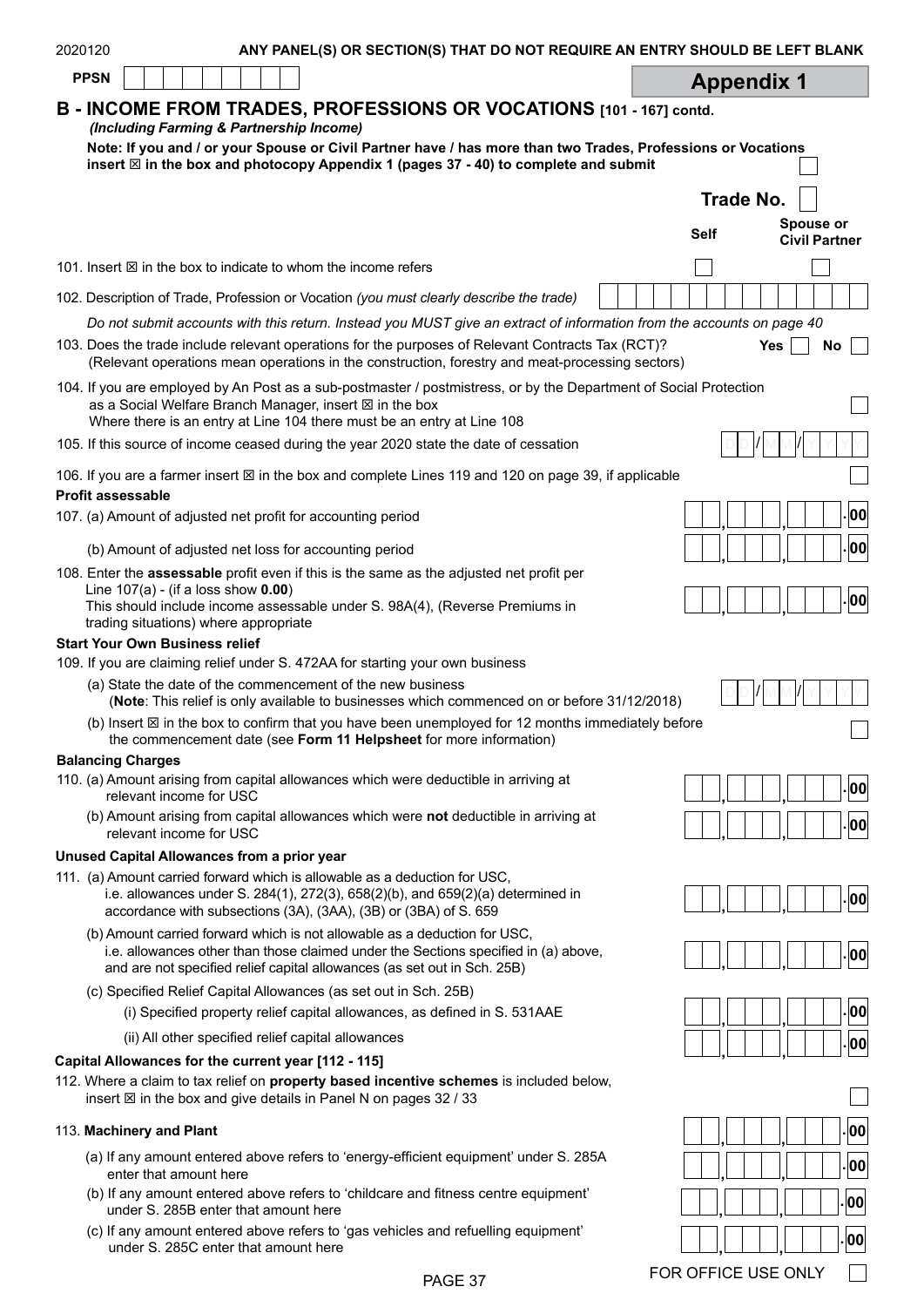| 2020120<br>ANY PANEL(S) OR SECTION(S) THAT DO NOT REQUIRE AN ENTRY SHOULD BE LEFT BLANK                                                                                                                                                                                                   |                   |
|-------------------------------------------------------------------------------------------------------------------------------------------------------------------------------------------------------------------------------------------------------------------------------------------|-------------------|
| <b>PPSN</b>                                                                                                                                                                                                                                                                               | <b>Appendix 1</b> |
| B - INCOME FROM TRADES, PROFESSIONS OR VOCATIONS [101 - 167] contd.                                                                                                                                                                                                                       |                   |
| (Including Farming & Partnership Income)                                                                                                                                                                                                                                                  | Trade No.         |
| 114. Industrial Buildings and / or Farm Buildings Allowance<br>(a) Amount which is allowable as a deduction for Universal Social Charge (USC),<br>i.e. allowances under S. $272(3)$ and $658(2)(b)$                                                                                       | 00                |
| (b) Amount which is not allowable as a deduction for USC, i.e. allowances other<br>than those claimed under the Sections specified in (a) above, and are not<br>specified relief capital allowances (as set out in Sch. 25B)                                                              | 00                |
| (c) Specified Relief Capital Allowances (as set out in Sch. 25B)<br>Note: As provided for in Part 12, Chapter 4A, passive investors should not<br>include any excess accelerated capital allowances carried forward beyond<br>2014 or the tax life of the building or structure, if later |                   |
| (i) Specified property relief capital allowances, as defined in S. 531AAE<br>other than Living City Initiative and Aviation Services Facilities allowances<br>entered at (ii) and (iii) below                                                                                             | 00                |
| (ii) In respect of any Living City Initiative (S. 372AAC) capital allowances,<br>enter the amount of capital allowances and provide the following                                                                                                                                         | 00                |
| (I) The address of the qualifying premises in respect of which the<br>qualifying expenditure was incurred, include Eircode (if known)                                                                                                                                                     |                   |
| (II) Details of the aggregate of all qualifying expenditure incurred by<br>the individual in respect of the qualifying premises                                                                                                                                                           | 00                |
| (III) A brief description of the nature of the retail or other service which<br>is provided or is to be provided in the qualifying premises,<br>e.g. newsagent, grocer, doctor, dentist, legal services,<br>restaurant / bar / cafe, etc.                                                 |                   |
| (iii) In respect of any Aviation Services Facilities (S. 268(1)(n)) accelerated<br>capital allowances provided for under S. 273(3)(k)(i) enter the amount<br>of capital allowances and provide the following                                                                              | 00                |
| (I) The aggregate amount of specified capital expenditure incurred                                                                                                                                                                                                                        | . 00              |
| (II) The address of building or structure, include Eircode (if known)                                                                                                                                                                                                                     |                   |
|                                                                                                                                                                                                                                                                                           |                   |
| (iv) In respect of building used for the purposes of providing childcare services or a<br>fitness centre to employees (S. 843B) enter the amount of capital allowances                                                                                                                    | 00                |
| (v) All other specified relief capital allowances                                                                                                                                                                                                                                         | 00                |
| 115. Other Capital Allowances                                                                                                                                                                                                                                                             | 00                |
| Losses [116 - 118]                                                                                                                                                                                                                                                                        |                   |
| 116. (a) If you wish to claim, under S. 381, to set any loss made in the trade in the year<br>2020 (other than a relevant loss as defined in S 381B) against your other income,<br>enter the amount of the loss. Claim to be made on or before 31/12/2022                                 | 00                |

- (b) If you wish to claim under S. 381 to set a relevant loss, as defined in S. 381B, made in the year 2020 against your other income, enter the amount of the loss. Claim to be made on or before 31/12/2022 **(Note**: relief is restricted to a maximum of €31,750)
- (c) If there are no / insufficient profits and you wish to claim unused current year Capital Allowances in computing a loss made in the trade in the year 2020 (S. 392), enter the amount of unused Capital Allowances. Claim to be made on or before 31/12/2022
	- (i) Non-specified relief capital allowances (i.e. not included in Sch. 25B)
	- (ii) Specified Relief Capital Allowances (as set out in Sch. 25B)
		- (l) Specified property relief capital allowances, as defined in S. 531AAE
		- (ll) All other specified relief capital allowances

(d) Total loss for offset against other income (by virtue of S. 381 and / or S. 392)  $\vert \vert \vert \vert \vert \vert \vert \vert \vert \vert \vert \vert \vert \vert \vert \vert$ 

PAGE 38 FOR OFFICE USE ONLY

**. , , <sup>00</sup>**

**. , , <sup>00</sup>**

**. , , <sup>00</sup>**

**. , , <sup>00</sup>**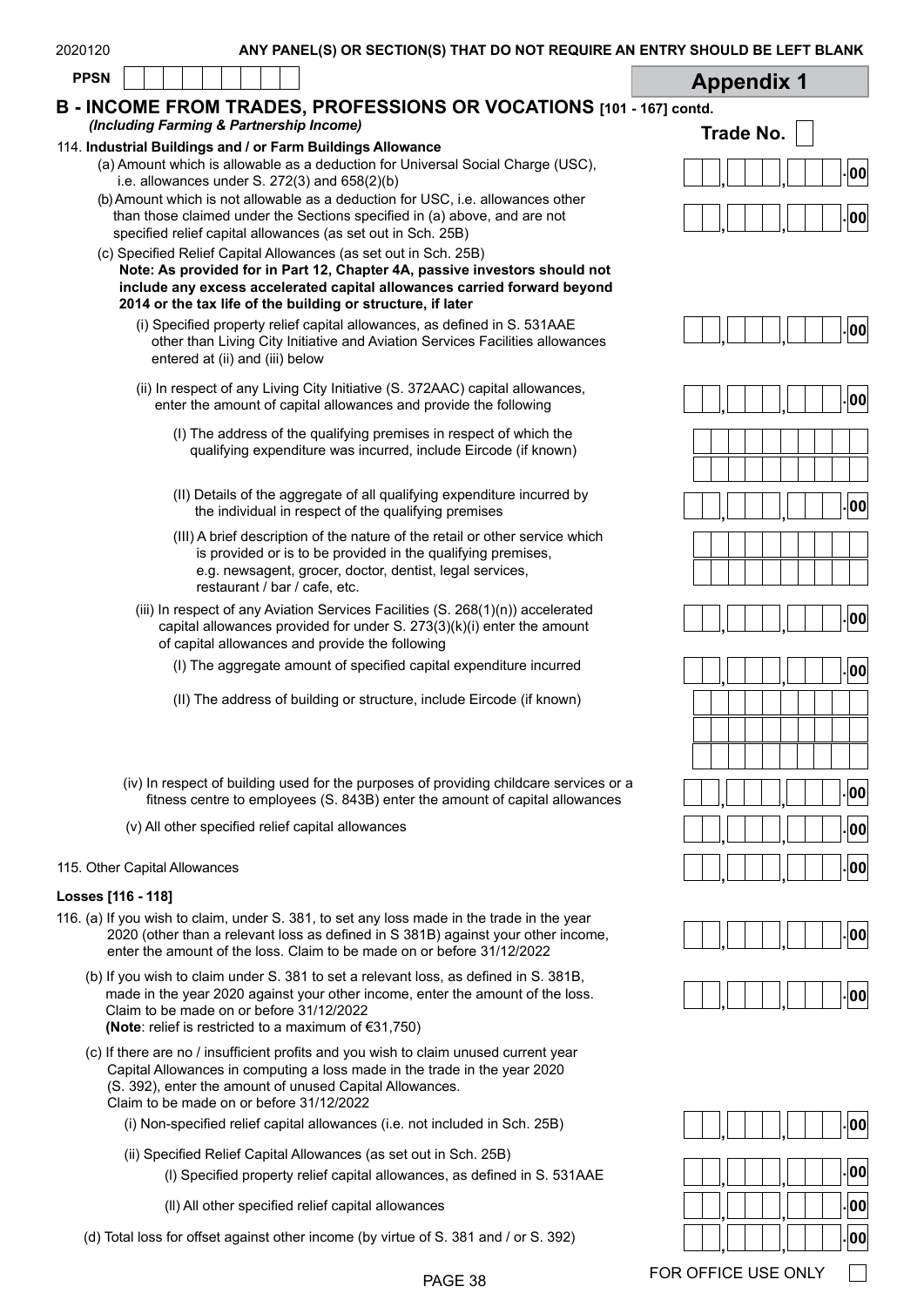| 2020120<br>ANY PANEL(S) OR SECTION(S) THAT DO NOT REQUIRE AN ENTRY SHOULD BE LEFT BLANK                                                                                                     |                     |
|---------------------------------------------------------------------------------------------------------------------------------------------------------------------------------------------|---------------------|
| <b>PPSN</b>                                                                                                                                                                                 | <b>Appendix 1</b>   |
| B - INCOME FROM TRADES, PROFESSIONS OR VOCATIONS [101 - 167] contd.<br>(Including Farming & Partnership Income)                                                                             |                     |
|                                                                                                                                                                                             | Trade No.           |
| Unused losses from a prior year<br>117. (a) Amount of unused losses from a prior year (S. 382) other than residential development                                                           |                     |
| land losses where the relevant claim was not made to and received by Revenue<br>before 7/4/2009                                                                                             | 00                  |
| (b) In respect of unused residential development land losses from a prior year where the<br>relevant claim was not made to and received by Revenue before 7/4/2009, state                   |                     |
| (i) Amount of tax credit due in respect of these losses (S. 644AA(6) and (8))                                                                                                               | 00                  |
| (ii) Amount of tax payable on the profits or gains of the combined trade $(S. 644AA(7))$                                                                                                    | 00                  |
| <b>Terminal Loss Relief</b><br>118. (a) If this trade ceased in 2020 and you wish to claim terminal loss relief for the years 2019, 2018, and 2017 state                                    |                     |
| (i) Amount of unused loss in the final 12 months to the date of cessation                                                                                                                   | 00                  |
| (ii) Amount of unused capital allowances in the final 12 months to the<br>date of cessation                                                                                                 | 00                  |
| (b) If you wish to claim terminal loss relief for the year 2020 in respect of a loss<br>made in a subsequent year state                                                                     |                     |
| (i) Amount of the loss relief available for 2020                                                                                                                                            | 00                  |
| (ii) The date the trade ceased                                                                                                                                                              |                     |
| <b>Farmers</b><br>119. (a) Insert ⊠ in the box if you are a partner in a Registered Farm Partnership as defined by S. 667C                                                                  |                     |
| (b) Your share of stock relief claimed under S. 667B                                                                                                                                        | 00                  |
| (c) Your share of stock relief claimed under S. 667C                                                                                                                                        | 00                  |
| (d) Insert $\boxtimes$ in the box if this trade relates wholly or in part to Share Farming                                                                                                  |                     |
| (e) Insert ⊠ in the box if you wish to elect for income averaging for the year 2020<br>(and subsequent years)                                                                               |                     |
| (f) Insert $\boxtimes$ in the box if the assessable profits for this year are computed in<br>accordance with S. 657 (income averaging)                                                      |                     |
| (g) Insert $\boxtimes$ in the box if you wish to withdraw from income averaging for the year 2020                                                                                           |                     |
| (i) Insert $\boxtimes$ in the box if you wish to temporarily elect out of income averaging<br>(h)<br>for this year in accordance with S. 657(6A)                                            |                     |
| (ii) Enter the amount of adjusted net profit which would be assessable for this<br>year if you had not applied for income averaging                                                         | 00                  |
| <b>Succession Farm Partnership</b>                                                                                                                                                          |                     |
| 120. (a) Succession Farm Partnership tax reference number                                                                                                                                   |                     |
| (b) Date this Partnership was entered on the Register of Succession Farm Partnerships<br>with the Department of Agriculture, Food and the Marine                                            |                     |
| (c) Indicate if you are a "Farmer" or a "Successor" within the meaning of S. 667D(2)                                                                                                        | Farmer<br>Successor |
| (d) Insert ⊠ in the box to confirm that no "Successor" in this partnership was aged over 40 at 1 January 2020                                                                               |                     |
| (e) Your share of the profits as per the partnership agreement                                                                                                                              | (%)                 |
| (f) Amount of Succession Tax Credit due                                                                                                                                                     | 00                  |
| <b>Credit for Professional Services Withholding Tax (PSWT)</b>                                                                                                                              |                     |
| 121. Gross withholding tax (before any interim refund) related to the basis period for 2020 on<br>fees for Professional Services. Do not include credit for Relevant Contracts Tax withheld |                     |
| <b>PRSI</b> paid                                                                                                                                                                            |                     |
| 122. If you are employed by An Post as a sub-postmaster / postmistress, or by the<br>Department of Social Protection as a Social Welfare Branch Manager, enter the                          |                     |

|                                                                                                                                  | _ _ _ _ __. _ _ _ _ |  |
|----------------------------------------------------------------------------------------------------------------------------------|---------------------|--|
| in respect of this income                                                                                                        |                     |  |
| amount of PRSI, if any, paid direct to An Post / Department of Social Protection                                                 |                     |  |
| $-$ . The change of the second contract of the second contract of the second contract $\alpha$ . The second contract of $\alpha$ |                     |  |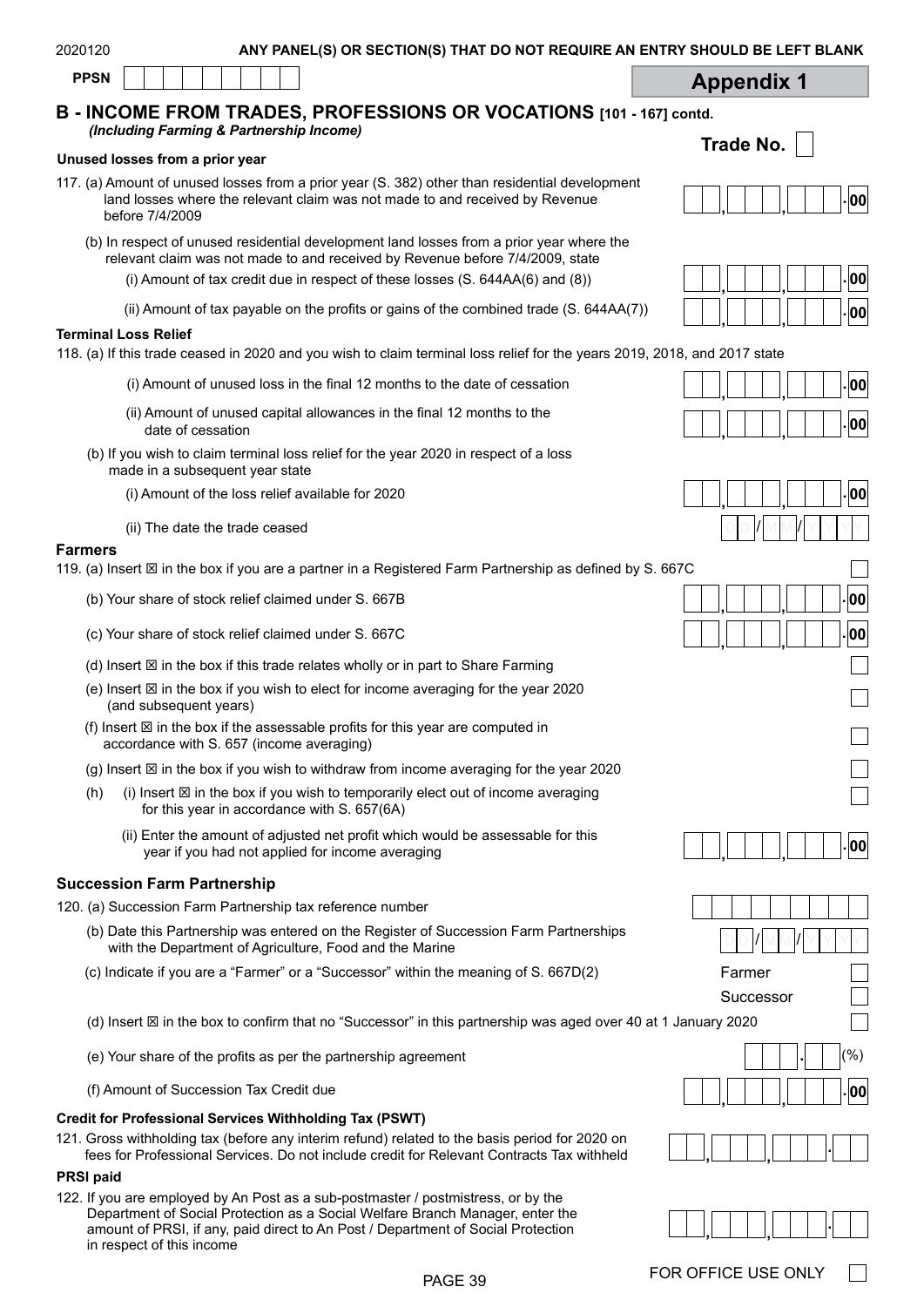| <b>PPSN</b><br><b>EXTRACTS FROM ACCOUNTS [123 - 167]</b>                                                                                                                                                                                                                                                                                                                                                                                                                          | <b>Trade No.</b>                                                                                                 | <b>Appendix 1</b>                                                |
|-----------------------------------------------------------------------------------------------------------------------------------------------------------------------------------------------------------------------------------------------------------------------------------------------------------------------------------------------------------------------------------------------------------------------------------------------------------------------------------|------------------------------------------------------------------------------------------------------------------|------------------------------------------------------------------|
| <b>Accounts Information Period (must be completed)</b>                                                                                                                                                                                                                                                                                                                                                                                                                            | Capital Account and Balance Sheet Items [144 - 155]                                                              |                                                                  |
|                                                                                                                                                                                                                                                                                                                                                                                                                                                                                   | 144. Cash / Capital introduced                                                                                   |                                                                  |
| 123. From                                                                                                                                                                                                                                                                                                                                                                                                                                                                         |                                                                                                                  | 00                                                               |
| 124. To                                                                                                                                                                                                                                                                                                                                                                                                                                                                           | 145. Drawings (Net of Tax                                                                                        | 00                                                               |
| Extracts From Accounts must be completed in all cases where                                                                                                                                                                                                                                                                                                                                                                                                                       | and Pension contributions)<br>146. (a) Closing Capital                                                           |                                                                  |
| you or your spouse or civil partner are in receipt of trading or                                                                                                                                                                                                                                                                                                                                                                                                                  | Balance - positive                                                                                               | 00                                                               |
| professional income, except where either Lines 125 or 126 apply                                                                                                                                                                                                                                                                                                                                                                                                                   | (b) If negative,                                                                                                 |                                                                  |
| 125. If you have previously submitted accounts information                                                                                                                                                                                                                                                                                                                                                                                                                        | state amount here                                                                                                | 00                                                               |
| relating to this return state the income tax return with                                                                                                                                                                                                                                                                                                                                                                                                                          | 147. Stock, Work in progress,                                                                                    | 00                                                               |
| which accounts were submitted (YYYY)                                                                                                                                                                                                                                                                                                                                                                                                                                              | Finished goods                                                                                                   |                                                                  |
| 126. (a) Where the income arises                                                                                                                                                                                                                                                                                                                                                                                                                                                  | 148. Debtors and Prepayments                                                                                     | 00                                                               |
| from a partnership, enter                                                                                                                                                                                                                                                                                                                                                                                                                                                         | 149. Cash / Bank (Debit)                                                                                         |                                                                  |
| the tax reference of the partnership                                                                                                                                                                                                                                                                                                                                                                                                                                              |                                                                                                                  | 00                                                               |
| (b) Insert $\boxtimes$ in the box if you are a non-active                                                                                                                                                                                                                                                                                                                                                                                                                         | 150. Bank / Loans/                                                                                               | 00                                                               |
| partner within the meaning of S. 409A                                                                                                                                                                                                                                                                                                                                                                                                                                             | Overdraft (Credit)                                                                                               |                                                                  |
| (c) If you are in partnership with your spouse / civil partner                                                                                                                                                                                                                                                                                                                                                                                                                    | 151. Client Account                                                                                              | 00                                                               |
| and the accounts information for that trade or profession                                                                                                                                                                                                                                                                                                                                                                                                                         | <b>Balances (Debit)</b>                                                                                          |                                                                  |
| have been submitted under their trade, enter the trade                                                                                                                                                                                                                                                                                                                                                                                                                            | 152. Client Account                                                                                              | 00                                                               |
| number (in this Form 11) under which the accounts<br>information was supplied                                                                                                                                                                                                                                                                                                                                                                                                     | Balances (Credit)<br>153. Creditors and Accruals                                                                 |                                                                  |
|                                                                                                                                                                                                                                                                                                                                                                                                                                                                                   |                                                                                                                  | 00                                                               |
| Income [127 - 129]                                                                                                                                                                                                                                                                                                                                                                                                                                                                | 154. Tax Creditors                                                                                               |                                                                  |
| 127. Sales / Receipts / Turnover<br>00                                                                                                                                                                                                                                                                                                                                                                                                                                            |                                                                                                                  | 00                                                               |
|                                                                                                                                                                                                                                                                                                                                                                                                                                                                                   | 155. (a) Net Assets - positive                                                                                   | 00                                                               |
| 128. Receipts from Government<br>00                                                                                                                                                                                                                                                                                                                                                                                                                                               |                                                                                                                  |                                                                  |
| Agencies (GMS, etc.)<br>129. Other Trading Income                                                                                                                                                                                                                                                                                                                                                                                                                                 | (b) If negative,                                                                                                 | 00                                                               |
| 00<br>including tax exempt income                                                                                                                                                                                                                                                                                                                                                                                                                                                 | state amount here                                                                                                |                                                                  |
| Trading Account Items [130 - 131]                                                                                                                                                                                                                                                                                                                                                                                                                                                 |                                                                                                                  |                                                                  |
| 00                                                                                                                                                                                                                                                                                                                                                                                                                                                                                | Profit / Loss per Accounts [156 - 157]                                                                           | Extracts from Adjusted Net Profit / Loss Computation [156 - 167] |
|                                                                                                                                                                                                                                                                                                                                                                                                                                                                                   | 156. Net Trade Profit                                                                                            | 00                                                               |
| 00                                                                                                                                                                                                                                                                                                                                                                                                                                                                                | per Accounts                                                                                                     |                                                                  |
| other Trade Receipts / income                                                                                                                                                                                                                                                                                                                                                                                                                                                     | 157. Net Trade Loss                                                                                              | 00                                                               |
| already listed in the previous section)                                                                                                                                                                                                                                                                                                                                                                                                                                           | per Accounts                                                                                                     |                                                                  |
|                                                                                                                                                                                                                                                                                                                                                                                                                                                                                   |                                                                                                                  |                                                                  |
| 00                                                                                                                                                                                                                                                                                                                                                                                                                                                                                |                                                                                                                  |                                                                  |
|                                                                                                                                                                                                                                                                                                                                                                                                                                                                                   |                                                                                                                  |                                                                  |
| 00                                                                                                                                                                                                                                                                                                                                                                                                                                                                                |                                                                                                                  | Adjustments made to Net Profit / Loss per Accounts [158 - 167]   |
| 00                                                                                                                                                                                                                                                                                                                                                                                                                                                                                | 158. Where there are no adjustments required to the<br>profit / loss per accounts, insert $\boxtimes$ in the box |                                                                  |
| of Relevant Contracts Tax (RCT)                                                                                                                                                                                                                                                                                                                                                                                                                                                   | 159. Motor Expenses                                                                                              |                                                                  |
| 00                                                                                                                                                                                                                                                                                                                                                                                                                                                                                |                                                                                                                  | 00                                                               |
|                                                                                                                                                                                                                                                                                                                                                                                                                                                                                   | 160. Donations (Political and                                                                                    |                                                                  |
| 00                                                                                                                                                                                                                                                                                                                                                                                                                                                                                | Charitable) / Entertainment                                                                                      | 00                                                               |
|                                                                                                                                                                                                                                                                                                                                                                                                                                                                                   | 161. Light, Heat and Phone                                                                                       | 00                                                               |
| 00                                                                                                                                                                                                                                                                                                                                                                                                                                                                                |                                                                                                                  |                                                                  |
| 00                                                                                                                                                                                                                                                                                                                                                                                                                                                                                | 162. Net gain on sale of                                                                                         | 00                                                               |
|                                                                                                                                                                                                                                                                                                                                                                                                                                                                                   | fixed / chargeable assets<br>163. Net loss on sale of                                                            |                                                                  |
| 00                                                                                                                                                                                                                                                                                                                                                                                                                                                                                | fixed / chargeable assets                                                                                        | 00                                                               |
|                                                                                                                                                                                                                                                                                                                                                                                                                                                                                   | 164. (a) Deduction for stock                                                                                     |                                                                  |
| 00<br>Goodwill / Capital write-off                                                                                                                                                                                                                                                                                                                                                                                                                                                | relief under S. 666                                                                                              | 00                                                               |
|                                                                                                                                                                                                                                                                                                                                                                                                                                                                                   | (b) Deduction for stock                                                                                          |                                                                  |
| 00<br>bad debts - positive                                                                                                                                                                                                                                                                                                                                                                                                                                                        | relief under S. 667B                                                                                             | 00                                                               |
| (b) Provisions including<br>00                                                                                                                                                                                                                                                                                                                                                                                                                                                    | 165. Deduction for increase in                                                                                   | 00                                                               |
| bad debts - negative                                                                                                                                                                                                                                                                                                                                                                                                                                                              | carbon tax under S. 664A                                                                                         |                                                                  |
| 00                                                                                                                                                                                                                                                                                                                                                                                                                                                                                | 166. Other Addbacks                                                                                              | 00                                                               |
| 130. Purchases<br>131. Gross Trading Profits (including<br><b>Expenses and Deductions [132 - 143]</b><br>132. Salaries / Wages<br>133. Additional Staff Costs<br>134. Sub-Contractors for the purposes<br>135. Other Sub-Contractors<br>136. Consultancy, Professional fees<br>137. Motor, Travel and Subsistence<br>138. Repairs / Renewals<br>139. Rental Expenses<br>140. Depreciation,<br>141. (a) Provisions including<br>142. Other Expenses<br>143. Other Expenses -<br>00 | 167. Other Deductions                                                                                            | 00                                                               |

**If you have made any payment(s) during 2020 in the course of this trade or profession for services provided, where the total amount paid to any one person was greater than €6,000, you must complete a Form 46G. You can access this form from the My Services page or from the ROS Offline Application. The form is also available on Revenue's website [www.revenue.ie](https://www.revenue.ie/en/self-assessment-and-self-employment/third-party-returns/index.aspx) (under 'Self-assessment and self-employment>Third party returns')**

٦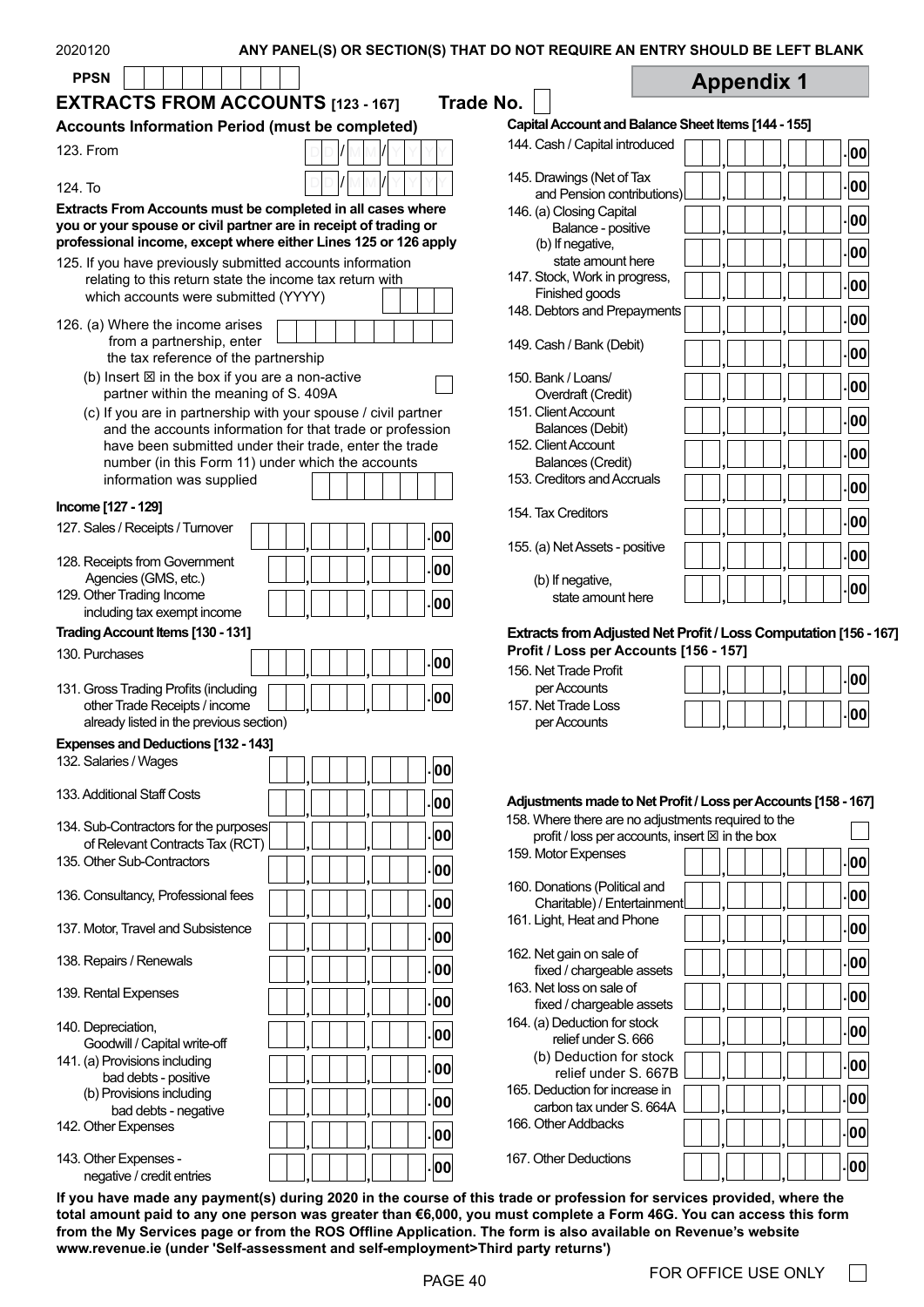| 2020120  |  |  |  |  | ANY PANEL(S) OR SECTION(S) THAT DO NOT REQUIRE AN ENTRY SHOULD BE LEFT BLANK |  |  |     |  |
|----------|--|--|--|--|------------------------------------------------------------------------------|--|--|-----|--|
| $     -$ |  |  |  |  |                                                                              |  |  | ___ |  |

| - |  |  |  |  |  |  |  |  |
|---|--|--|--|--|--|--|--|--|
|---|--|--|--|--|--|--|--|--|

**PPSN Appendix 2** 

٦

## **D - INCOME FROM IRISH EMPLOYMENTS, OFFICES (INCL. DIRECTORSHIPS) PENSIONS, ETC., INCOME FROM FOREIGN OFFICES OR EMPLOYMENTS ATTRIBUTABLE TO THE DUTIES OF THOSE OFFICES AND EMPLOYMENTS EXERCISED IN THE STATE [217 - 232]**

**Note: If you and / or your Spouse or Civil Partner have / has more than four Employments / Pensions, etc., insert** T **in the box and photocopy Appendix 2 (pages 41 - 42) to complete and submit** 

| <b>PART ONE</b>                                                                                                                                                                                                                                                                                                                                                                                                                                                                                                                                                     | Employment / Pension, etc.     | Employment / Pension, etc.                      |  |  |  |  |  |  |  |
|---------------------------------------------------------------------------------------------------------------------------------------------------------------------------------------------------------------------------------------------------------------------------------------------------------------------------------------------------------------------------------------------------------------------------------------------------------------------------------------------------------------------------------------------------------------------|--------------------------------|-------------------------------------------------|--|--|--|--|--|--|--|
| <b>Employment / Pension, etc. subject to PAYE</b>                                                                                                                                                                                                                                                                                                                                                                                                                                                                                                                   | No.<br>Spouse /<br><b>Self</b> | No.                                             |  |  |  |  |  |  |  |
| Details entered at Lines 218 to 220 are relevant to Lines 223 to 230                                                                                                                                                                                                                                                                                                                                                                                                                                                                                                | <b>Civil Partner</b>           | <b>Self</b><br>Spouse /<br><b>Civil Partner</b> |  |  |  |  |  |  |  |
| 217. Insert $\boxtimes$ in the box to indicate to whom the income refers                                                                                                                                                                                                                                                                                                                                                                                                                                                                                            |                                |                                                 |  |  |  |  |  |  |  |
| 218. Employer's / Pension Provider's PAYE registered number                                                                                                                                                                                                                                                                                                                                                                                                                                                                                                         |                                |                                                 |  |  |  |  |  |  |  |
| 219. Employer's / Pension Provider's name                                                                                                                                                                                                                                                                                                                                                                                                                                                                                                                           |                                |                                                 |  |  |  |  |  |  |  |
| 220. Gross amount of taxable income for this employment /<br>pension (available from your final payslip for 2020)                                                                                                                                                                                                                                                                                                                                                                                                                                                   | 00                             | 00                                              |  |  |  |  |  |  |  |
| 221. Temporary Wage Subsidy Scheme Payments received<br>for this employment                                                                                                                                                                                                                                                                                                                                                                                                                                                                                         | 00                             | 00                                              |  |  |  |  |  |  |  |
| 222. Direct Temporary Wage Subsidy received for this employment                                                                                                                                                                                                                                                                                                                                                                                                                                                                                                     | 00                             | 00                                              |  |  |  |  |  |  |  |
| 223. Source of income (insert ⊠ in the relevant boxes)<br>(a) Employment<br>(b) Directorship<br>(c) Foreign employment exercised in Ireland<br>(d) Employment (SARP relief claimed)<br>(e) Public Sector employment - PRSI class B, C, or D<br>(f) Public Sector employment - Oireachtas, Judiciary, etc.<br>(g) Income in lieu of Social Welfare Payments<br>(h) Pension - Early Farm Retirement<br>(i) Pension - Employment pension<br>(j) Pension - RAC or PRSA<br>(k) Distribution from an ARF<br>(I) Distribution from an AMRF<br>(m) Distribution from a PRSA |                                |                                                 |  |  |  |  |  |  |  |
| 224. (a) Net tax deducted / refunded in this employment                                                                                                                                                                                                                                                                                                                                                                                                                                                                                                             |                                |                                                 |  |  |  |  |  |  |  |
| (b) Insert $\boxtimes$ in the box if the tax figure above was a refund                                                                                                                                                                                                                                                                                                                                                                                                                                                                                              |                                |                                                 |  |  |  |  |  |  |  |
| <b>Director remuneration</b><br>(Note: in respect of Proprietary Directorships, only tax remitted to Revenue should be entered here)                                                                                                                                                                                                                                                                                                                                                                                                                                |                                |                                                 |  |  |  |  |  |  |  |
| (c) In arriving at the 'gross amount of taxable income for this employment / pension' and the 'Net tax deducted / refunded', state                                                                                                                                                                                                                                                                                                                                                                                                                                  |                                |                                                 |  |  |  |  |  |  |  |
| (i) Amount of taxable income paid in 2020 which<br>was earned in the year 2019 and was brought<br>back to that year                                                                                                                                                                                                                                                                                                                                                                                                                                                 |                                |                                                 |  |  |  |  |  |  |  |
| (ii) The amount of tax paid in respect of that amount<br>of income brought back to 2019                                                                                                                                                                                                                                                                                                                                                                                                                                                                             |                                |                                                 |  |  |  |  |  |  |  |
| (iii) The amount of gross income for USC purposes<br>paid in 2020 which was earned in the year 2019<br>and was brought back to that year                                                                                                                                                                                                                                                                                                                                                                                                                            |                                |                                                 |  |  |  |  |  |  |  |
| (iv) The amount of USC paid in respect of that<br>amount of income brought back to 2019                                                                                                                                                                                                                                                                                                                                                                                                                                                                             |                                |                                                 |  |  |  |  |  |  |  |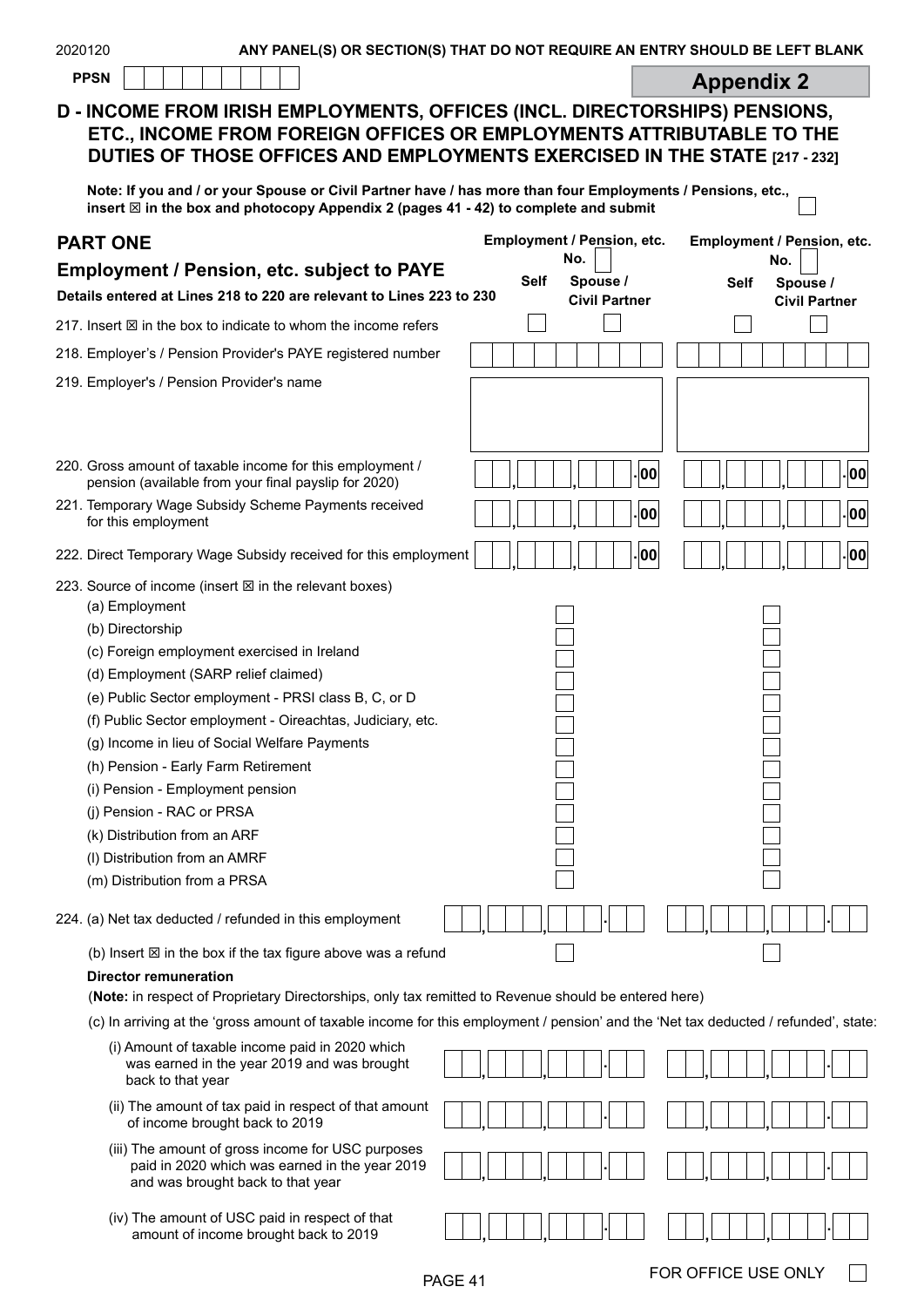| 2020120            |                                                                                         |  |                                                                                                                                                                                                                                                                                     |         |             |                                   | ANY PANEL(S) OR SECTION(S) THAT DO NOT REQUIRE AN ENTRY SHOULD BE LEFT BLANK |  |                                   |    |
|--------------------|-----------------------------------------------------------------------------------------|--|-------------------------------------------------------------------------------------------------------------------------------------------------------------------------------------------------------------------------------------------------------------------------------------|---------|-------------|-----------------------------------|------------------------------------------------------------------------------|--|-----------------------------------|----|
| <b>PPSN</b>        |                                                                                         |  |                                                                                                                                                                                                                                                                                     |         |             |                                   |                                                                              |  | <b>Appendix 2</b>                 |    |
|                    |                                                                                         |  |                                                                                                                                                                                                                                                                                     |         |             |                                   | <b>Self</b>                                                                  |  | Spouse or<br><b>Civil Partner</b> |    |
|                    | Gross amount of taxable income above                                                    |  | 224. (c) (v) The amount of income paid in the year 2021<br>which was earned in the year 2020 and has<br>been brought back to 2020 and included in the                                                                                                                               |         |             |                                   |                                                                              |  |                                   |    |
|                    | (vi) The amount of tax paid in respect of that<br>amount of income brought back to 2020 |  |                                                                                                                                                                                                                                                                                     |         |             |                                   |                                                                              |  |                                   |    |
|                    |                                                                                         |  | (vii) The amount of gross income for USC purposes<br>paid in the year 2021 which was earned in the<br>year 2020 and has been brought back to 2020<br>and included in the Gross income for Universal<br>Social Charge (USC) from this employment above                               |         |             |                                   |                                                                              |  |                                   |    |
|                    |                                                                                         |  | (viii) The amount of USC paid in respect of that<br>amount of income brought back to 2020                                                                                                                                                                                           |         |             |                                   |                                                                              |  |                                   |    |
|                    |                                                                                         |  | 225. Gross income for Universal Social Charge (USC) from this<br>employment (available from your final payslip for 2020)                                                                                                                                                            |         |             |                                   | 00                                                                           |  |                                   | 00 |
|                    |                                                                                         |  | 226. (a) Net USC deducted / refunded in this employment                                                                                                                                                                                                                             |         |             |                                   |                                                                              |  |                                   |    |
|                    |                                                                                         |  | (b) Insert $\boxtimes$ in the box if the USC figure above was a refund<br>227. If you received a performance-related bonus payment from a<br>specified institution, in excess of €20,000 and have suffered<br>USC at the rate of 45% on this payment, insert $\boxtimes$ in the box |         |             |                                   |                                                                              |  |                                   |    |
|                    | 228. Payment frequency                                                                  |  |                                                                                                                                                                                                                                                                                     | Weekly  |             |                                   |                                                                              |  |                                   |    |
|                    |                                                                                         |  |                                                                                                                                                                                                                                                                                     |         | Fortnightly |                                   |                                                                              |  |                                   |    |
|                    |                                                                                         |  |                                                                                                                                                                                                                                                                                     |         | Four weekly |                                   |                                                                              |  |                                   |    |
|                    |                                                                                         |  |                                                                                                                                                                                                                                                                                     | Monthly |             |                                   |                                                                              |  |                                   |    |
|                    |                                                                                         |  |                                                                                                                                                                                                                                                                                     | Other   |             |                                   |                                                                              |  |                                   |    |
|                    | 229. Is relief due under S. 480B ("week 53")                                            |  |                                                                                                                                                                                                                                                                                     |         |             | <b>Yes</b>                        | <b>No</b>                                                                    |  | Yes                               | No |
|                    | Special Assignee Relief Programme (SARP)                                                |  |                                                                                                                                                                                                                                                                                     |         |             | Employment / Pension, etc.<br>No. |                                                                              |  | Employment / Pension, etc.<br>No. |    |
|                    | If you are claiming SARP relief please state                                            |  |                                                                                                                                                                                                                                                                                     |         |             |                                   |                                                                              |  |                                   |    |
|                    |                                                                                         |  | 230. (a) Gross income from the employment before deduction<br>of SARP relief (less amounts contributed to pension<br>and amounts not assessed to tax in the State)                                                                                                                  |         |             |                                   | 00                                                                           |  |                                   | 00 |
|                    | now claimed on this Form 11                                                             |  | (b) Amount of SARP relief claimed through payroll or                                                                                                                                                                                                                                |         |             |                                   | 00                                                                           |  |                                   | 00 |
|                    | of SARP relief claimed                                                                  |  | (c) Amount of income from employment after deduction                                                                                                                                                                                                                                |         |             |                                   | 00                                                                           |  |                                   | 00 |
|                    | your employer?                                                                          |  | (d) Has SARP relief been granted through payroll by                                                                                                                                                                                                                                 |         |             | Yes                               | No                                                                           |  | Yes                               | No |
|                    |                                                                                         |  | (e) If the employment was not for a full year, state the<br>number of days for which you were entitled to the relief                                                                                                                                                                |         |             |                                   |                                                                              |  |                                   |    |
|                    | <b>Research and Development</b>                                                         |  |                                                                                                                                                                                                                                                                                     |         |             |                                   |                                                                              |  |                                   |    |
|                    | 231. (a) Amount of research and development credit<br>claimed under S. 472D for 2020    |  |                                                                                                                                                                                                                                                                                     |         |             |                                   | 00                                                                           |  |                                   | 00 |
|                    |                                                                                         |  | (Note: enter the full amount surrendered by your employer<br>to you under S. 766(2A(a)) which is relevant to the<br>employer's accounting period ending in the year 2019)                                                                                                           |         |             |                                   |                                                                              |  |                                   |    |
|                    | S. 472D(4) from previous year                                                           |  | (b) Amount of unused credit carried forward under                                                                                                                                                                                                                                   |         |             |                                   | 00                                                                           |  |                                   | 00 |
| <b>Foreign Tax</b> |                                                                                         |  |                                                                                                                                                                                                                                                                                     |         |             |                                   |                                                                              |  |                                   |    |
|                    | been subject to foreign tax in a Treaty State                                           |  | 232. (a) Amount of income included above, if any, that has                                                                                                                                                                                                                          |         |             |                                   | 00                                                                           |  |                                   | 00 |
|                    | (b) Amount of non-refundable foreign tax paid<br>on this income                         |  |                                                                                                                                                                                                                                                                                     |         |             |                                   |                                                                              |  |                                   |    |

PAGE 42 FOR OFFICE USE ONLY □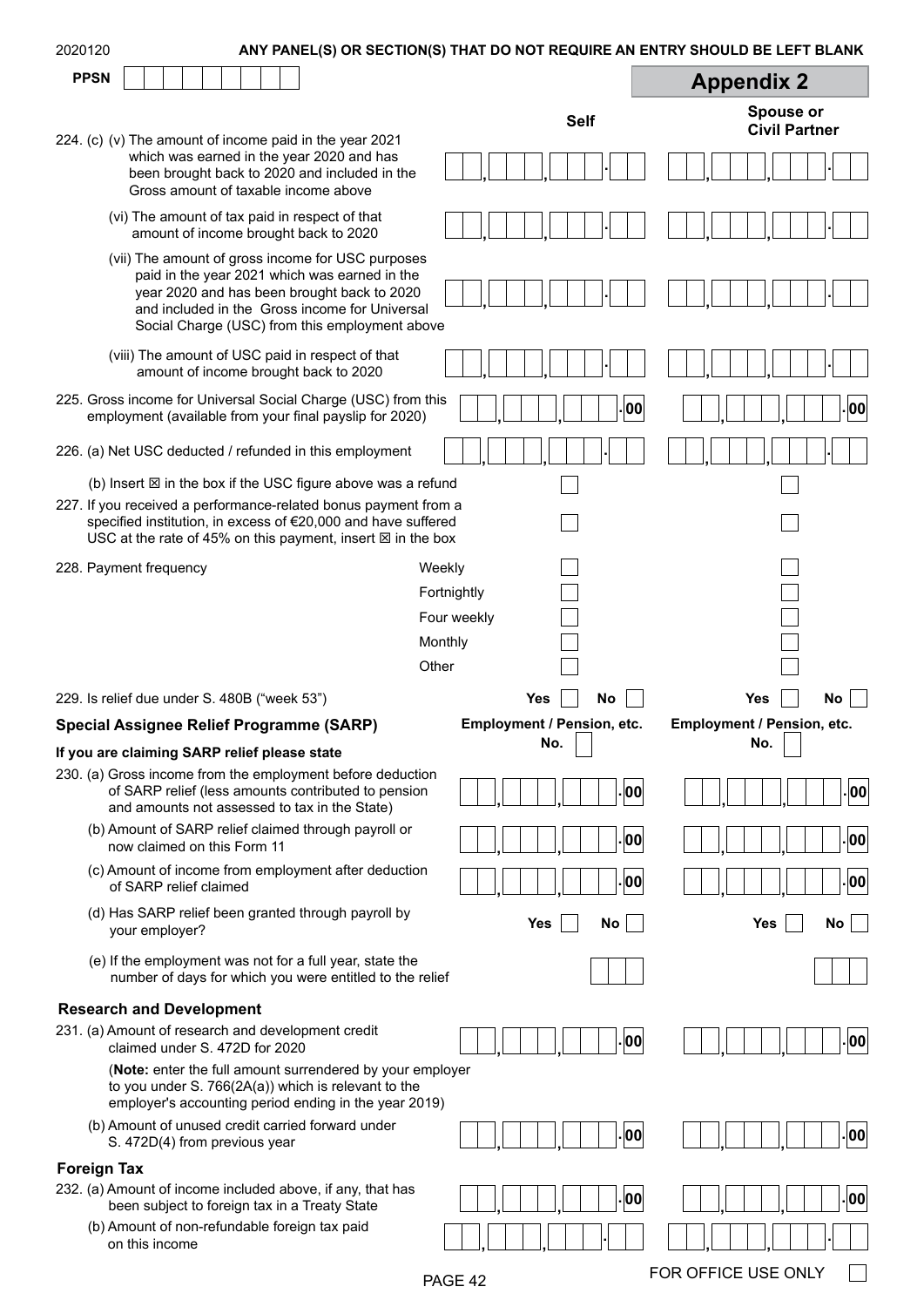# PAY AND FILE - 31 OCTOBER 2021

Please read the important information on this page before completing the payslip overleaf

#### **IMPORTANT Methods of Payment**

You can make a payment against a tax liability using one of the following:

#### **1. Revenue Online Service (ROS)**

ROS customers can make payments online through ROS. To access ROS or to register for ROS, click on the ROS link on the Revenue home page at **www.revenue.ie**.

#### **2. myAccount**

**myAccount** customers can make payments online by clicking on the **myAccount** link on the Revenue home page. You can register for **myAccount** on the "Register for **myAccount**" link on **www.revenue.ie**. You will need your PPSN and a password to make a payment. You can make payments online using:

- a debit card or a credit card
- a once off debit a 'Single Debit Instruction' using a bank account.

#### **3. Direct Debit**

For information on how to pay Preliminary Income Tax by monthly Direct Debit, visit the Revenue website at **www.revenue.ie** or phone the helpline at **01 738 3663**. Please note that the Direct Debit facility applies **only** to Preliminary Tax and all Direct Debit applications should be made online through **ROS** using the Direct Debit link on **My Services** screen.

#### **4. Single Debit Authority**

You can now pay Income Tax directly from your bank account by completing the Single Debit Authority overleaf. **Please note that the bank account must be within the Single Euro Payments Area (SEPA) and must be provided in the SEPA format.**

- Simply provide your bank details and the amount you wish to have debited from your account.
- Please remember to give a breakdown on the Statement of Net Liabilities on how much is to be allocated against each liability.
- Forward the completed mandate to the **Collector-General** at the address below.
- A once off deduction will be taken from your account no earlier than 31 October 2021 and credited against your tax liabilities as specified on the Statement of Net Liabilities.

#### **Importance of Prompt Payments**

- Ensure that you allow sufficient time at least three working days for your payment to reach the Collector-General by the due date.
- Late payment of tax carries an interest charge.
- Failure to pay tax, or to pay it on time, can result in enforced collection through the Sheriff, Court proceedings or a Notice of Attachment.

#### **Enforcement carries costs, additional to any interest charged.**

#### **ENQUIRIES**

Any enquiry regarding liability should be addressed to your local Revenue Office. Any enquiry regarding payment should be addressed to the Collector-General, Sarsfield House, Francis Street, Limerick, V94 R972.

Please return completed Single Debit Authority to:

#### **COLLECTOR-GENERAL, PO BOX 354, LIMERICK**

# **SEE PAYSLIP ON REVERSE**

#### **Legal Text**

By signing this mandate form, you authorise (A) the Revenue Commissioners to send instructions to your bank to debit your account and (B) your bank to debit your account in accordance with the instruction from the Revenue Commissioners.

As part of your rights, you are entitled to a refund from your bank under the terms and conditions of your agreement with your bank. A refund must be claimed within 8 weeks starting from the date on which your account was debited. Your rights are explained in a statement that you can obtain from your bank.